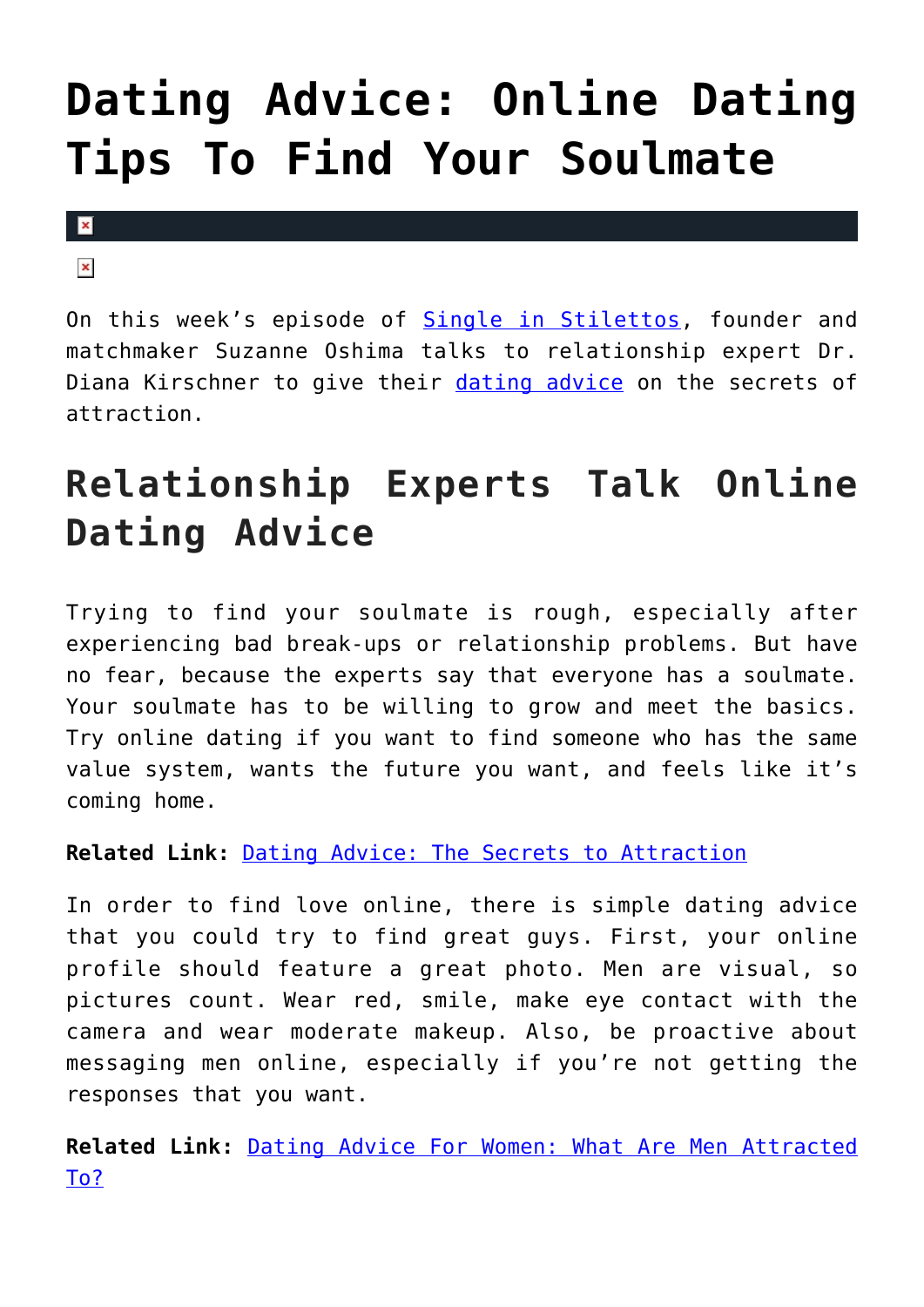*For more relationship advice videos and additional information Single in Stilettos show, click [here](http://cupidspulse.com/single-in-stilettos-shows/).*

*For more videos from CupidsPulse.com, check out our [YouTube](https://www.youtube.com/watch?v=3-5zn0Vbqk4) [channel](https://www.youtube.com/watch?v=3-5zn0Vbqk4).*

# **[Dating Advice: How A](https://cupidspulse.com/108968/dating-advice-masculinity-soft-side/) [Masculine Guy Can Get In](https://cupidspulse.com/108968/dating-advice-masculinity-soft-side/) [Touch With His Soft Side](https://cupidspulse.com/108968/dating-advice-masculinity-soft-side/)**

#### $\pmb{\times}$

#### $\mathbb{E}$  By [David Wygant](http://cupidspulse.com/relationship-dating-experts/david-wygant-dating-coach/)

Are you one of those guys who thinks getting in touch with your soft side makes you a wimp? Do you feel like you're a wussy if you get in touch with your soft side and actually show people that you have a heart? Well, let me tell you something: I've been the masculine guy my whole life and I can honestly say I've got a soft side. I'm proud of it. Now granted, I'm probably not the guy who's going to go and build the barbeque grill, put furniture together, or say, put a car up on jacks and change the oil myself. But, I've always been a man. I don't really cry at anything. And when I do cry at a sappy movie, I make sure no one sees me doing it. Without our soft sides, we're really out of balance and when we're out of balance, a woman's not going to show up in our life. Have you ever heard the term 'being a big mush'? Well, in my experience as a relationship expert, being a big mush is actually a pretty good thing. I like to be a big mush. I think being a big mush is really important. And if you want my [dating](http://cupidspulse.com/dating/date-ideas/) [advice,](http://cupidspulse.com/dating/date-ideas/) I think a lot of people need to really start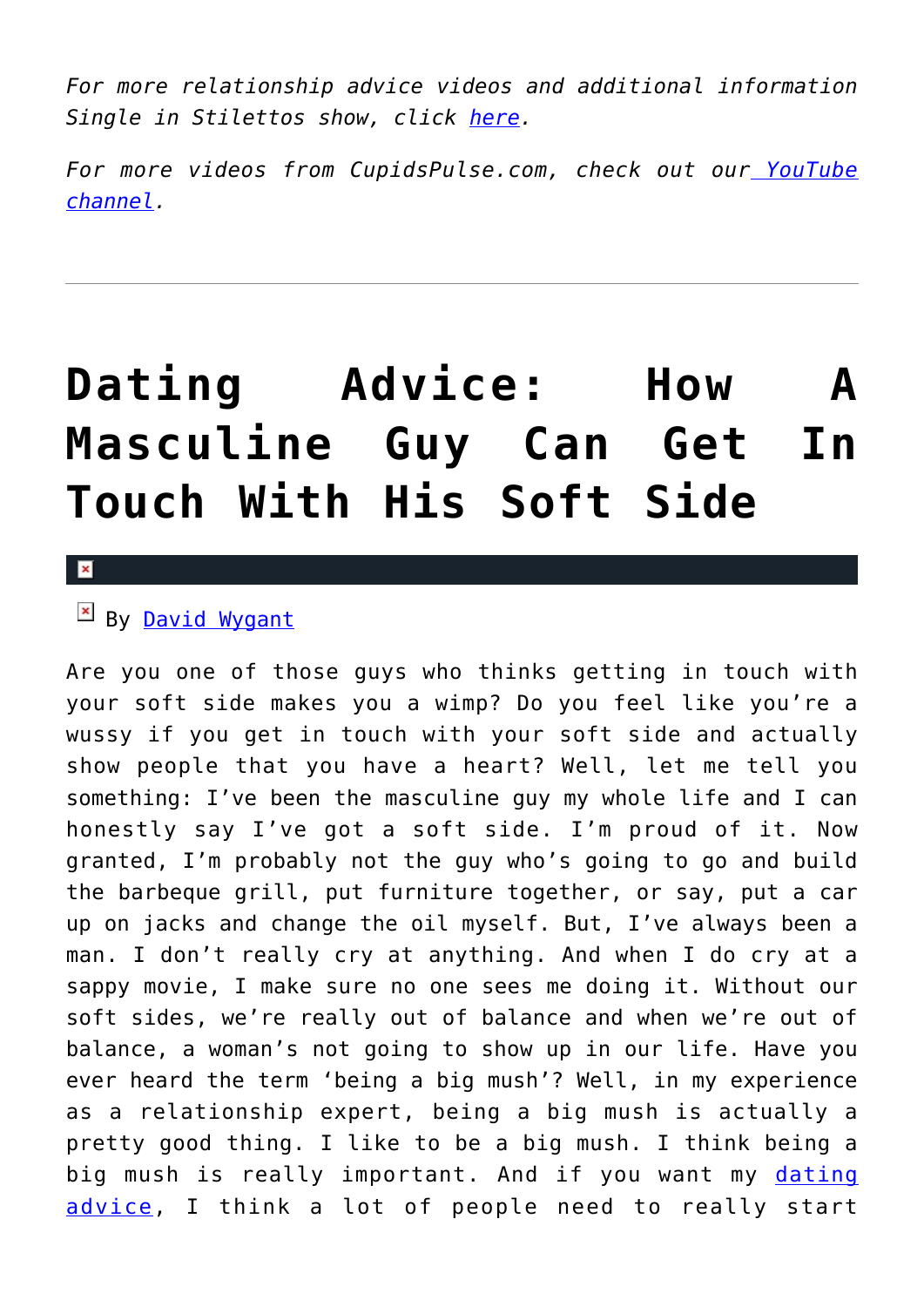understanding that that's what a true, masculine man is all about.

## **Dating Advice: Embrace Your Soft Side to Make Deeper Connections**

When I'm with my daughter, I'm a big mush. I'm very connected to her. I'm connected to her and understand her needs, wants and desires. When I'm out with a woman on a date night and I'm listening to her, I tend to be a big mush. I want to hear what she's all about. But I do so in a very masculine way. I do it so she feels safe, secure, protected and honored. So how do you go about getting in touch with that soft side? Well, it's simple. My dating advice: You allow yourself to feel. It's a good thing to feel. It's great to admit that you feel something.

**Related Link:** [Dating Advice: Chivalrous Acts For The Modern](http://cupidspulse.com/108139/dating-advice-chivalrous-acts/) [Man](http://cupidspulse.com/108139/dating-advice-chivalrous-acts/)

It's great to admit that you feel connected to the sensitive side of yourself. I strongly suggest that you spend some time really thinking about what makes you emotionally happy, and spend some time trying to really understand that it's good to feel. Spend time looking at your kids, if you have them. Spend time looking at the people in your life, right down to things that really make you feel. It's not good just to be a masculine ape, over and over again. It will cause you many relationship problems. That's what I think about opening yourself up and being a more sensitive kind of guy.

*David Wygant is an internationally-renowned dating and relationship expert, author of the book* Naked, *and speaker. Through his boot camps, personal coaching, and his [website,](http://www.davidwygant.com/) his love advice has transformed the relationships and love of hundreds of thousands of people from every corner of the*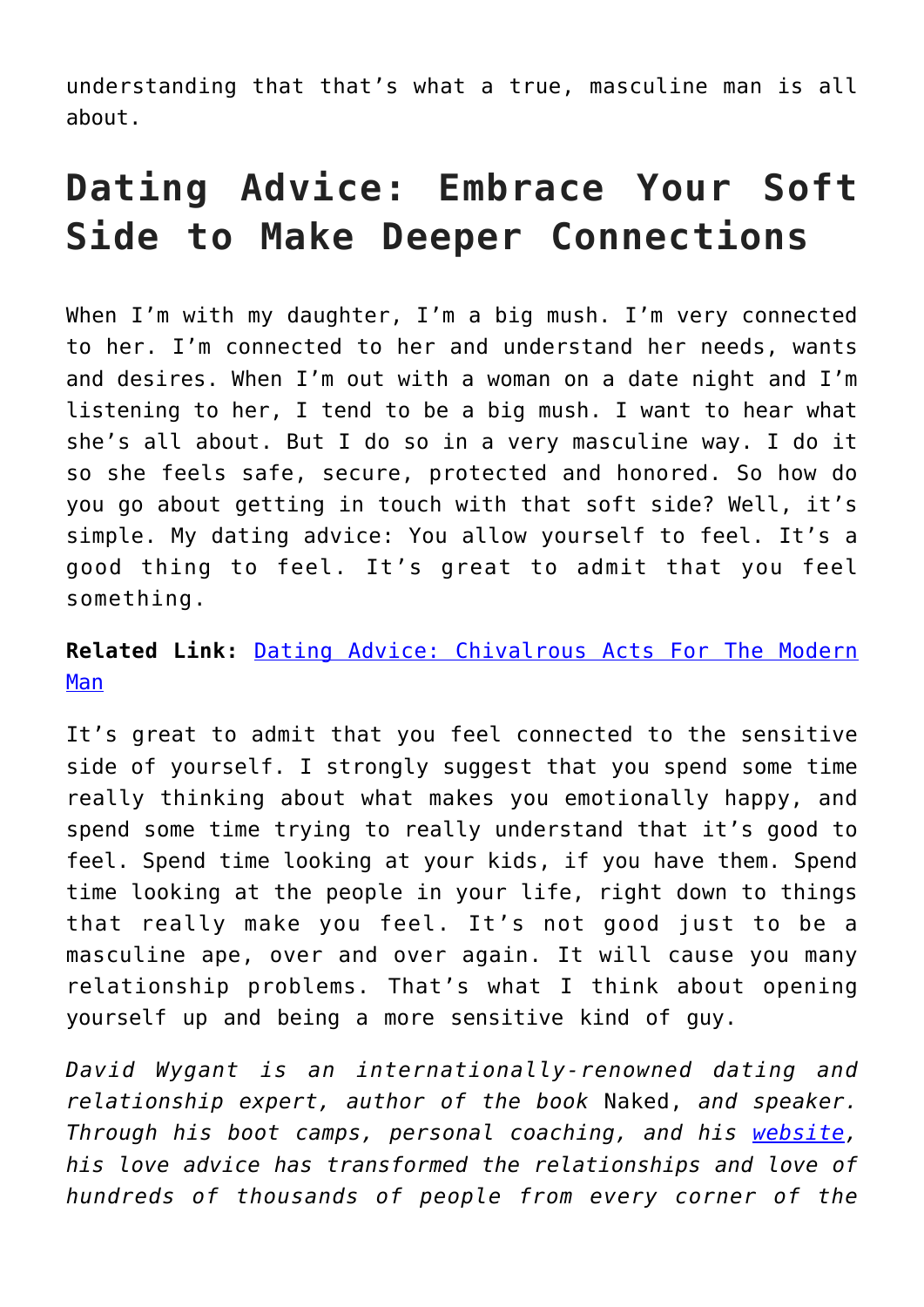#### *globe.*

*For more expert relationship advice from David, click [here.](http://cupidspulse.com/relationship-dating-experts/david-wygant-dating-coach/)* 

# **[Dating Advice: 5 Steps To](https://cupidspulse.com/108920/dating-advice-securing-second-date/) [Securing A Second Date](https://cupidspulse.com/108920/dating-advice-securing-second-date/)**

#### $\mathbf{x}$

By [Joshua Pompey](http://cupidspulse.com/relationship-dating-experts/joshua-pompey/)

You've met the man of your dreams. He was tall, handsome, fun, and somehow managed to avoid making you question the male species. A true dating rarity these days. You can't wait to have another date night. The question is, how do you secure that coveted second meeting once the first date is over? As a relationship expert, I have some [dating advice.](http://cupidspulse.com/dating/date-ideas/) Below are five steps to take to ensure a second date.

### **Dating Advice On Securing A Second Date Night**

**Step 1:** Send a thank you text after the date. If you had a good time, don't keep it to yourself. Text your date an hour later that you had a good time and thank him for taking you out. Men who are serious about finding a relationship will not be scared off by this. They will like you that much more if they know you have a good heart and are a kind person.

**Step 2:** Don't play games. In an era of unlimited distractions and short attention spans, playing games will put you on the fast track to being forgotten. These days everyone carries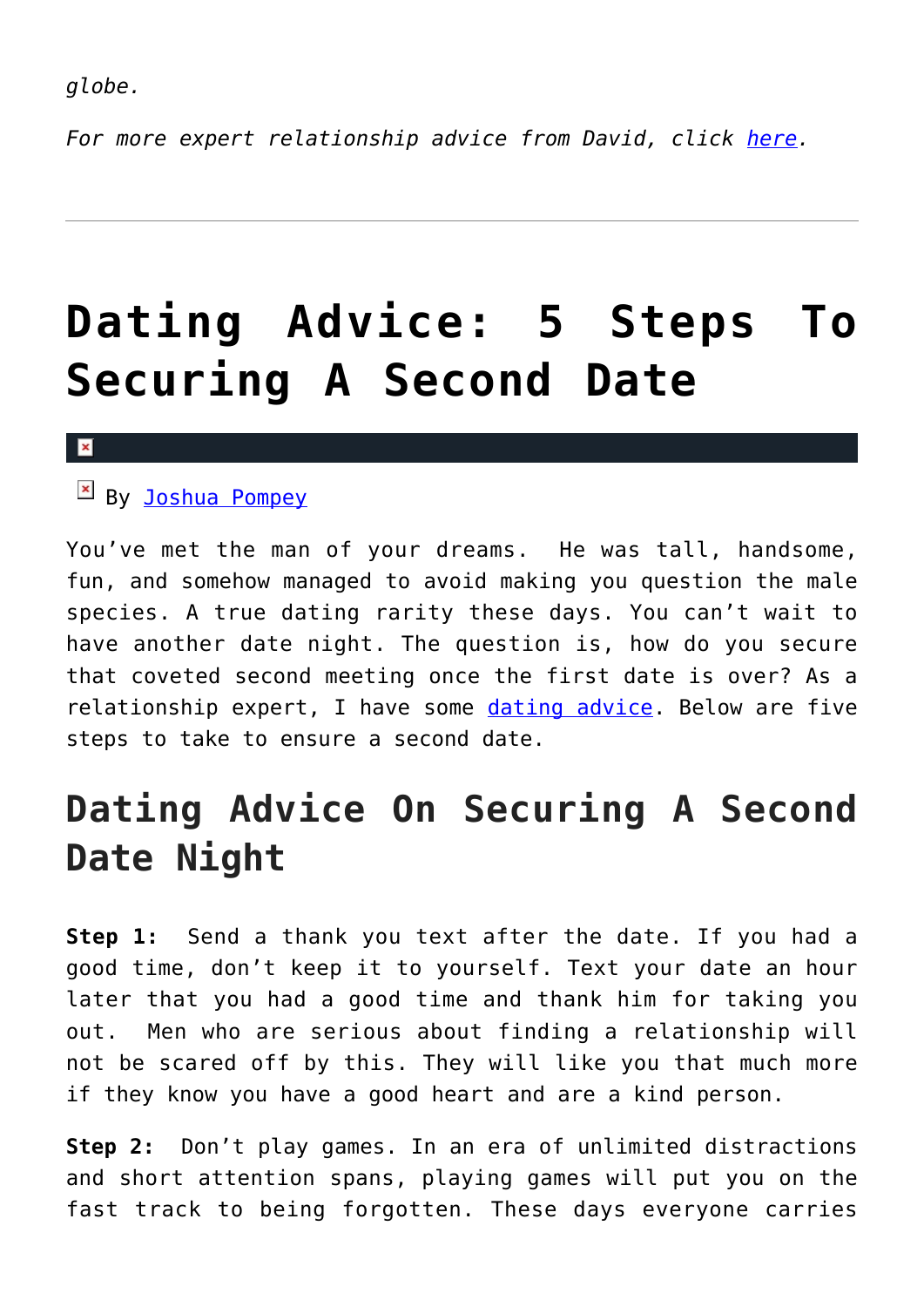their phone on them twenty-four seven. Avoiding contact for long periods of time after a great date won't come across as playing it cool, it will just come across as rude or disengaged. If you like a man, do all the things you did prior to the first date. Stay interesting, fun, and don't be afraid to flirt a bit over your texts.

**Related Link:** [Dating Advice: Does A Man Really Have to Call?](http://cupidspulse.com/107809/dating-advice-calling-after-dating/)

**Step 3:** Don't come across as *too* eager. There is a fine line between showing interest and acting as if you are suddenly his girlfriend. No, you don't want to start playing games. But you also don't want to start hitting up his phone around the clock asking trivial details about his life. Play it cool and just go with the flow.

**Step 4:** Never send a panic text. If he goes a few hours without answering your text, don't send a follow-up text that wreaks of desperation and insecurity. He may have just become busy, but that doesn't mean he is no longer interested. However, if you send an unwarranted panic text, he may just lose the interest he previously had. My dating advice: If it gets to a point where a day has passed and he clearly isn't responding, he may have simply just forgot about the text. It happens. So shoot him a new text the next day as if nothing ever happened. Don't comment on him ignoring your previous text.

**Related Link:** [Dating Advice: Moving Your Relationship From](http://cupidspulse.com/105412/dating-advice-joshua-pompey-online-relationships/) [Online To Face-to-Face](http://cupidspulse.com/105412/dating-advice-joshua-pompey-online-relationships/)

**Step 5:** Attempt to meet sooner rather than later. If you are asked out for a second date with a really great guy, don't put off the date because you have a yoga class or made plans to meet up with your friends later in the week for happy hour. We all get busy these days, but when you run into potential love, that needs to take precedence in your life, as nothing is more important. My dating tip: Postponing a date for more than a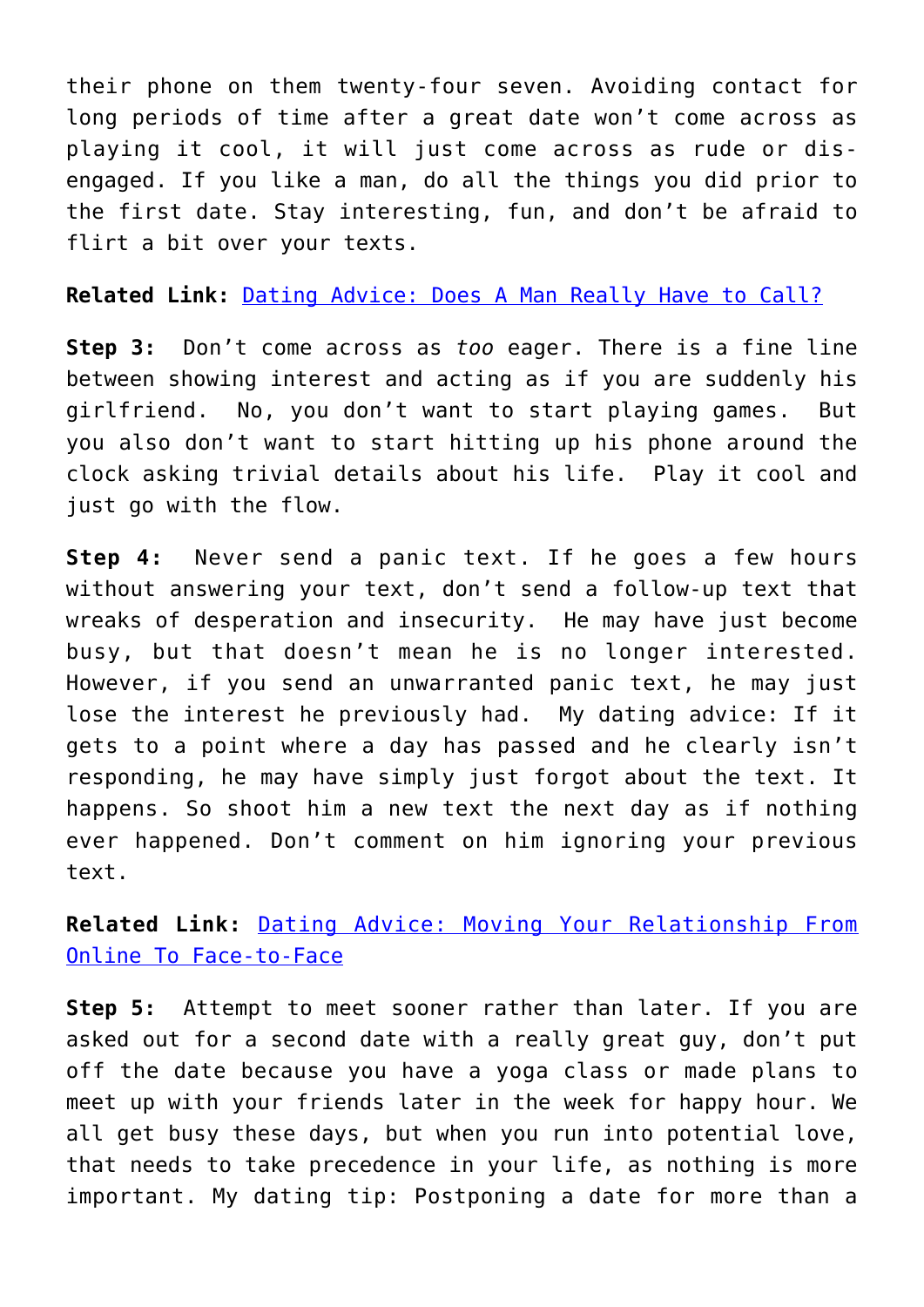week for trivial reasons will quickly cause the momentum to fade.

*Want more information from Joshua Pompey? For more information from Joshua Pompey, please visit this [link](http://jpompey.com/ladies/profile-writing-service) where you can receive a free profile evaluation. Or visit [here](http://www.nemvip.com/online-dating-profile-examples-for-women) for free profile writing advice. Check back for more dating 101 tips from the relationship expert!*

## **[Dating Advice: The Secrets to](https://cupidspulse.com/108926/dating-advice-secrets-attraction/) [Attraction](https://cupidspulse.com/108926/dating-advice-secrets-attraction/)**

 $\mathbf x$ 

 $\pmb{\times}$ 

On this week's episode of **Single in Stilettos**, founder and matchmaker Suzanne Oshima talks to relationship expert Jaki Sabourin to give their [dating advice](http://cupidspulse.com/dating/date-ideas/) on the secrets of attraction.

## **Dating Advice: Relationship Experts Reveal Secrets of Attraction**

The expert dating advice is simple. Practice, practice, practice. Check out their dating tips below.

**1. Eye contact and smiling.** Women don't realize how important this is! Hold eye contact and smile, it makes you approachable.

**Related Link:** [Dating Advice For Women: What Are Men Attracted](http://cupidspulse.com/108552/dating-advice-attracting-men/)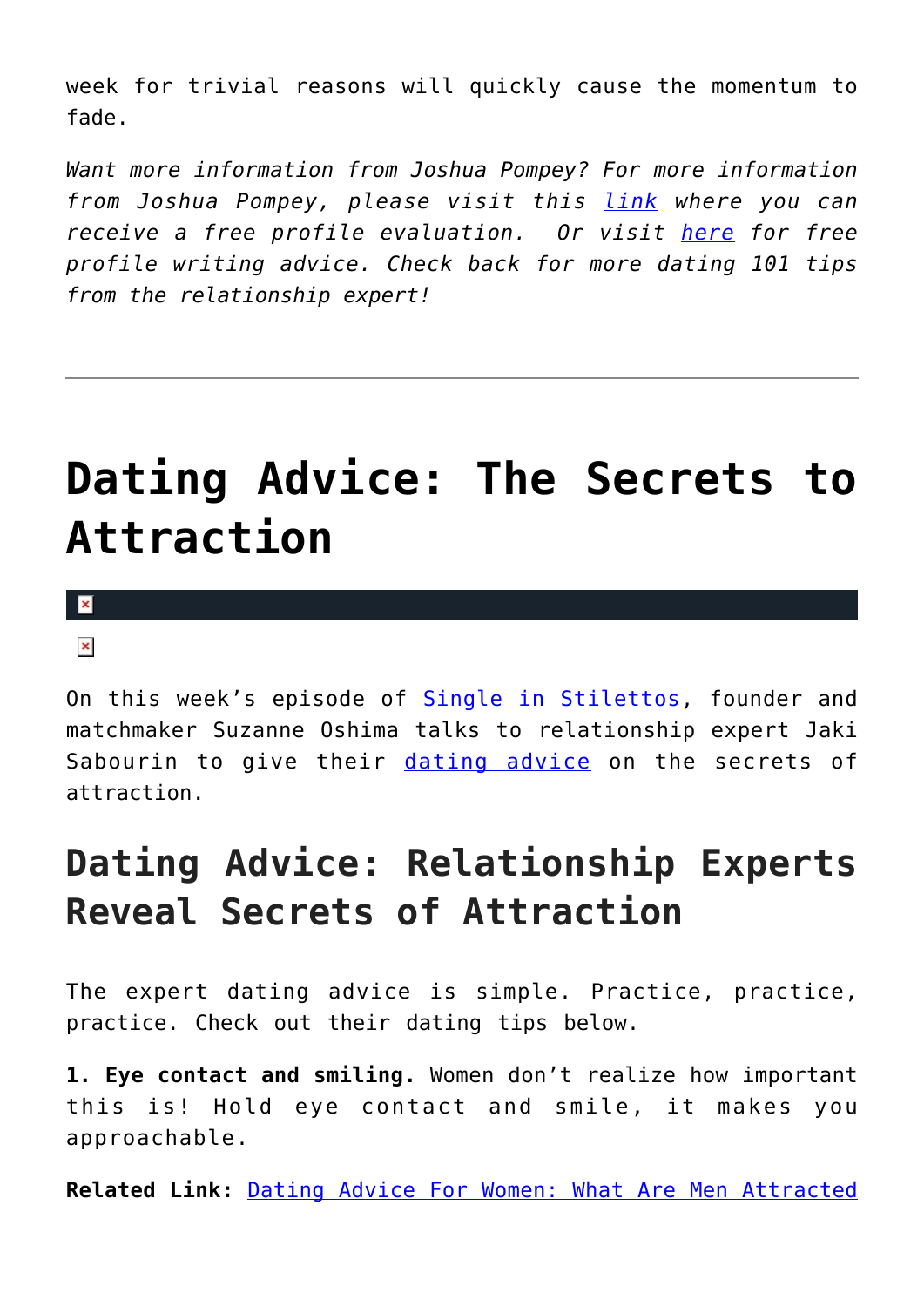**2. Tone of voice.** Sometimes women come across as bossy and demanding, even when they don't mean to. Take a breath, soften your voice, slow down.

**3. Confidence in body language.** Throw shoulders back and bring the energy down into your body. Lean back into things instead of leaning into them.

*For more relationship advice videos and additional information Single in Stilettos show, click [here](http://cupidspulse.com/single-in-stilettos-shows/).*

*For more videos from CupidsPulse.com, check out our [YouTube](https://www.youtube.com/watch?v=3-5zn0Vbqk4) [channel](https://www.youtube.com/watch?v=3-5zn0Vbqk4).*

# **[Relationship Advice: Mending](https://cupidspulse.com/108685/relationship-advice-mending-split-megan-fox-brian-austin-green/) [a Split Like Megan Fox and](https://cupidspulse.com/108685/relationship-advice-mending-split-megan-fox-brian-austin-green/) [Brian Austin Green](https://cupidspulse.com/108685/relationship-advice-mending-split-megan-fox-brian-austin-green/)**

 $\pmb{\times}$ 

 $By$  Dr. Jane Greer

After five years of celebrity marriage, Megan Fox and Brian Austin Green had decided to call it quits. However, apparently their differences are reconcilable – the [celebrity](http://cupidspulse.com/celebrity-relationships/long-term-relationships-flings/) [couple](http://cupidspulse.com/celebrity-relationships/long-term-relationships-flings/) has reunited and is moving back in together. Sometimes it can be very helpful when two people take some time apart to evaluate how they feel about each other, and to sort out what is really important to both of them.

#### [To?](http://cupidspulse.com/108552/dating-advice-attracting-men/)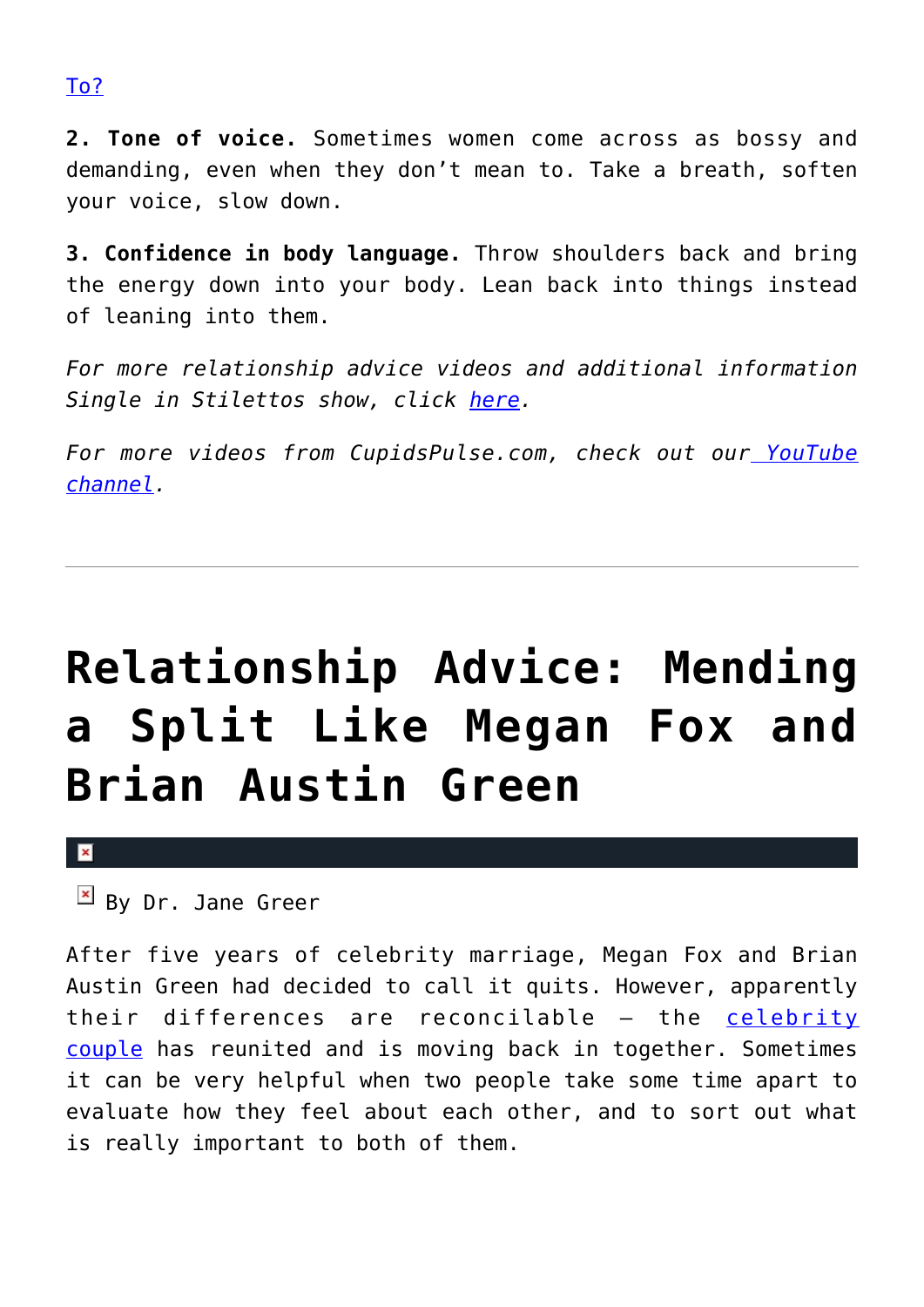**In the face of baby number three on board, it looks like Fox and Green have decided to join forces to work on their marriage and see if it can, in fact, work on take two.**

Similarly, Patrick Dempsey and his wife recently put the brakes on their [celebrity divorce.](http://cupidspulse.com/celebrity-relationships/break-up-divorce/) And you don't have to be married to give love a second chance. Courtney Cox and her boyfriend are back together after calling off their engagement late last year.

**Related Link:** [Megan Fox Reveals Third Pregnancy](http://cupidspulse.com/108092/celebrity-baby-news-megan-fox-reveals-third-pregnancy/)

There are many things that can drive a couple toward a breakup. Underscoring most separations are feelings of disappointment, anger, and the idea that there was something you couldn't get beyond, some impassable issue, an irreconcilable difference for which there is no clear middle ground or answer. The anger itself can make it impossible to get along, either leading to too much fighting or a cold war distance between you, both of which can bring your sex life to a complete stop. For some people, the decision to end the relationship seems like the only path out of the hopelessness and unhappiness one or each partner is experiencing. Breaking up can appear to be a way out of the stress and on the road to a better place.

That said, love is a funny thing. Just because you aren't getting along doesn't necessarily mean you have stopped loving or feeling attracted to your partner. In addition to that, some space might infuse those feelings with new life while giving you a fresh perspective on what you can and can't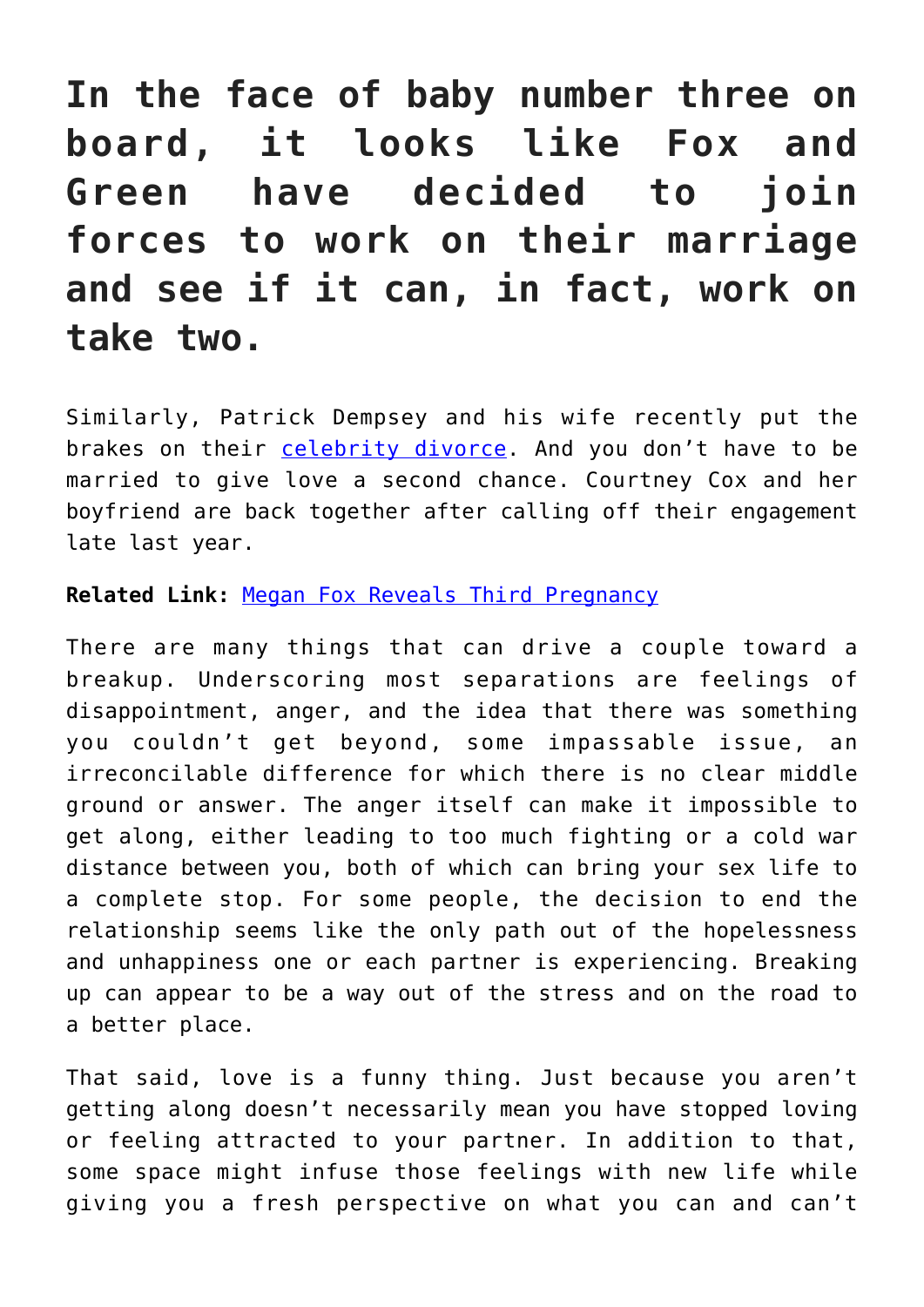tolerate in your life. In other words, even though an end to your connection might seem freeing at first, it might ultimately prove to be complicated, difficult, and lonely. Suddenly those weekend trips to see his mother don't seem like that much of a sacrifice, or the fact that she chooses to go to the gym most nights instead of eating dinner with you might not leave you feeling so abandoned as long as she comes home after. Time apart allows you to evaluate what is important, and can give you the chance to decide if what once felt untenable and unacceptable might suddenly become manageable in the face of what you really have to lose. Taking a break can give you a chance to get a new outlook, while letting the anger subside. You can cool down and bring some objectivity back into your relationship.

**Related Link:** [Are Celebrity Exes Emma Stone and Andrew](http://cupidspulse.com/93207/celebrity-exes-emma-stone-andrew-garfield-back-together/) [Garfield Back Together](http://cupidspulse.com/93207/celebrity-exes-emma-stone-andrew-garfield-back-together/)

If your relationship feels like it is at a standstill and is steeped in feelings of resentment and disappointment try this [relationship advice:](http://cupidspulse.com/relationship-experts/) instead of making the decision to end it for good, consider ending it for now. Give yourselves some time apart so you can see that you actually might want to stay together – just as so many celebrities are doing lately.

*Please tune in to the 'Doctor on Call' radio hour on [HealthyLife.net](http://www.healthylife.net/) every Tuesday at 2 PM EST, 11 AM PST. First and third Tuesdays are 'Shrink Wrap on Call', second Tuesdays are 'HuffPost on Call', and the last Tuesday of the month is 'Let's Talk Sex'! Email your questions dealing with relationships, intimacy, family, and friendships to Dr. Greer at [askdrjane@drjanegreer.com](mailto:askdrjane@drjanegreer.com). Connect with Dr. Jane Greer on Facebook, at [www.facebook.com/DrJaneGreer,](http://www.facebook.com/DrJaneGreer) and be sure to follow @[DrJaneGreer on Twitter](https://twitter.com/#!/DrJaneGreer) for her latest insights on love, relationships, sex, and intimacy. For more on Dr. Greer, visit<http://www.drjanegreer.com>.*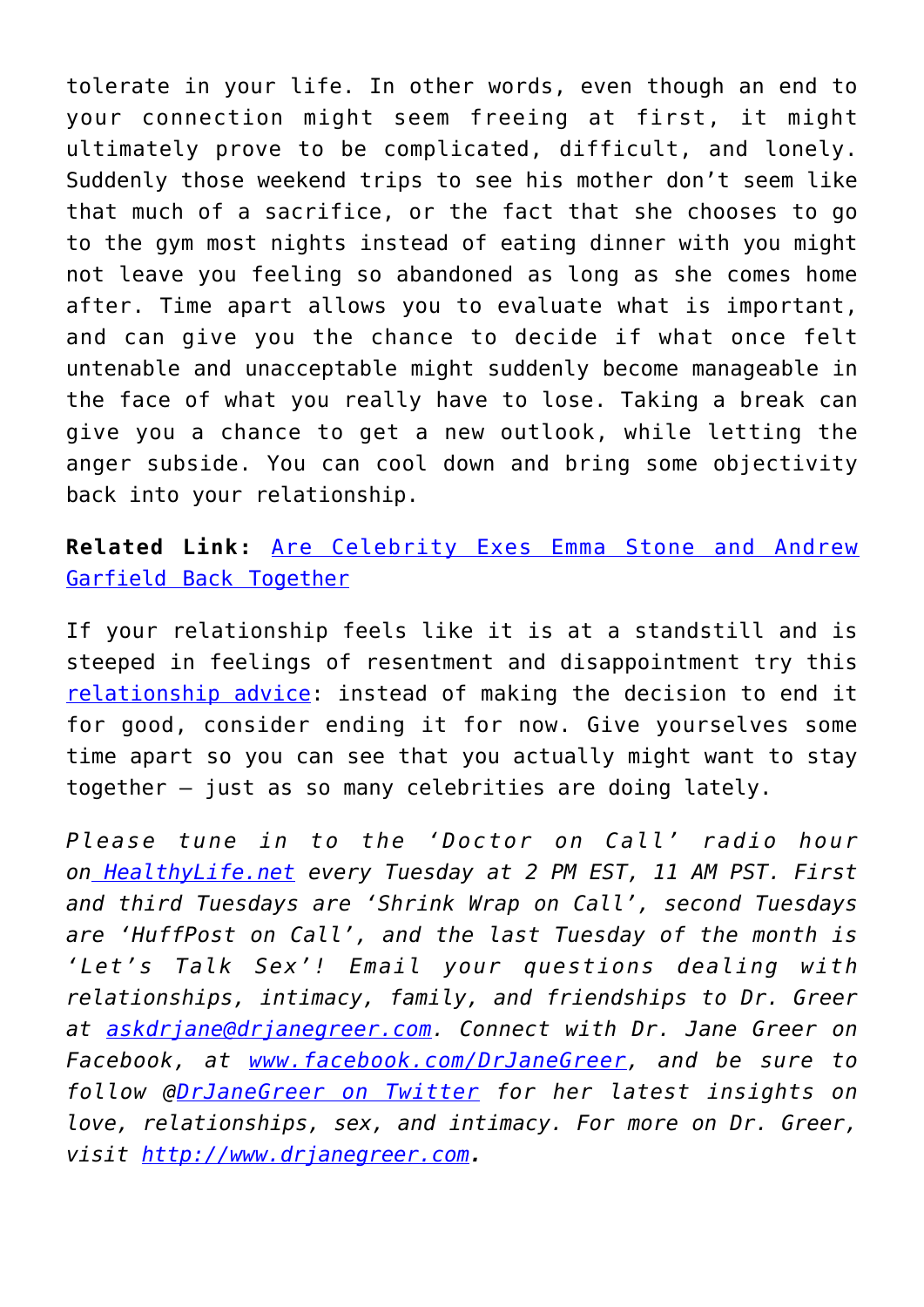## **[Dating Advice Q&A: Is It](https://cupidspulse.com/108622/dating-advice-qa-is-it-weird-if-he-doesnt-call-back-after-a-date/) [Weird If He Doesn't Call Back](https://cupidspulse.com/108622/dating-advice-qa-is-it-weird-if-he-doesnt-call-back-after-a-date/) [After A Date?](https://cupidspulse.com/108622/dating-advice-qa-is-it-weird-if-he-doesnt-call-back-after-a-date/)**

 $\mathbf x$ 

*Question from Luci M.: I met a guy online who seems really great. We went on a date and everything went well! We even planned our second date. It's been three days but he hasn't called me yet. Is it weird if he hasn't called yet? Should I call or text him?* 

Online dating isn't always easy, especially when it comes to the etiquette of calling back. Leave it up to the relationship experts who have [dating advice](http://cupidspulse.com/dating/date-ideas/) that may provide some comfort.

## **Dating Advice: When Should He Call Back?**

[Suzanne K. Oshima, Matchmaker](http://www.dreambachelor.com/): It really depends on when the second date is planned for. If it's next week, then I don't think it's a big deal that he hasn't called you yet. But if the date is tomorrow, then that could be an issue. The most important thing to know is that if a man is really interested in you, he will pursue you. My dating advice: You shouldn't have to call or text him. He will call or text you and he will make proper arrangements for the second date. If he's not calling/texting you soon after the first date, he might just see you as a "filler."

**Related Link:** [Dating Advice Q&A: Is He Hiding Something When](http://cupidspulse.com/107433/dating-advice-technology-phones/)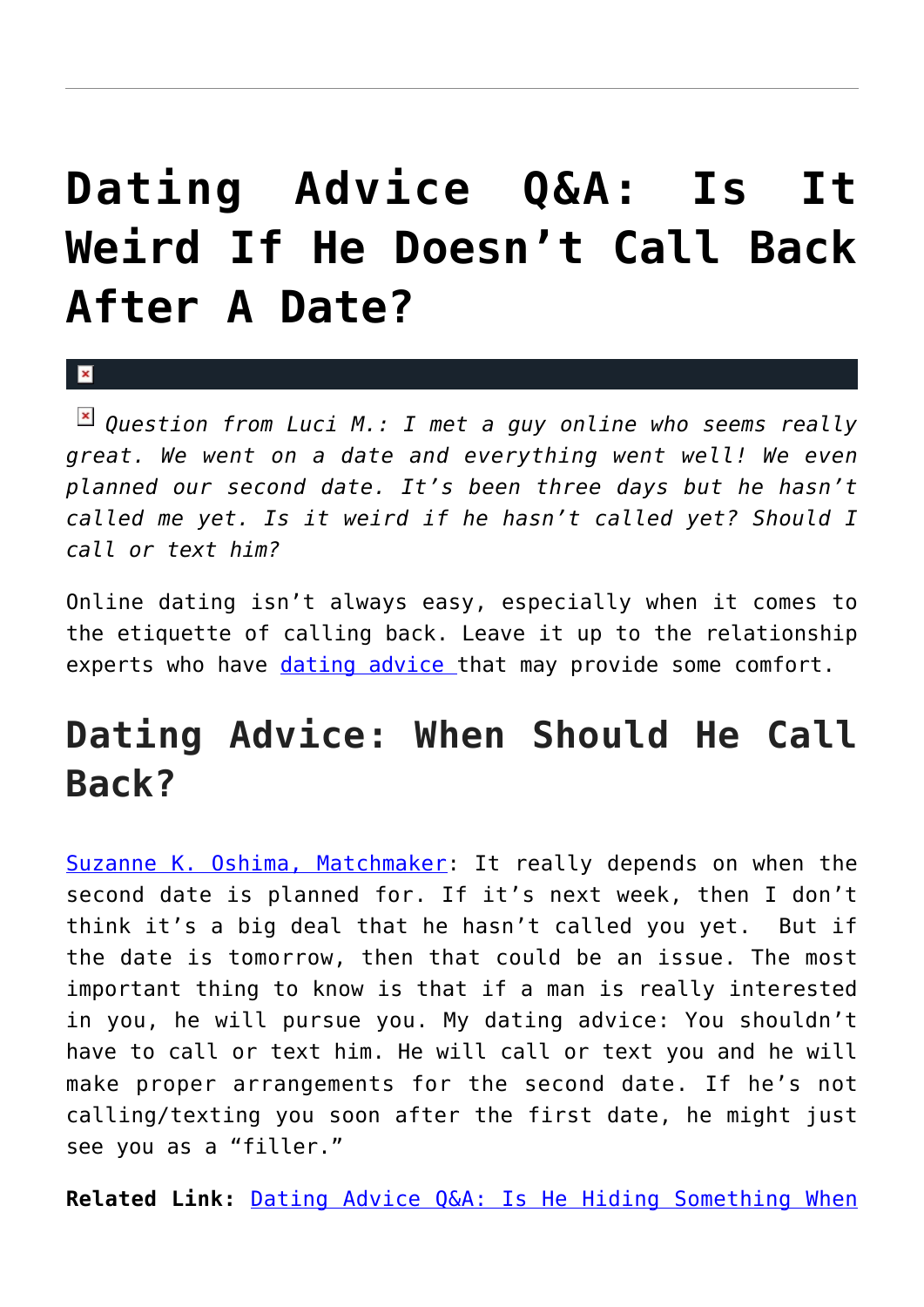[He Turns His Phone Off?](http://cupidspulse.com/107433/dating-advice-technology-phones/)

[Robert Manni, Guy's Guy:](http://www.robertmanni.com/) When a guy is interested in a woman he's just met, he'll get in touch with her ASAP to see her again. Let's assume this one time there were extenuating circumstances that prevented this guy from contacting you. It could be work or a personal situation. There is nothing wrong with texting or calling him once. If he's interested, you will definitely hear back. If he doesn't respond, my dating tip is that it's probably time to move on.

*To find out more about our three dating and technology gurus, click [here.](http://cupidspulse.com/relationship-dating-experts/oshima-wyatt-manni-technology-experts/)*

*If you have any questions you would like answered by our relationship experts, please e-mail them to cupid@cupidspulse.com.*

**What's your best piece of dating advice when it comes to a man calling back after a date? Share in the comments below!**

## **[Dating Advice: Gifts For the](https://cupidspulse.com/108605/dating-advice-gifts-heart-relationships/) [Heart](https://cupidspulse.com/108605/dating-advice-gifts-heart-relationships/)**

 $\mathbf x$ 

By Amy Osmond Cook for [Divorce Support Center](http://www.divorcesupportcenter.com/)

Most would agree that Seattle Seahawks Quarterback Russell Wilson is the picture of good health. When paired up with his beautiful fiancee, Ciara, they are the image of a healthy celebrity couple. Finding the perfect gift to celebrate your loved one, however, never gets any easier, even for famous couples. Do you go with chocolates or flowers? How about a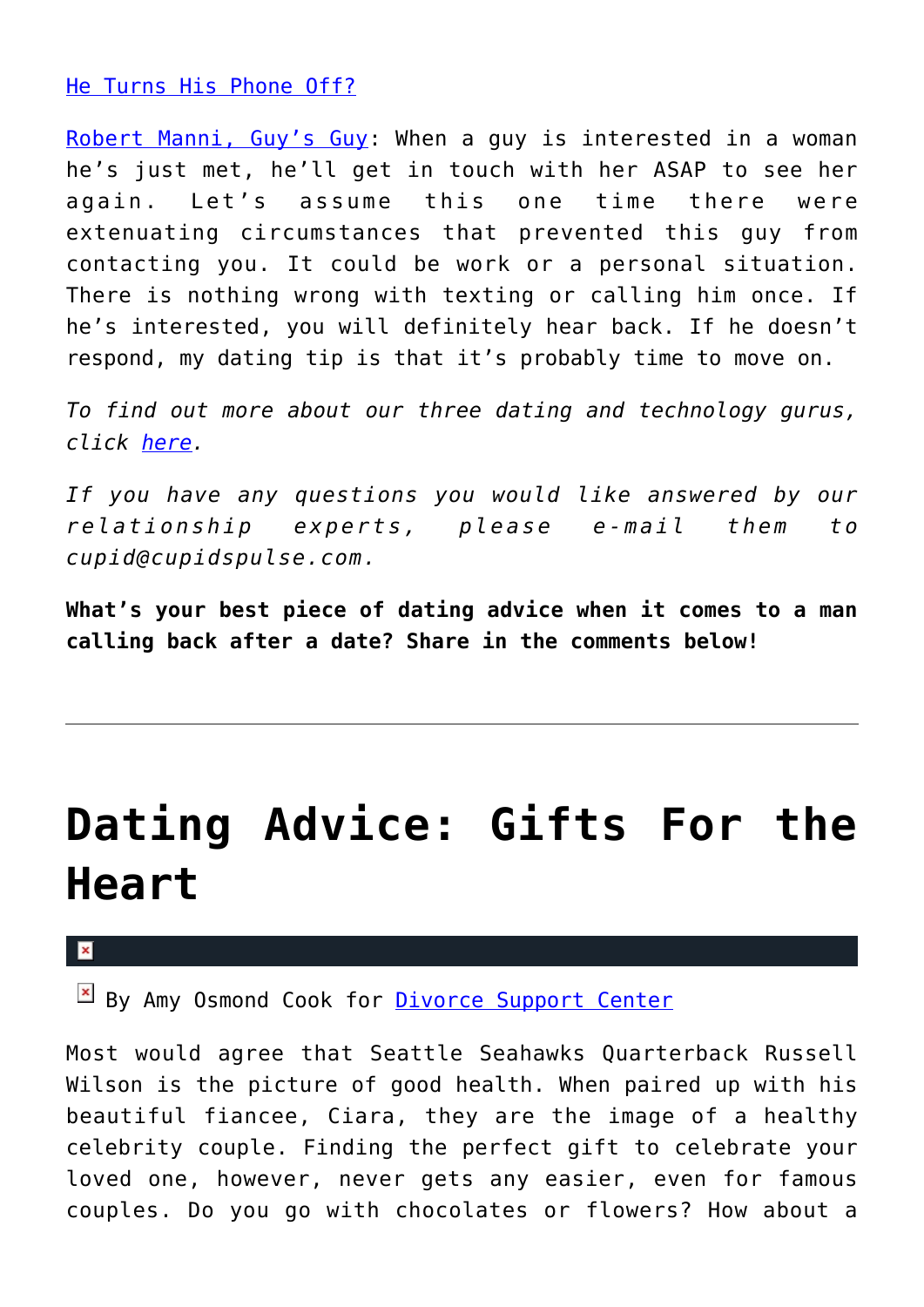fancy dinner? When you do find the perfect token of love, it will most likely cost you a pretty penny to celebrate your beautiful mate. With summer love heating up, my [dating advice](http://cupidspulse.com/dating/date-ideas/) is to make your heart the focus of your enduring love. Here are five ideas that stem from the heart — for the heart.

## **Dating Advice: Making Your Heart The Focus of Your Relationship**

**1. Adopt a heart healthy diet as a couple.** By incorporating fresh fruit and vegetables, lean proteins, whole grains, and limiting your fat intake, you are taking healthy steps toward a loving and lasting relationship. According to the Mayo Clinic, "Limiting how much saturated and trans fats you eat is an important step to reduce your blood cholesterol and lower your risk of coronary artery disease." My dating advice is to put your heart where your mouth is and make healthy food choices that will create long-term benefits for you and your loved one.

**Related Link:** [Dating Advice: Spring Cleaning For The Soul](http://cupidspulse.com/108354/dating-advice-spring-cleaning/)

**2. Exercise for Deux.** "If you don't make time for walking together, you'll never work it into your busy days," warned relationship expert Sheri Stritof. We all can benefit from daily exercise. A great way to stay motivated to exercise daily is to share your exercise routine with your sweetheart. Creating a daily walking ritual with your loved one is a great exercise for your heart, and the emotional connection that can come from daily conversations is good for the soul.

**3. Learn CPR.** According to the American Heart Association, sudden cardiac arrest is the leading cause of death in adults. When an individual is able to start CPR, the survival rate increases to over 40 percent. By contrast, each minute that treatment is delayed, the chance of your loved one surviving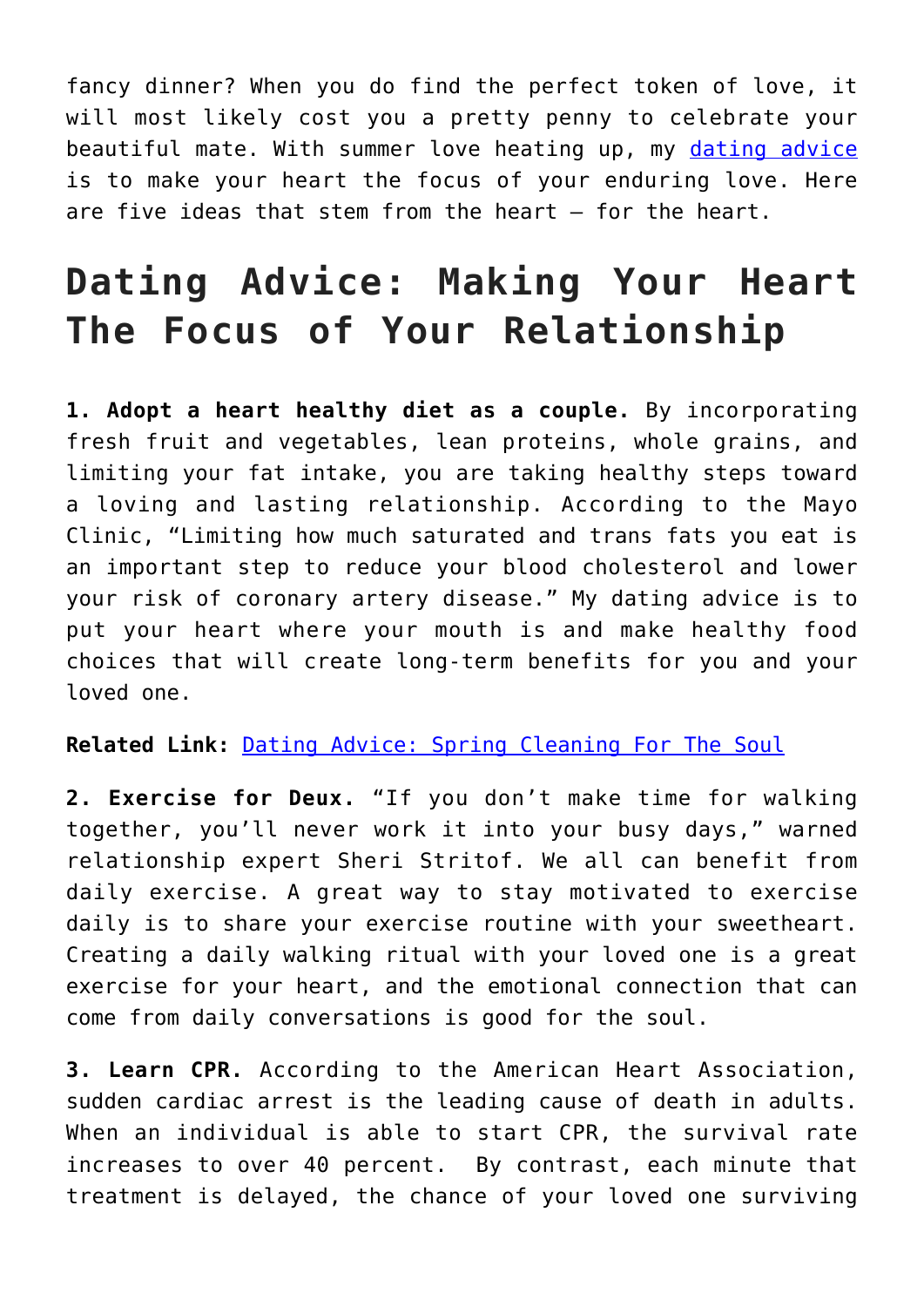reduces by 10 percent. For information on CPR training, you can contact your local branch of the American Red Cross, or you can contact city hall for information on community courses. By learning CPR, you just may give the best gift of all to those you love–the gift of life.

**Related Link:** [Relationship Advice: Telltale Signs Your](http://cupidspulse.com/107665/relationship-advice-convenient-relationship/) [Relationship Is One of Convenience](http://cupidspulse.com/107665/relationship-advice-convenient-relationship/)

**4. Follow up on physical exams.** Both males and females are encouraged to undergo physical exams every year. Experts agree a key to overall good health is prevention. One way to prevent disease is to build a comprehensive medical history. Early detection of common diseases is a strong defense should disease occur. According to Health Contributor Treacy Colbert, we should have cholesterol checked every five years, blood pressure checked every two years, and mammograms and cancer screenings every year. While you are focusing on your internal health, don't forget your cover. Colbert reported that the rates of melanoma continued to climb in the United States despite increased awareness of the dangers of skin cancer. "Check your skin every month for moles that have changed or look abnormal," wrote Colbert. "You should also look out for sores that won't heal. Have your doctor check your skin thoroughly as part of your physical— melanoma is highly curable when diagnosed early."

**5. Share expressions of gratitude.** For the United Health Group, good health is more than just measuring pressures or pounds: "It means taking an integrated approach to well-being that includes not only our physical health but our emotional health, our sense of purpose, our connections to our community and our overall quality of life." Experts say when you vocalize positive phrases and express appreciation to your loved one, it has a positive impact on your health as well as the mental well-being of your loved one. You will always avoid a few relationship problems. So share your feelings about your sweetheart. Tell him how much he means to you.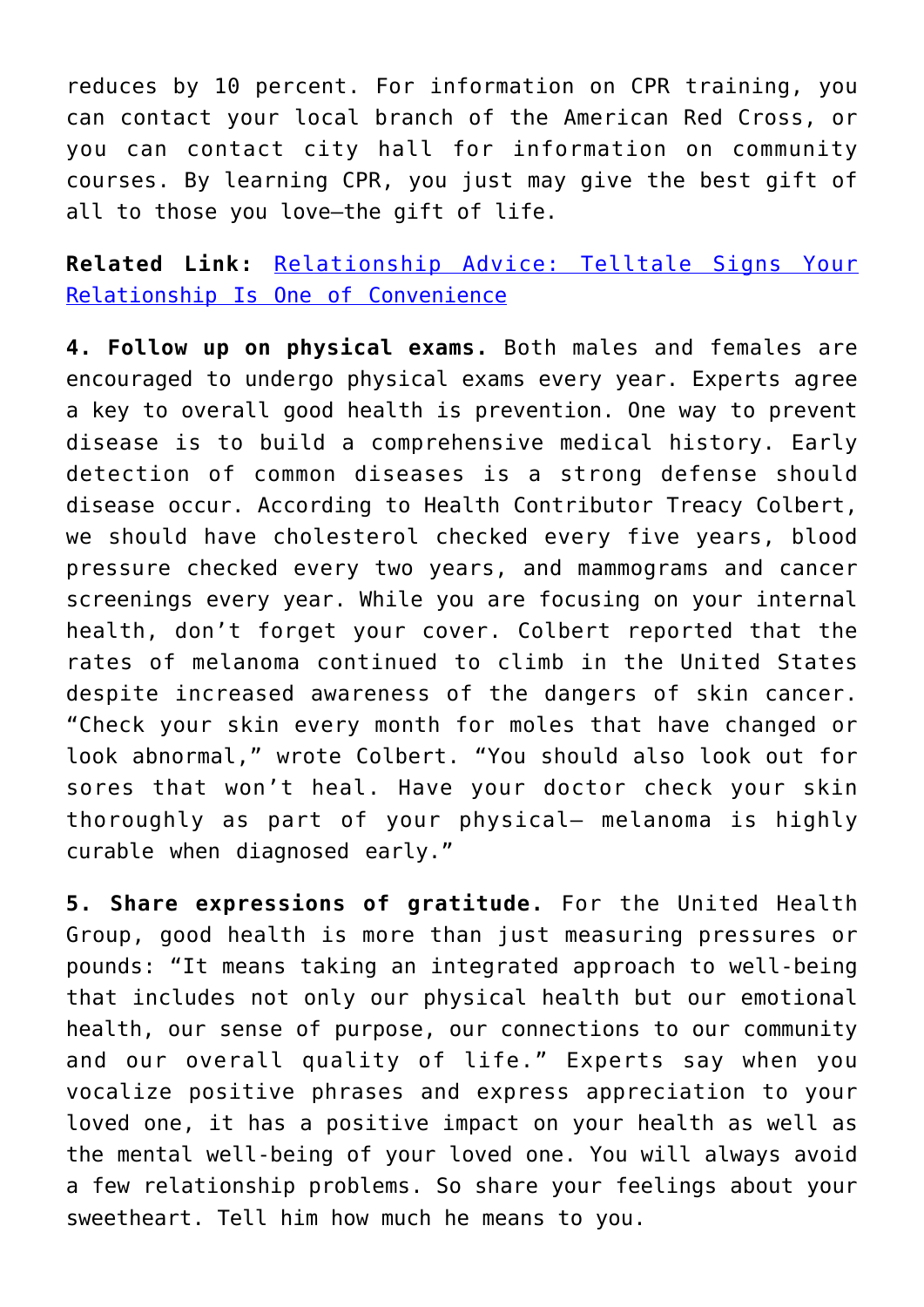When you find someone you want to spend the rest of your life with, why not share gifts that are meant to last as long as your love for that person endures? With gifts such as a better diet, exercise, learning CPR, physical exams and phrases of gratitude, your gifts from the heart can be good for your heart. I "heart" that idea.

*For more information about and articles by our Hope After Divorce relationship experts, click [here.](http://cupidspulse.com/relationship-dating-experts/hope-after-divorce-relationship-experts/)*

# **[Dating Advice For Women: What](https://cupidspulse.com/108552/dating-advice-attracting-men/) [Are Men Attracted To?](https://cupidspulse.com/108552/dating-advice-attracting-men/)**

 $\mathbf{x}$ 

#### $\pmb{\times}$

On this week's episode of **Single in Stilettos**, founder and matchmaker Suzanne Oshima talks to relationship expert Tripp to give their [dating advice](http://cupidspulse.com/dating/date-ideas/) on what attracts men.

### **Dating Advice On Attracting The Right Man**

Tripp has worked with thousands of men to help them find the woman of their dreams. Now he gives his dating advice to women so they can avoid relationship problems and find the man of their dreams. Below are the top 10 things that men are attracted to in a woman.

1. A man is attracted to a woman who's not "crazy."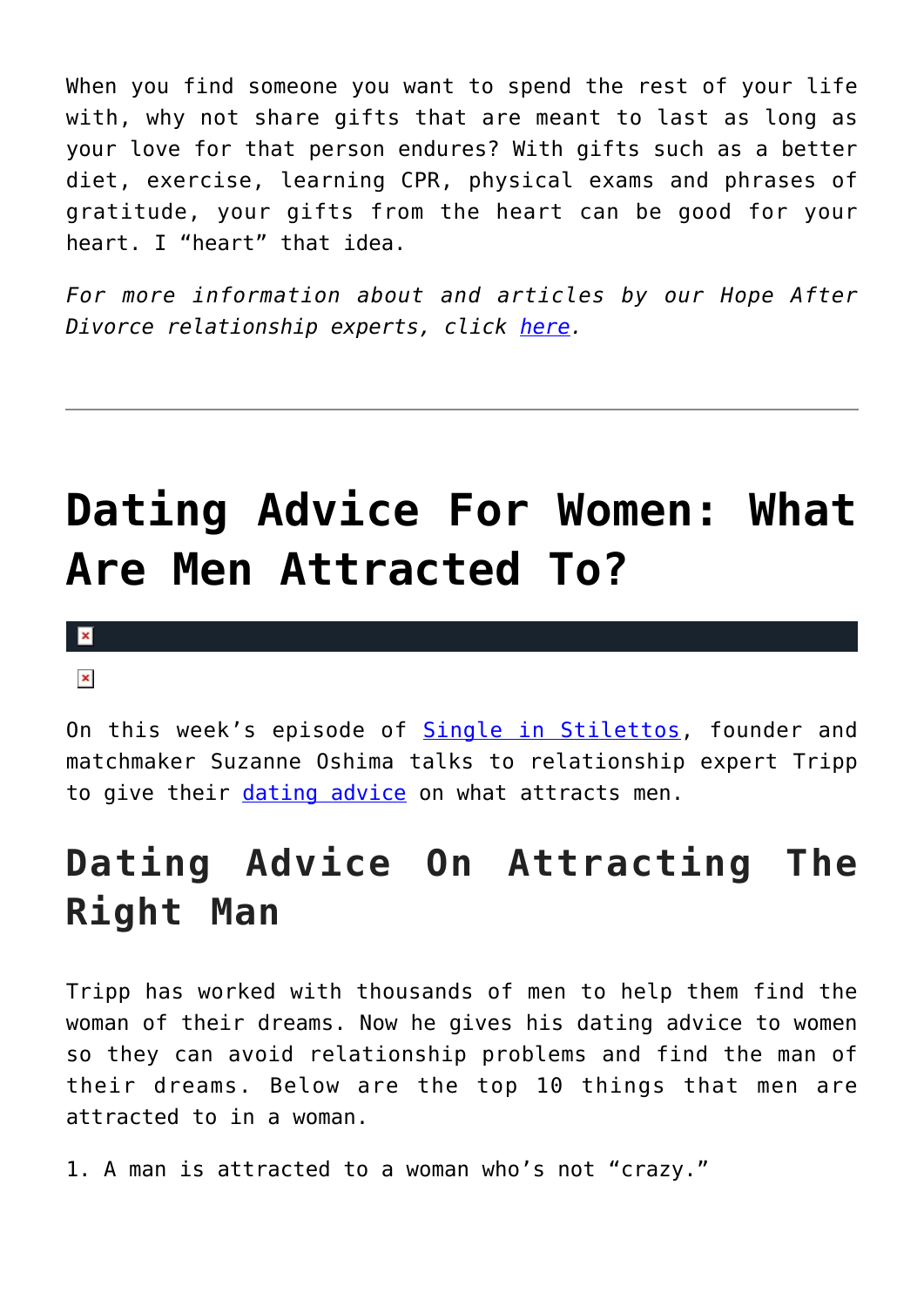2. A man is attracted to a woman who's emotionally stable.

**Related Link:** [Relationship Advice: How to Find Real Love](http://cupidspulse.com/108394/relationship-advice-find-real-love/)

3. A man is attracted to a woman who is independent.

4. A man is attracted to a woman who can take care of herself but still needs a man.

5. A man is attracted to a woman's feminine energy.

6. A man is attracted to a woman who is put together.

**Related Link:** [Dating Advice: How To Attract A Man Through Your](http://cupidspulse.com/108201/dating-advice-single-in-stilettos-body-language/) [Body Language](http://cupidspulse.com/108201/dating-advice-single-in-stilettos-body-language/)

7. A man is attracted to a woman who has a life

8. A man is attracted to a woman who he's attracted to physically, but every guy is different

9. A man is attracted to a woman who takes care of her body

10. A man is attracted to a woman with confidence

*For more relationship advice videos and additional information Single in Stilettos show, click [here](http://cupidspulse.com/single-in-stilettos-shows/).*

*For more videos from CupidsPulse.com, check out our [YouTube](https://www.youtube.com/watch?v=3-5zn0Vbqk4) [channel](https://www.youtube.com/watch?v=3-5zn0Vbqk4).*

## **[Dating Advice: How to Deal](https://cupidspulse.com/108399/dating-advice-heartbreak-laurel-house/) [with Heartbreak](https://cupidspulse.com/108399/dating-advice-heartbreak-laurel-house/)**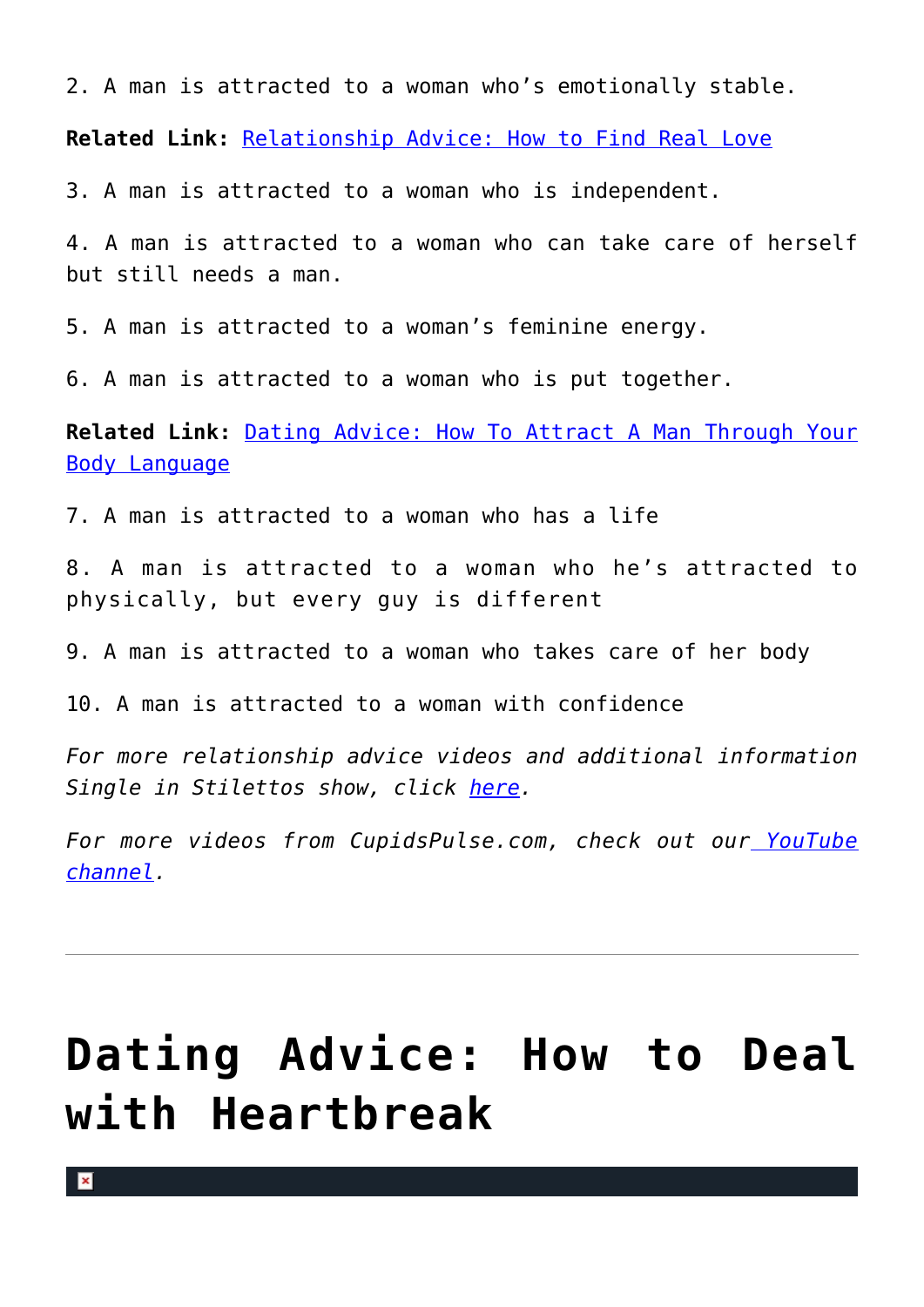$\pmb{\times}$ 

By [E!'s](http://cupidspulse.com/relationship-dating-experts/laurel-house-no-games-love-dating-mentor/) *[Famously Single](http://cupidspulse.com/relationship-dating-experts/laurel-house-no-games-love-dating-mentor/)* [Dating Coach, Laurel House](http://cupidspulse.com/relationship-dating-experts/laurel-house-no-games-love-dating-mentor/)

In this week's [dating advice](http://cupidspulse.com/dating/date-ideas/) video, relationship expert and E!'s *Famously Single* dating coach, Laurel House gives dating advice on how to get over a heartbreak and move on from your ex and those relationship problems.

### **Dating Advice On Dealing with Heartbreak**

**1. Write down why he or she is a jerk.** Don't fantasize about your ex. Dating tip: Remember why you broke up in the first place.

**Related Link:** [Relationship Advice On How To Fall In Love](http://cupidspulse.com/101388/relationship-advice-fall-in-love/)

**2. Burn the fantasy.** Literally, write down your fantasy and burn it. Instead, do something for yourself. Take yourself out, show yourself love.

**3. Would you date yourself?** If you wouldn't date yourself, then get a life. Take control of your life again. Find yourself, go back to your passions, go back to your old friends.

*For more relationship advice videos from House, click [here.](http://cupidspulse.com/relationship-dating-experts/laurel-house-no-games-love-dating-mentor/)*

*For more videos from CupidsPulse.com, check out our [YouTube](https://www.youtube.com/user/CupidsPulse) [channel](https://www.youtube.com/user/CupidsPulse).*

**How do you handle heartbreak? Tell us in the comments below!**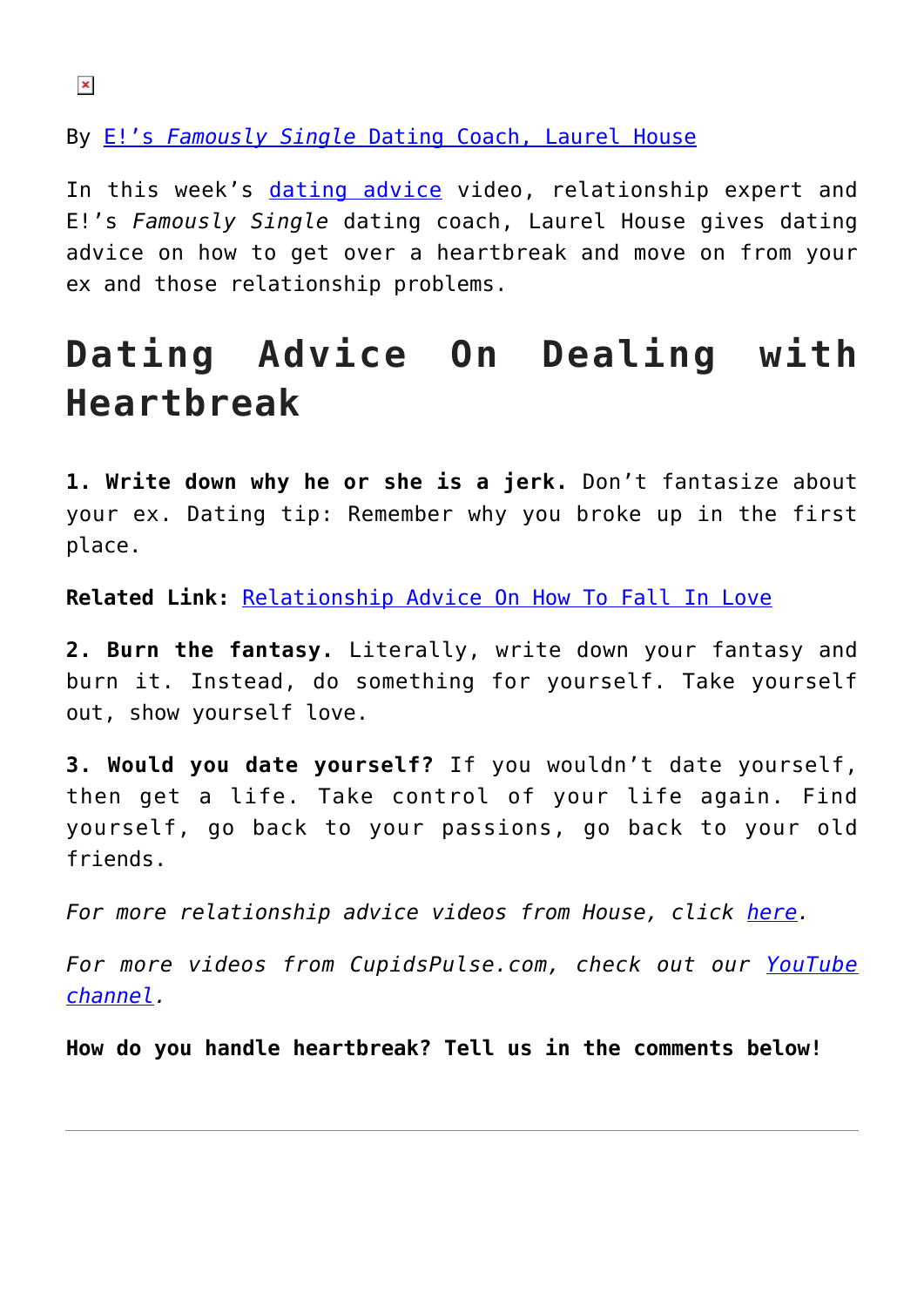## **[Relationship Advice: How to](https://cupidspulse.com/108394/relationship-advice-find-real-love/) [Find Real Love](https://cupidspulse.com/108394/relationship-advice-find-real-love/)**

 $\mathbf x$ 

 $\pmb{\times}$ 

On this week's episode of **Single in Stilettos**, founder and matchmaker Suzanne Oshima talks to relationship expert Michelle Marchant-Johnson to give their [relationship advice](http://cupidspulse.com/dating/date-ideas/) on how to find real love, even if you've been in the dating world for awhile.

## **Relationship Advice on Finding True Love**

**1. Clarity.** It's important to have clarity about what you want in terms of a relationship in your life. One dating tip: This doesn't mean having a huge list, but there is a power in being able to say what you want.

**Related Link:** [Dating Advice: How To Attract A Man Through Your](http://cupidspulse.com/108201/dating-advice-single-in-stilettos-body-language/) [Body Language](http://cupidspulse.com/108201/dating-advice-single-in-stilettos-body-language/)

**2. Conviction.** The experts relationship advice is to have conviction and belief that finding love is possible for you.

**3. Compassion.** Have compassion for yourself and recognize that all you've been trying to do is get one of your deepest needs met. Also, approach potential dating partners with compassion as well.

*For more relationship advice videos and additional information Single in Stilettos show, click [here](http://cupidspulse.com/single-in-stilettos-shows/).*

*For more videos from CupidsPulse.com, check out our [YouTube](https://www.youtube.com/watch?v=3-5zn0Vbqk4) [channel](https://www.youtube.com/watch?v=3-5zn0Vbqk4).*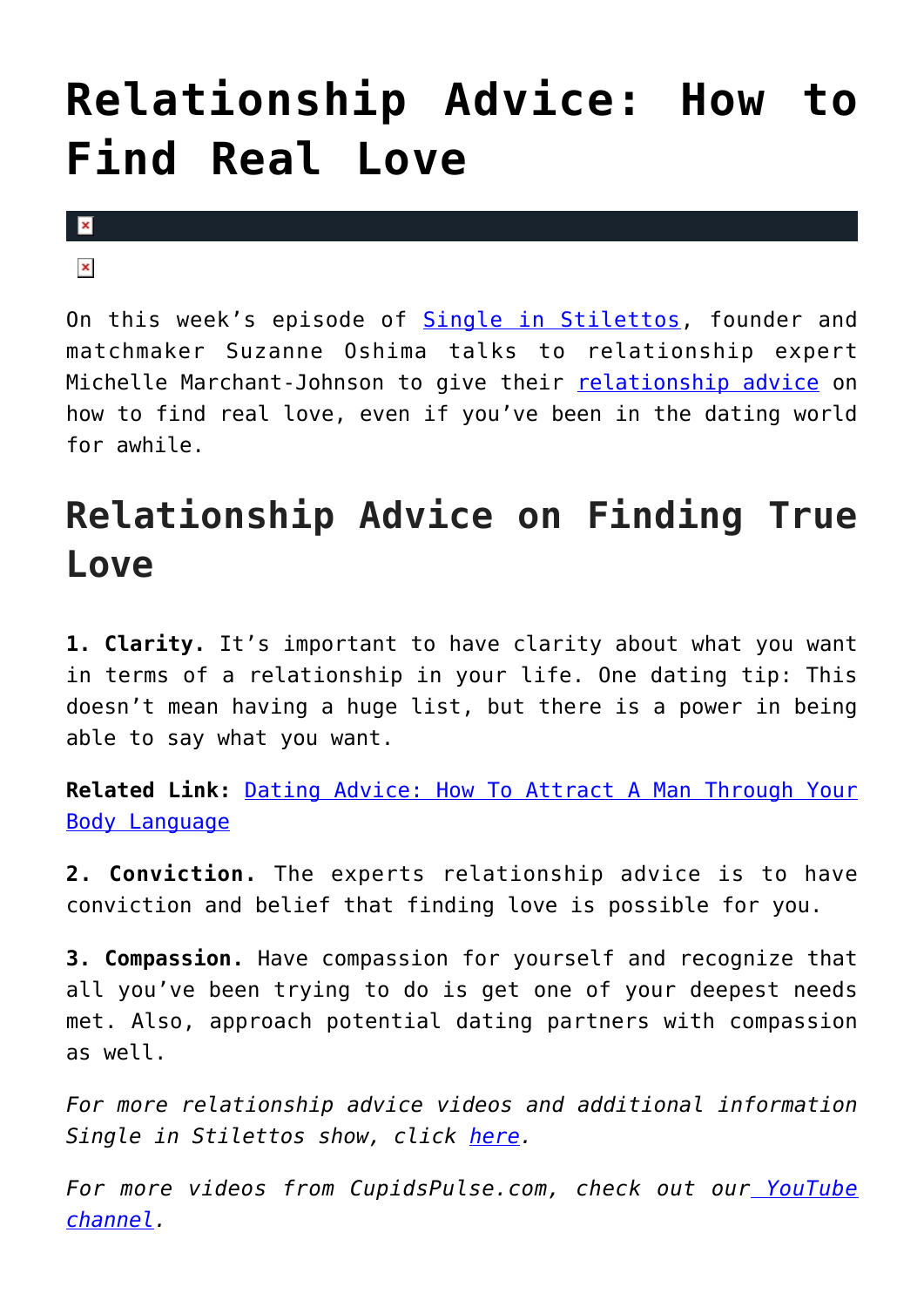## **[Celebrity Couple Predictions:](https://cupidspulse.com/108360/celebrity-couple-predictions-megan-fox-trai-byers-selena-gomez/) [Megan Fox, Trai Byers and](https://cupidspulse.com/108360/celebrity-couple-predictions-megan-fox-trai-byers-selena-gomez/) [Selena Gomez](https://cupidspulse.com/108360/celebrity-couple-predictions-megan-fox-trai-byers-selena-gomez/)**



By [Shoshi](https://about.me/yolandashoshana)

In the latest celebrity news, these famous couples have made headlines, whether it be Megan Fox's rumored divorce, the *Empire* stars secret wedding, and Selena Gomez's not-so budding relationship. Whose stepping out in Hollywood this time around hand in hand? Check out my predictions for these three [celebrity couples](http://cupidspulse.com/celebrity-relationships/long-term-relationships-flings/) and find out what's next in their love lives.

## **Celebrity Couples Predictions: Celebrity Relationships That May or May Not Last**

**Megan Fox and Brian Austin Green:** When Megan Fox started showing a baby bump, the press went crazy speculating over who the "baby daddy" could be. Since Fox filed for divorce from Brian Austin Green last August, technically, the baby could be anybody's. But I never doubted that the baby was Green's. This famous couple has been on a roller coaster ride since they got together. Fox and Green used to break up and get back together all the time before they got married. The new addition to their family was not planned, but they say all is good, they're happy now and plan to see where it all goes. Neither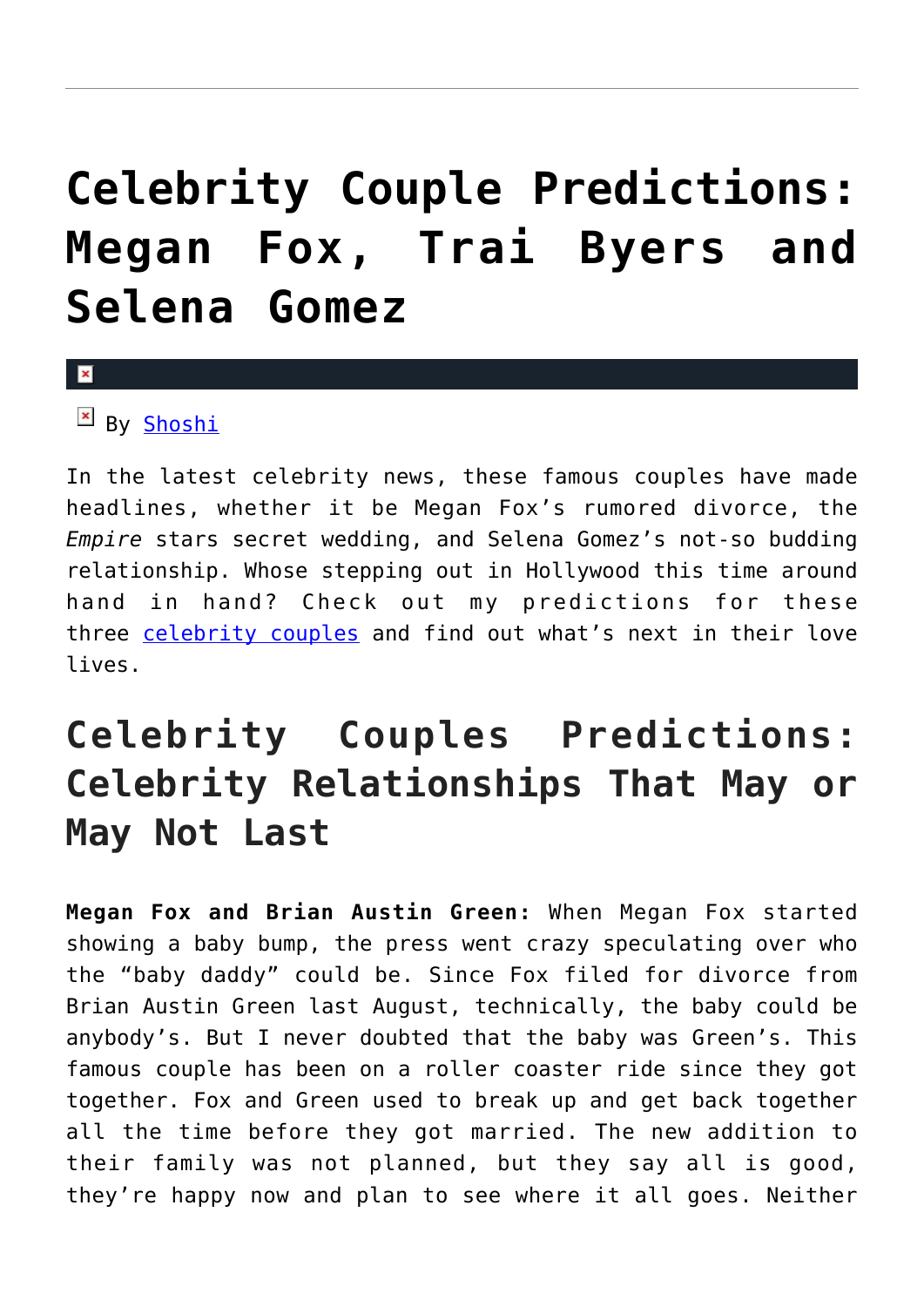one of them were dating anyone else and they still lived in the same house. My prediction is that Fox and Green will not file for celebrity divorce. It may be bumpy between them every now and then, but their spiritual connection remains. My relationship advice to Fox is take a month or two vacation from Green every so often. That seems to do the trick when it comes to rekindling their love.

**Related Link:** [Celebrity Baby News: Megan Fox Reveals Third](http://cupidspulse.com/108092/celebrity-baby-news-megan-fox-reveals-third-pregnancy/) **[Pregnancy](http://cupidspulse.com/108092/celebrity-baby-news-megan-fox-reveals-third-pregnancy/)** 

**Trai Byers and Grace Gealey:** Two stars from *Empire*, Trai Byers and Grace Gealey, got married in a quiet ceremony in the Cayman Islands. You could say that it was a whirlwind romance since they had a short and quick courtship. Will they last? Right now it looks good. The Hollywood couple have the same ideals when it comes to marriage and family. Around their fifth year of marriage will be a time of make it or break it. Oddly, none of their co-stars from *Empire* were invited to the celebrity wedding, because they wanted to keep the wedding small. That lets me know that the rumors are true. Byers is not happy to be on the show and there have been rumors circulating that he wants to quit. By the end of the year, let's say around November, there will be celebrity news that the pair is expecting their first child. They will have two kids together, a boy and a girl. After *Empire*, Gealey will focus on being mother and wife while Byers brings home the bacon.

**Related Link:** [Celebrity Divorce: Terrence Howard Splits from](http://cupidspulse.com/99198/celebrity-divorce-terrence-howard-third-wife/) [Wife No. 3](http://cupidspulse.com/99198/celebrity-divorce-terrence-howard-third-wife/)

**Selena Gomez and Charlie Puth:** Anytime Selena Gomez talks to anyone of the opposite sex, it causes a stir. This time around she is being paired with Charlie Puth. Puth does not have nearly enough swagger for Gomez. She likes bad boys and men with an edge. Puth is as wonder bread as they get. He's talented but a bore. Gomez needs a guy that matches her fire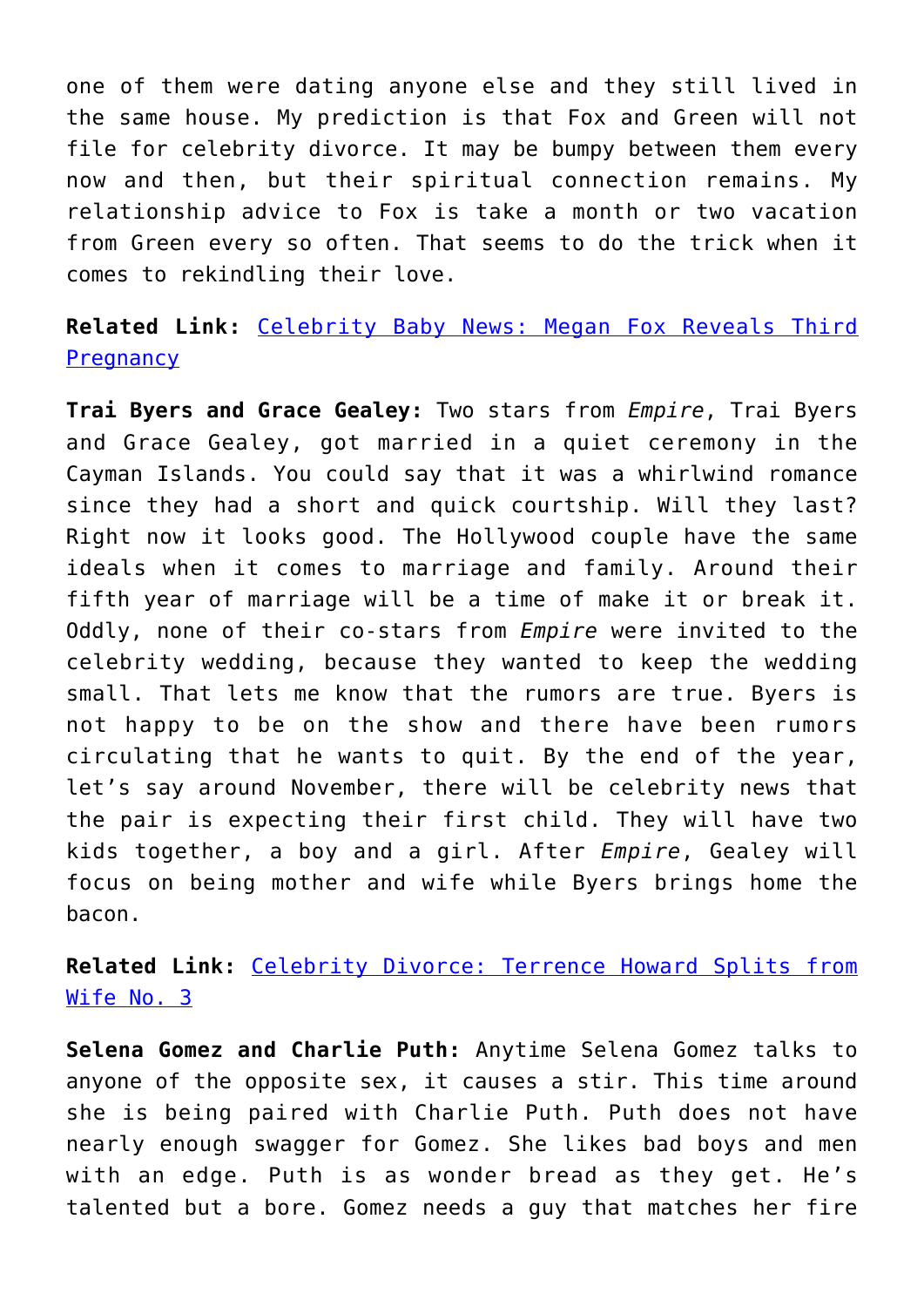and passion. If anything is going on with Puth, it's simply a friends with benefits situation. This rumored relationship has no steam. I actually see Gomez involved with an actor a little bit older. This new celebrity couple should blossom during the summer. Puth will keep having make out sessions with starlets.

*For more information on Shoshi click [here.](http://cupidspulse.com/relationship-dating-experts/yolanda-shoshana-shoshi-lifestyle-provocateur/)*

**What celebrity couples do you want to see predictions for next? Tell us in the comments below!**

# **[Dating Advice: Spring](https://cupidspulse.com/108354/dating-advice-spring-cleaning/) [Cleaning For The Soul](https://cupidspulse.com/108354/dating-advice-spring-cleaning/)**

#### $\mathbf x$

 $B$  By J'Nel Wright for [Divorce Support Center](http://www.divorcesupportcenter.com/)

The last trace of snow has finally melted as we transition from winter to spring. For many, the realization that spring is officially in the air symbolizes the end of a long, dark winter filled with unrealized goals, baggage left over from the holidays, and the end of winter blues. Take my [dating](http://cupidspulse.com/dating/date-ideas/) [advice](http://cupidspulse.com/dating/date-ideas/): This is the perfect time to shake out the dust and shadows trapped in our minds and bodies and welcome renewal. The process of reinventing ourselves isn't a new concept. Many celebrities have transformed themselves in ways that reinforce their place in the annals of super-stardom. Jamie Foxx could have remained a one-act comedian — he is certainly funny enough. Instead, he reinvented himself as a musician and an actor and emerged triumphant in both areas. We can enjoy that same sense of renewal in our lives.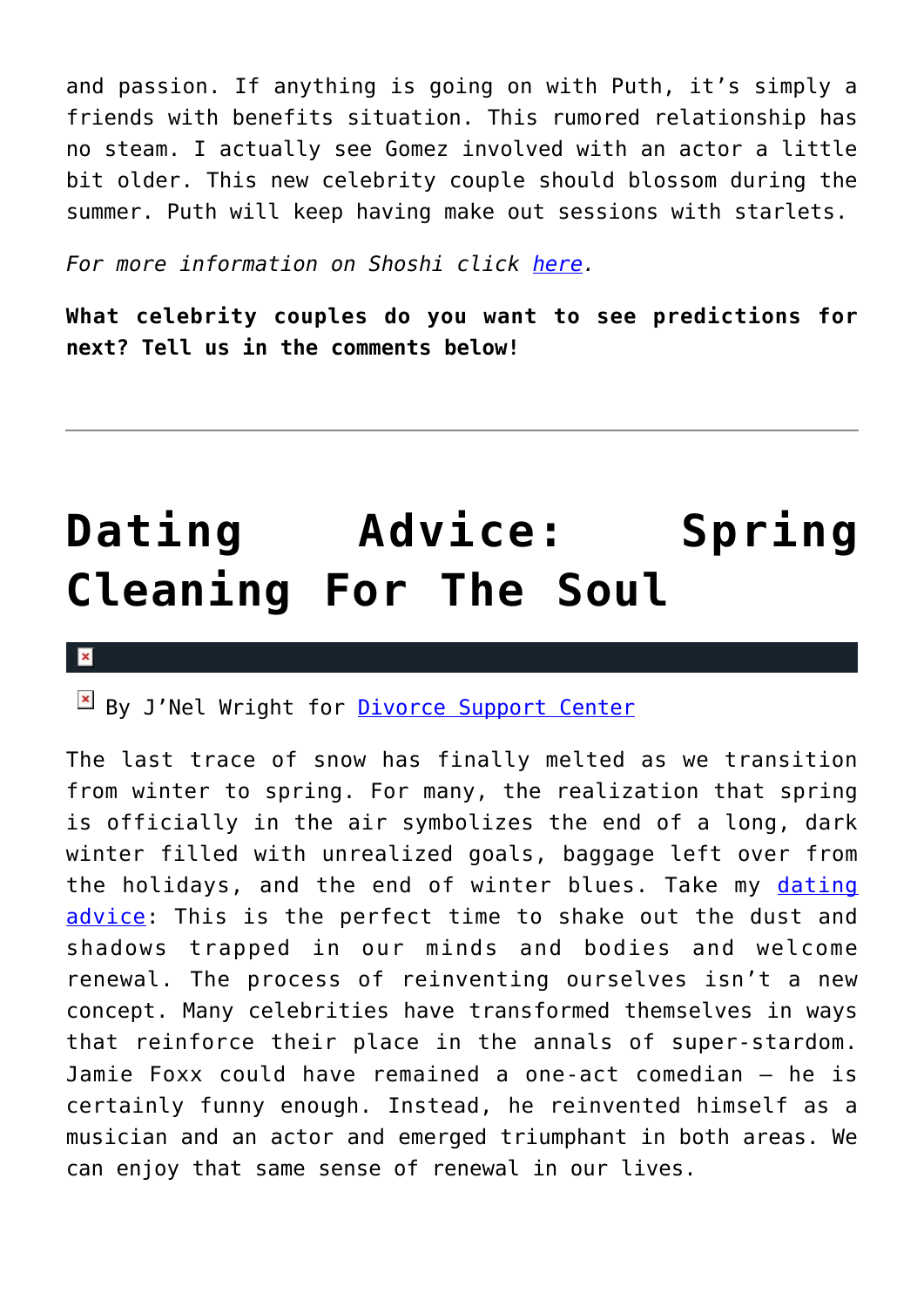### **Dating Advice: Spring Into Action This Season**

**1. Get off the couch.** Your New Year's Resolutions may have bit the dust a long time ago, but it's never too late to reignite an exercise routine. Spring is the perfect time to explore different exercise routines or experiment with new gear. "Short-term goals will help you make physical activity a regular part of your daily life," reported The National Institute on Aging as part of their Go4Life campaign. "For these goals, think about the things you need to get or do to be physically active. For example, you may need to buy appropriate fitness clothes or walking shoes. Make sure your short-term goals will really help you be more active."

**Related Link:** [Relationship Advice: Telltale Signs Your](http://cupidspulse.com/107665/relationship-advice-convenient-relationship/) [Relationship Is One of Convenience](http://cupidspulse.com/107665/relationship-advice-convenient-relationship/)

**2. Toss out the negative thoughts.** This spring season is the perfect time to throw out the self-criticism and negativity you've been carrying around all winter long. Are you still haunted by the offhanded remarks from the last family gathering or the critical comments from a co-worker? Maybe your significant other wasn't as supportive as you needed him to be during a stressful time. Chances are, you are giving those remarks more thought than they are. You know your capabilities as an employee, and you know you are a good person, so it's time to shake the negative remarks out of your head and move on.

**3. Throw out the critical relationships.** Much like we sort through the clothing that no longer fits or feels comfortable, the same sorting process can be used to sift through the relationships that no longer benefit us. "It could be that you've grown apart and don't share the same goals and values," wrote relationship expert Debra Rogers. "Or you've both simply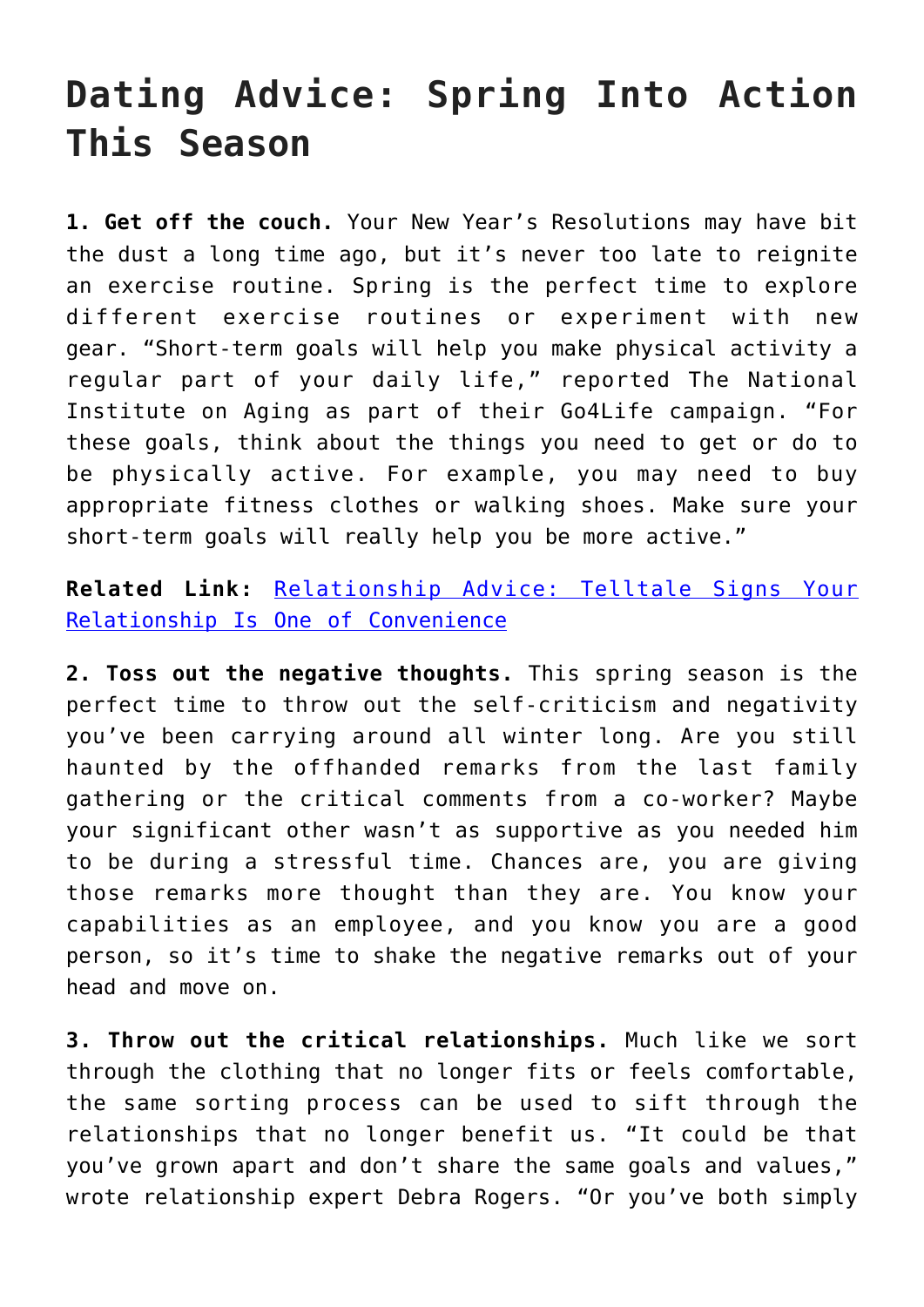become unhappy. If you're wondering where you're headed, it's straight to no-where-ville. Sail to a new shore and find a better man for you." If you're having relationship problems and growing tired of defending your actions, enduring unfair criticism or playing down your accomplishments for the sake of sparing the feelings of an insecure friend or partner, it's time to clean out your contact list. You need people in your life who will support you, celebrate you, and make you feel good about yourself. My dating advice? Try signing up for help from a professional matchmaker to help you through this process.

**Related Link:** [Relationship Advice: How Your Relationships And](http://cupidspulse.com/104494/relationship-advice-relationships-and-love-new-years-resolutions/) [Love Impact Your New Year's Resolutions](http://cupidspulse.com/104494/relationship-advice-relationships-and-love-new-years-resolutions/)

**4. Sort through personal goals.** Spring is the ideal time to refocus on lost goals or eliminate self-defeating habits. Do you still procrastinate? Is the novel you have been working on since college still gathering dust on the shelf? Perhaps now is the time to start eliminating personal debt or build up a savings fund for an upcoming trip. The key is to try new things and embrace new challenges that help us grow. "You probably don't think about how bad habits sabotage your life in so many areas. Many of those habits are things that you waste time doing that cause you to lose sight of the big picture and become consumed with whatever is right in front of you," wrote Dr. Michelle Callahan, a psychologist and author. This is the time to recommit to those goals and reinvent ourselves.

By committing to a daily exercise routine, eliminating negative thoughts, people, and other destructive baggage from our lives, and renewing our focus on personal goals, we are ready to "spring" into action with a new determination to make a fresh start in renewing our best selves.

*[J'Nel Wright i](http://healthyliving.care/)s a lifestyle writer who dabbles in relationships and wellness. Her writing has appeared in both*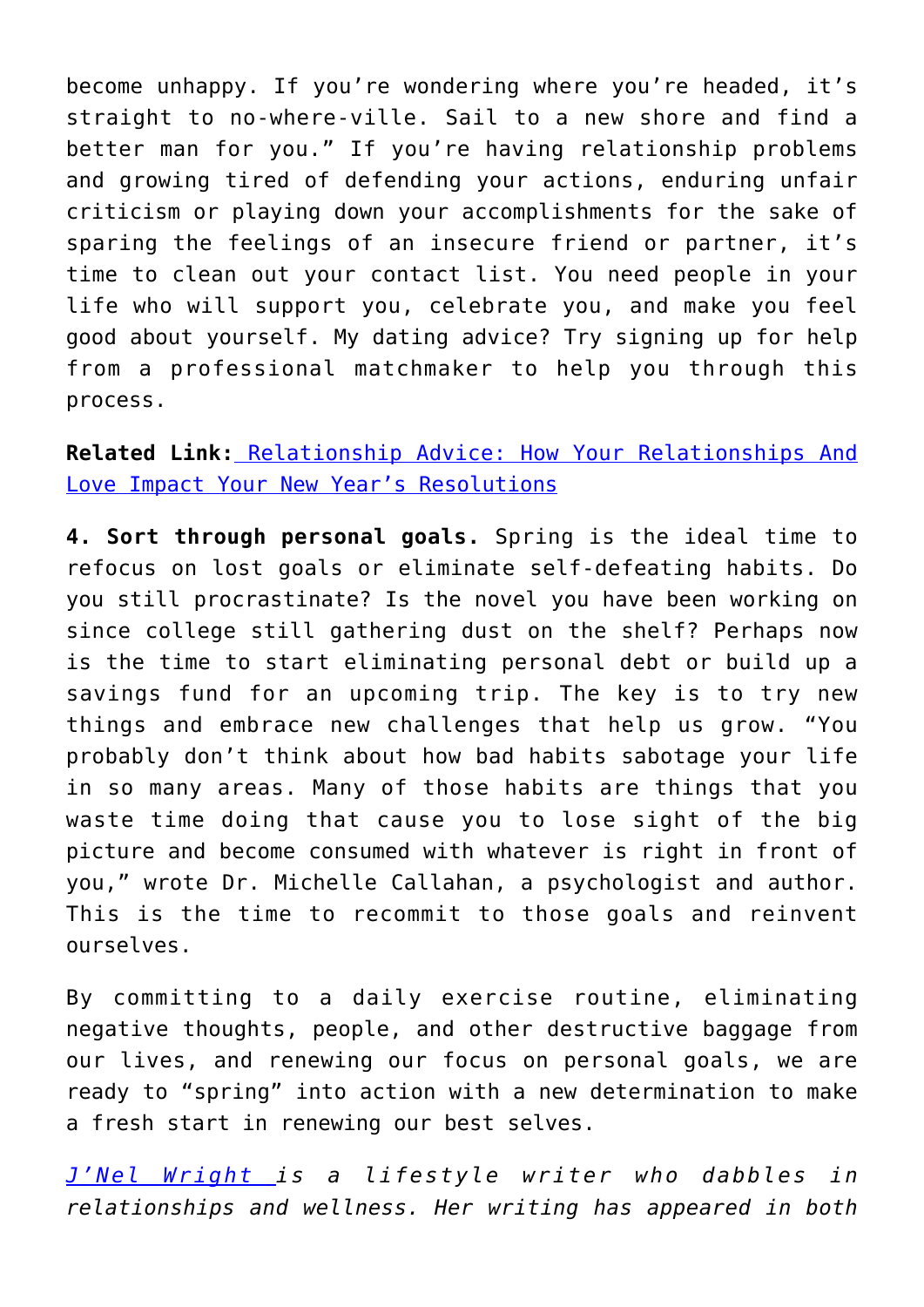*regional and national publications addressing a variety of topics ranging from human interest and literature to business, interpersonal behavior, and health issues.*

*For more information about and articles by our Hope After Divorce relationship experts, click* [here](http://cupidspulse.com/relationship-dating-experts/hope-after-divorce-relationship-experts/)*.*

# **[Relationship Advice: Why Are](https://cupidspulse.com/108339/relationship-advice-women-attracted-unavailable-men/) [Women Attracted to](https://cupidspulse.com/108339/relationship-advice-women-attracted-unavailable-men/) [Unavailable Men?](https://cupidspulse.com/108339/relationship-advice-women-attracted-unavailable-men/)**

 $\pmb{\times}$ 

 $\boxed{\times}$  By Dr. Jane Greer

Actress [Scarlett Johansson](http://cupidspulse.com/87706/scarlett-johansson/) revealed to *Cosmopolitan* that years ago, she was in a [celebrity relationship](http://cupidspulse.com/celebrity-relationships/) with someone who was forever unavailable, and that was when she hit "rock bottom." She described him as "so attractively unavailable."

**Her story raises the question, why are women attracted to men who are unavailable? What is it about the "chase" that is appealing to us? Check out this [relationship advice](http://cupidspulse.com/relationship-experts/).**

Whether you are in high school dealing with a boyfriend who you feel loves you too much, or you're a movie star with people constantly asking you out, or you are recently divorced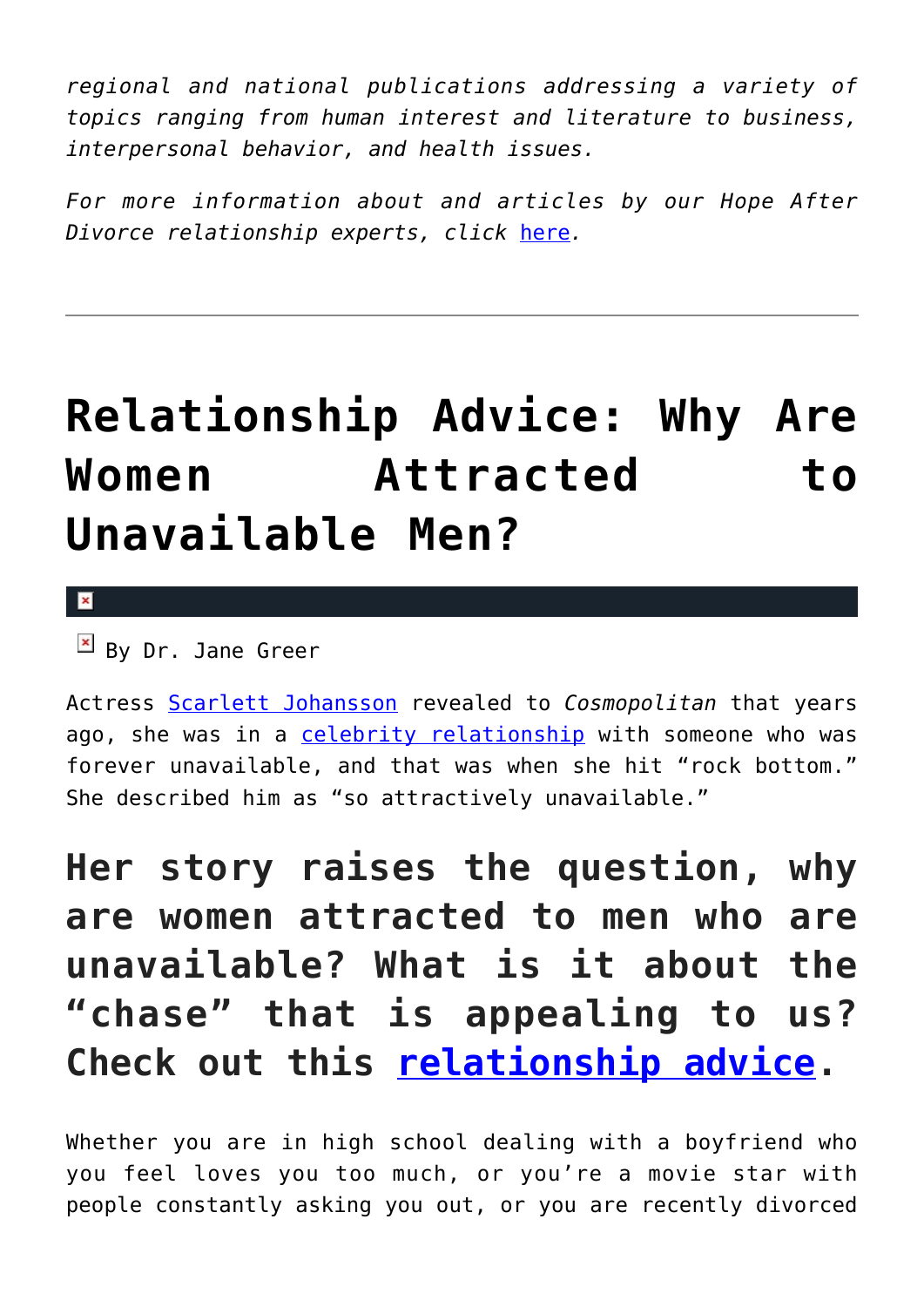and getting more calls than you ever did, but none of them seem right, you might be in that funk so many people find themselves in where the men who are interested strike you as unappealing availability-wise, but the ones who won't commit are "attractively unavailable," as Scarlett described her onetime boyfriend. Sometimes the guy who wants to commit to you and does not hide his feelings is equated with the good and nice guy, as opposed to the one who says he will call, but doesn't, and who instead is seen as the romantic bad boy. For some reason, the fact that the guy likes you so much makes you question his confidence and desirability. You might ask, why is he available in the first place? If he were more secure and attractive, wouldn't he be taken by now?

**Related Link:** [Relationship Advice: When to Stop Wearing Your](http://cupidspulse.com/100326/relationship-advice-when-stop-wearing-wedding-ring/) [Wedding Ring](http://cupidspulse.com/100326/relationship-advice-when-stop-wearing-wedding-ring/)

There are also the possible elements of a challenge or a competition. If someone pulls away and becomes seemingly less interested, then you might feel the need to try to get them back. It can become more about having their love than actually sharing the love with them. Or, if that someone begins to give another woman attention, you might feel jealous and try to take that focus away from the new love interest and return it to you.

**Related Link:** [Four Changes You MUST Make to Avoid Falling Prey](http://cupidspulse.com/83700/four-changes-unavailable-man/) [to the Unavailable Man](http://cupidspulse.com/83700/four-changes-unavailable-man/)

So why do so many woman choose the undependable, withholding man over the one who is ready to profess his love to them? In terms of family dynamics, there is the question of what you did and didn't get growing up from family members, especially mothers and fathers. On the one hand, it may be that you are constantly trying to get what is out of reach. On the other hand, you might be more comfortable with less commitment and emotion in a relationship. That constant chase can also become a vehicle for your self-esteem and believing you are better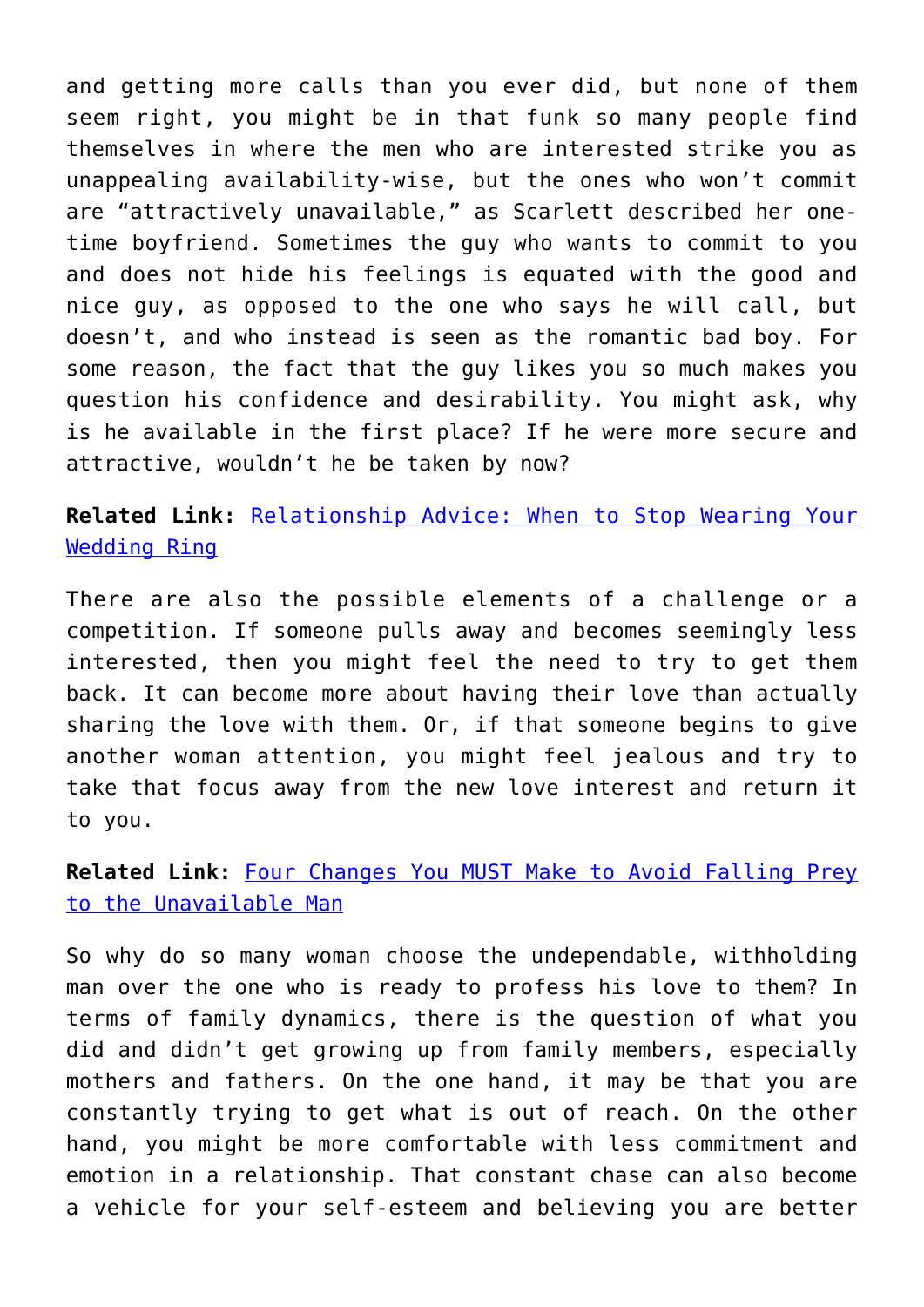and greater if you are able to attain the unattainable. In other words, if you can convince a man who is not eager or willing to commit to do so, then you must be extra special, and this can set you on a journey that does not have a happy ending.

If this sounds familiar, and you are constantly chasing your man, or not sure when he might call or ask you out again, it could be time to look at it from a different vantage point and turn it inside out. Why spend your efforts trying to get someone's affection that at best will be inconsistent and leave you wanting more, when you can instead choose someone who will be dependably loving and offer you a true sense of fulfillment? The goal is to feel valued, cared about, and loved for who you are and what you do, the qualities you already possess, rather than having to prove your worth to a guy who is not looking to ever really be fully involved with you. Overhaul how you are going about seeking happiness and security. If you are lucky enough to be with a good guy who does nice things, accept it and believe that you are worth it. Look to reciprocate and build on a relationship with someone who is able to give you the closeness and companionship you are looking for. Try to stop seeing that as boring, and instead see it as rewarding and positive. In many ways it is like developing a new muscle. Do your best to stop flinching and being turned off by nice behavior, and begin to welcome and appreciate it so that you can feel good about yourself, rather than not.

It's important to be aware of these things, if, in fact, there is a pattern in play and you are continually choosing partners who can't be there for you, so you can make better choices in the future. Ultimately you want to strive to try to feel like a winner because of the things you can have, not for halfheartedly getting the things you can't. It looks like Scarlett has finally been successful at that.

*Please tune in to the* Doctor on Call *radio hour on*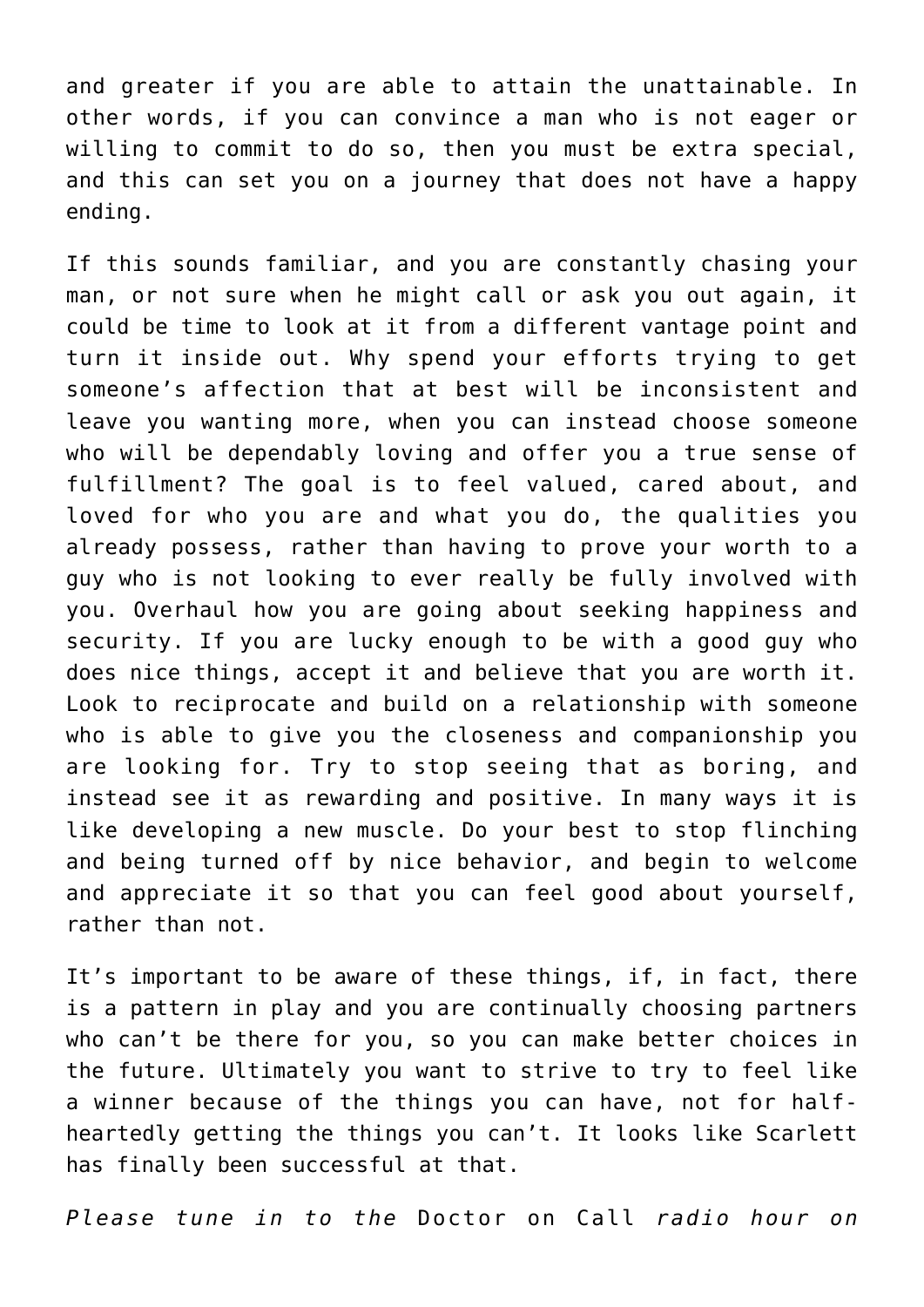*HealthyLife.net every Tuesday at 2 PM EST, 11 AM PST. First and third Tuesdays are Shrink Wrap on Call, second Tuesdays are HuffPost on Call, and the last Tuesday of the month is Let's Talk Sex! Email your questions dealing with relationships, intimacy, family, and friendships to [Dr. Greer](http://www.drjanegreer.com) at askdrjane@drjanegreer.com. Connect with Dr. Jane Greer on [Facebook,](http://www.facebook.com/DrJaneGreer) and be sure to follow @DrJaneGreer on Twitter for her latest insights on love, relationships, sex, and intimacy.* 

# **[Dating Advice: How To Attract](https://cupidspulse.com/108201/dating-advice-single-in-stilettos-body-language/) [A Man Through Your Body](https://cupidspulse.com/108201/dating-advice-single-in-stilettos-body-language/) [Language](https://cupidspulse.com/108201/dating-advice-single-in-stilettos-body-language/)**

#### $\pmb{\times}$

#### $\pmb{\times}$

On this week's episode of **Single in Stilettos**, founder and matchmaker Suzanne Oshima talks to relationship expert and author of *The Power of Women Over Men and How to Use It* Nick Karson to talk expert [dating advice](http://cupidspulse.com/dating/date-ideas/) on how to show a man you're interested in him through your body language.

### **Dating Advice On Attracting A Man Through Your Body Language**

Dating is not easy, but expert dating advice says one of the best ways to show a man that you're attracted to him is through your body language. Experts say your body language can say more to a man than you ever could. Their three best dating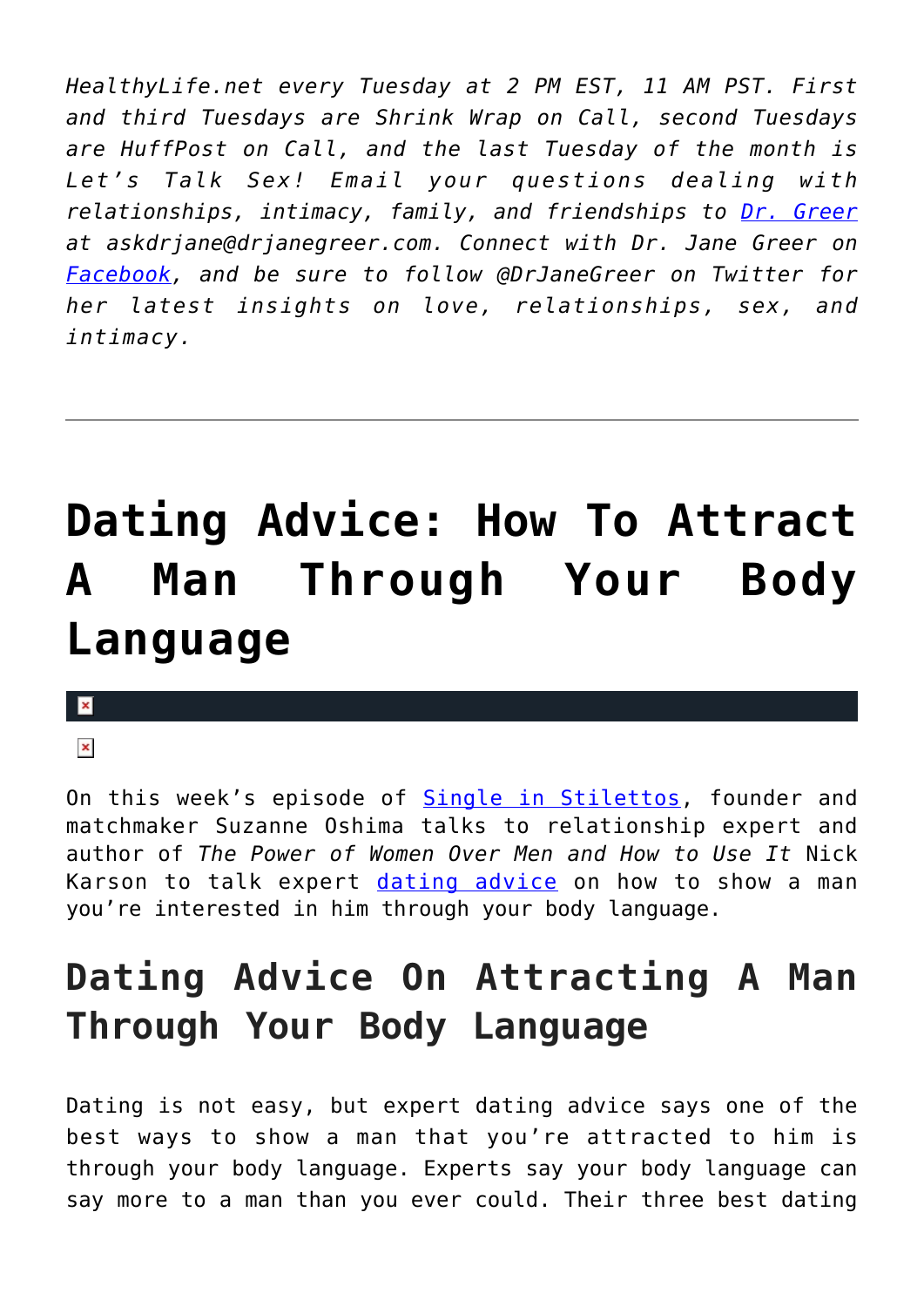tips are to smile, hold eye contact, and lean into his personal space a bit.

**1. Smile.** One of the biggest things you can do to show a man that you're interested, is to smile. It's a green light because men are so nervous and want to say hi, but don't always feel comfortable. If you can hold his gaze and give him a sweet smile, it makes you approachable.

**Related Link:** [Dating Advice: First Date Do's and Don'ts](http://cupidspulse.com/108140/dating-advice-first-date-tips-wendy-newman/)

**2. Holding his eye contact for 2-3 seconds.** Doing this shows that you're listening and are engaged in the conversation.

**3. Lean in.** Go into his personal space a beat and lean in when you're talking to him. When women do that little hair toss, it shows men that you like them.

*For more relationship advice videos and additional information Single in Stilettos show, click [here](http://cupidspulse.com/single-in-stilettos-shows/).*

*For more videos from CupidsPulse.com, check out our [YouTube](https://www.youtube.com/watch?v=3-5zn0Vbqk4) [channel](https://www.youtube.com/watch?v=3-5zn0Vbqk4).*

## **[Relationship Advice: When to](https://cupidspulse.com/108148/relationship-advice-sharing-passwords/) [Share Your Passwords](https://cupidspulse.com/108148/relationship-advice-sharing-passwords/)**

#### $\mathbf x$

By Lori Zaslow and Jennifer Zucher for [Project](http://www.projectsoulmate.com/) [Soulmate](http://www.projectsoulmate.com/) with contributing writer Emily Stovall

Is there ever really a right time to share your password? Is there a bad time? Most people don't know, and that is completely understandable because sharing passwords is kind of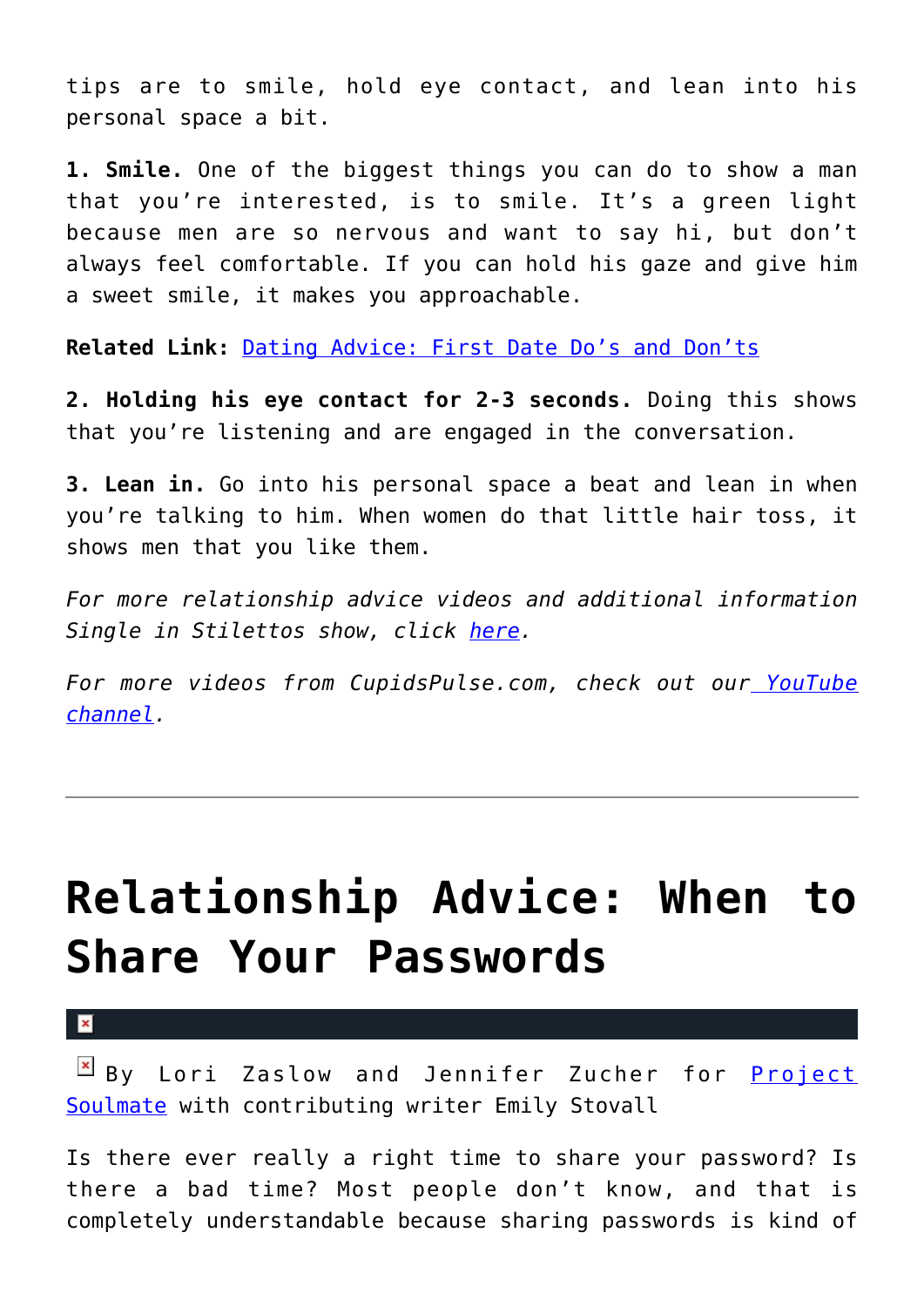an awkward situation. Sometimes people believe sharing a password means taking the next step in a relationship, and allowing oneself to be completely open with their partner. Other times, people feel like they should never have to give out their password because it is an invasion of privacy, and they figure "why does my partner need it anyways?" Both are totally logical, and lead me to the [relationship advice](http://cupidspulse.com/relationship-experts/) that the relationship experts at [Project Soulmate](http://www.projectsoulmate.com) have, which is that there is never a *right* time to share passwords, but there can be a *wrong* time.

### **Relationship Advice On Sharing Passwords: How Soon Is Too Soon?**

If you are trying to show your boyfriend a picture or video and your phone locks in the middle of him looking at it, then by all means tell him your password. Sometimes people just take the idea of sharing a password too far, when in reality it is not a big deal at all. Often times people are scared of sharing their password simply because they feel like they have something to hide. My question is if you really have something that secret to hide from your significant other, then why are you dating your significant other? In a **[healthy relationship](http://www.projectsoulmate.com/clients/)**, there is no particular day that you both agree to share your passwords, it just happens naturally. It happens when the password is needed to do something, not needed to "snoop" on something.

**Related Link:** [Relationship Advice: Keep Your Relationship](http://cupidspulse.com/106223/expert-relationship-advice-home-work/) [Strong When You Share Home and a Workplace](http://cupidspulse.com/106223/expert-relationship-advice-home-work/)

When your partner requests your password simply because they feel like you are being unfaithful, our relationship advice is not to give it to them, because that is the *wrong* time to share your password. This makes the whole password sharing moment have a negative connotation behind it and should be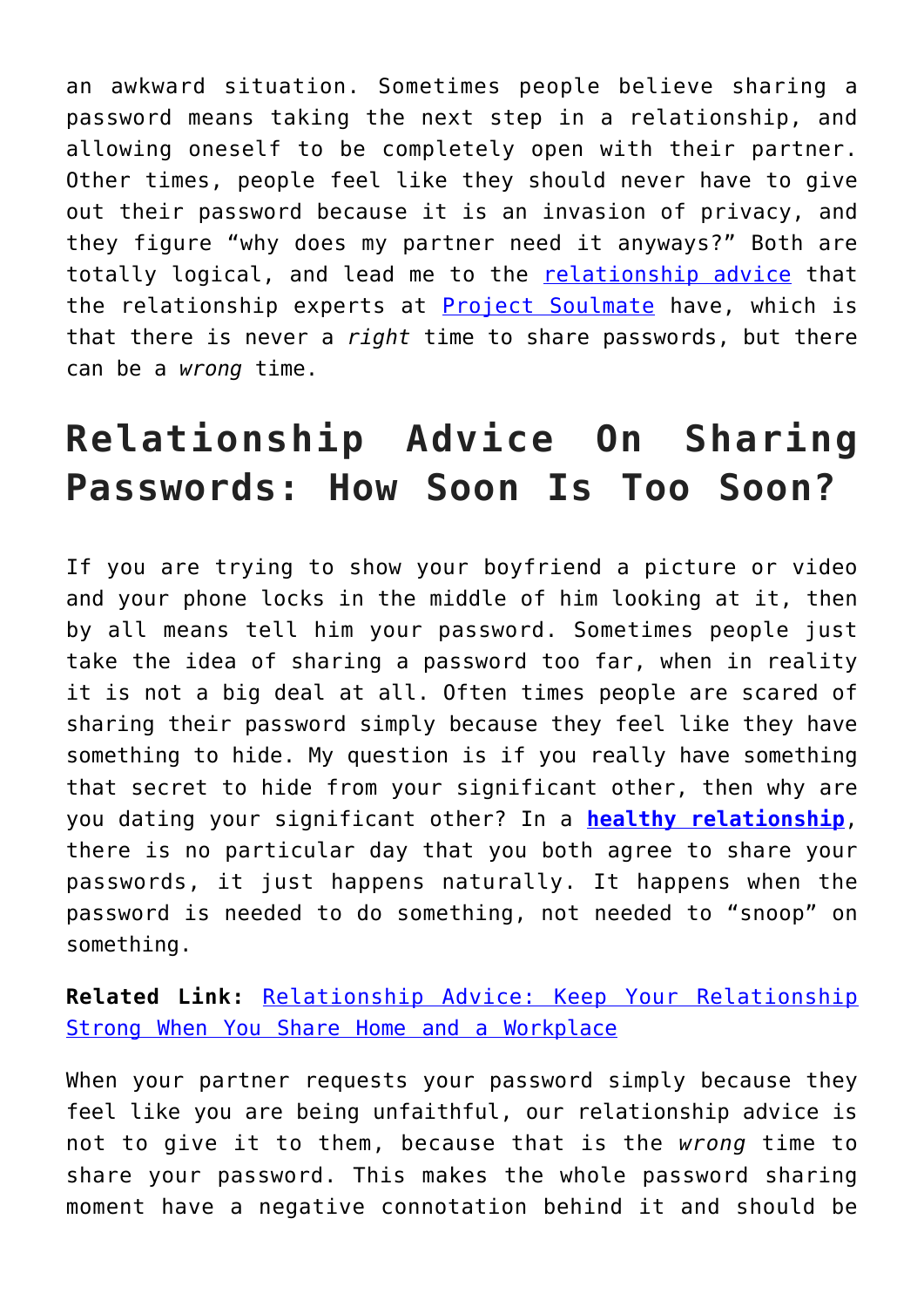avoided. If your significant other is worried you are cheating, or vice versa, then you are having bigger relationship problems than simply not having shared passwords. Relationships should be built on trust, and without that trust, the love will be lost. Sharing your password won't bring the love back, it will only lead to more and more distrust, and more and more "snooping" of each others stuff.

**Related Link:** [Expert Dating Advice: Why Using a Matchmaker is](http://cupidspulse.com/104631/expert-dating-advice-why-matchmaker-versus-dating-on-your-own/) [Better Than Dating on Your Own](http://cupidspulse.com/104631/expert-dating-advice-why-matchmaker-versus-dating-on-your-own/)

Our dating tip: Share your password when the time naturally comes up, not the time that someone just wants to snoop.

*Relationship experts Lori Zaslow and Jennifer Zucher are BRAVO TV's* Love Brokers *and founders of [Project Soulmate](http://cupidspulse.com/relationship-dating-experts/lori-zaslow-jennifer-zucher-project-soulmate/), a high-end New York-based matchmaking company.*

# **[Dating Advice: Chivalrous](https://cupidspulse.com/108139/dating-advice-chivalrous-acts/) [Acts For The Modern Man](https://cupidspulse.com/108139/dating-advice-chivalrous-acts/)**

#### $\vert \mathbf{x} \vert$

#### $By$  [David Wygant](http://cupidspulse.com/relationship-dating-experts/david-wygant-dating-coach/)

People say that chivalry is dead, but as a relationship expert, I know that's not true. Chivalry never dies because these days, there are modern twists on how men can be chivalrous in dating. Here are some quick dating tips and [dating advice](http://cupidspulse.com/dating/date-ideas/) for any man who wants to win a woman over on a date. These things will actually make her decision to go out with you again a no brainer.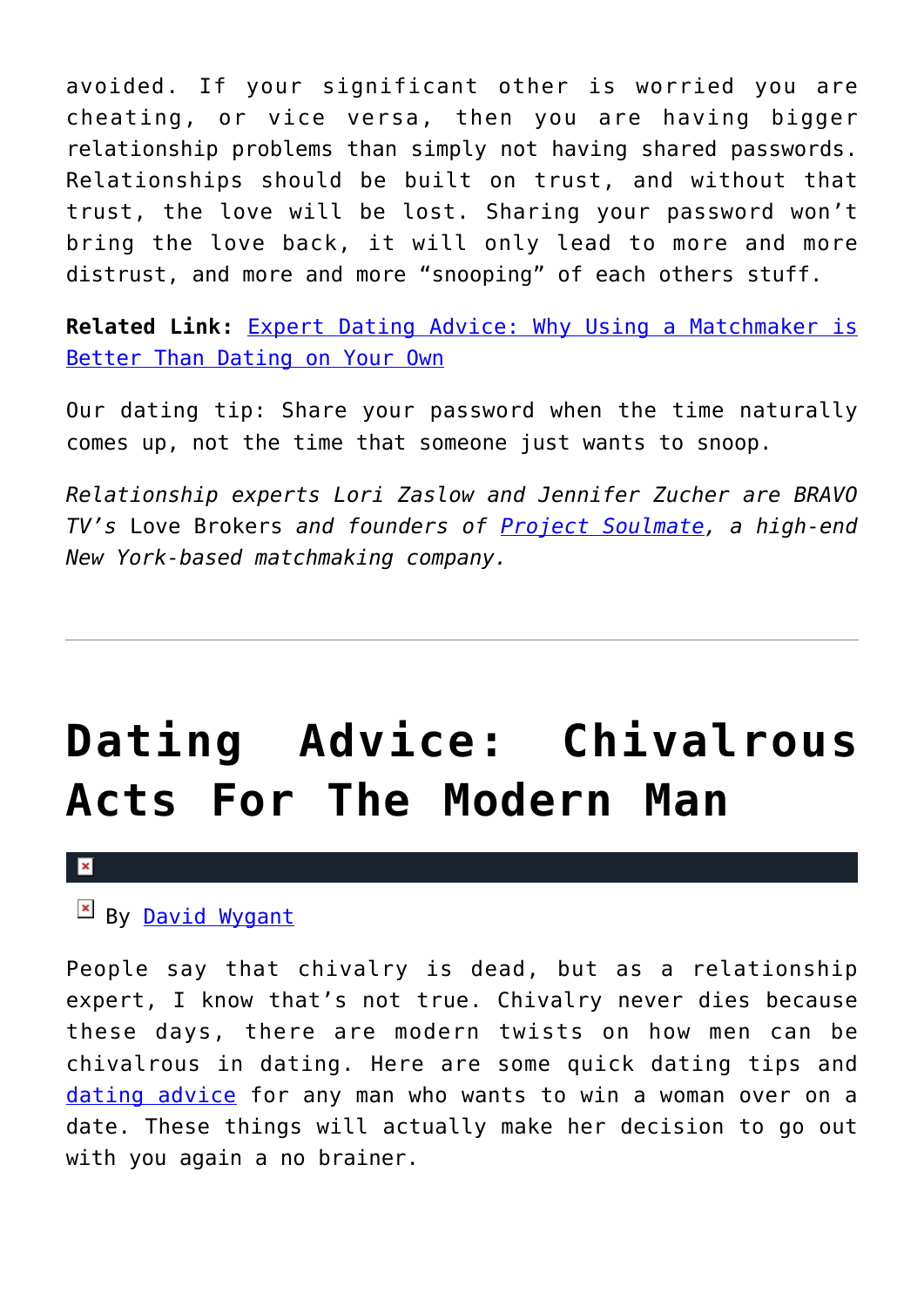### **Dating Advice On How To Act Chivalrous**

**1. Pick her up.** When you pick her up, walk to her door, knock on the door, and walk back to the car with her. Hold the door open for her, wait for her to get in, and shut the door. Repeat the same thing after dinner, after a movie, after anywhere you go with her. Always open the door for her and always be chivalrous that way. Too often nowadays, people just go and meet one another at a set location. They go in separate cars. Actually picking her up is a little dating advice of mine that makes a big impression.

**Related Link:** [Expert Dating Advice: When It's Time To Say The](http://cupidspulse.com/104522/expert-dating-advice-when-its-time-to-say-the-l-word/) [L Word](http://cupidspulse.com/104522/expert-dating-advice-when-its-time-to-say-the-l-word/)

**2. Don't look at your cell phone on a date.** This is a modern version of being chivalrous. If your cell phone goes off, ignore it. As a matter of fact, put the cell phone on vibrate. Don't have the ringer buzz, ring, or do anything that will disturb your date night because you want to give all of your attention to her.

**3. Guide but don't be pushy.** When you walk into a restaurant, put your hand on the small of her back and allow her to go in first as you slowly guide her with your hand. At the end of the night, especially on your first date, give her a hug and maybe a little kiss on the lips and that's it. No heavy-duty makeout session, no trying to get in there and have sex.

**4. Text her afterwards.** If she met you on a date, text her when you get home or tell her to text you when she gets home so you know that she's home safe and sound. If she didn't meet you on a date and you actually dropped her off at home, text her when you get home and wish her sweet dreams; tuck her in via text. These are old fashioned and new fashioned tips that will let her see you in a much different light. Simple little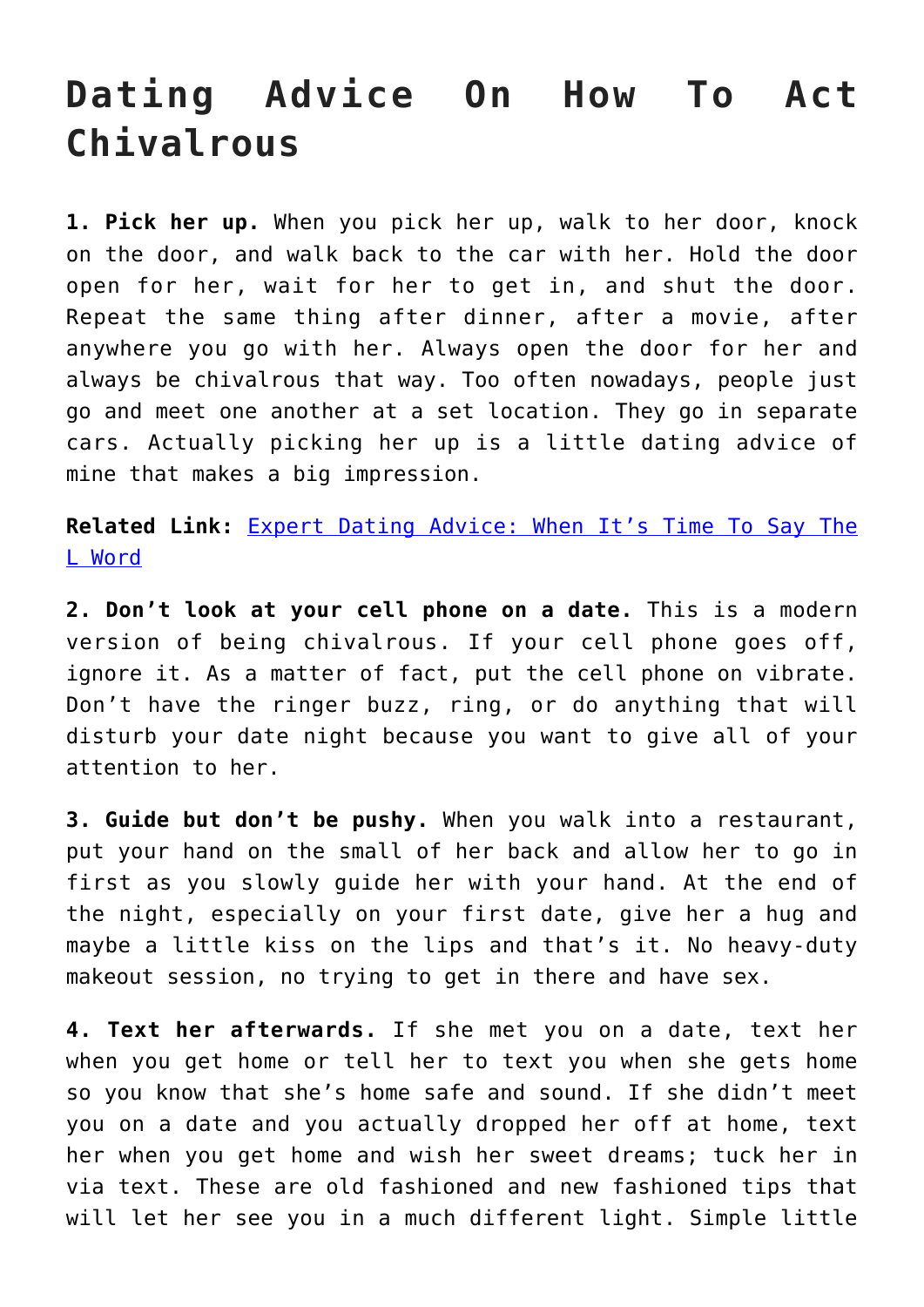things like following up with a phone call or a voicemail message the day after a date. Setting the next date after a first date so she knows you're interested in her. And, let's not forget one of the most modern chivalrous acts I can think of: If you met on Tinder or Bumble or Match or any other dating site, put your profile on hiatus after you meet somebody you really connect with. That way she'll know that she's met somebody who is serious about dating her and only her.

**Related Link:** [Relationship Advice: Is Long Distance Worth It?](http://cupidspulse.com/105767/relationship-advice-long-distance/)

Chivalry is not dead. It's just changed so much in today's modern world. If you follow these simple tips, these little things, it will get you to the third and the fourth dates. You want her to think of you as a future boyfriend, not as a guy who just came to meet her for the sake of convenience.

*David Wygant is an internationally-renowned dating and relationship expert, author of the book* Naked, *and speaker. Through his boot camps, personal coaching, and his [website,](http://www.davidwygant.com/) his love advice has transformed the relationships and love of hundreds of thousands of people from every corner of the globe.* 

*For more expert relationship advice from David, click [here.](http://cupidspulse.com/relationship-dating-experts/david-wygant-dating-coach/)* 

# **[Dating Advice: Does A Man](https://cupidspulse.com/107809/dating-advice-calling-after-dating/) [Really Have to Call?](https://cupidspulse.com/107809/dating-advice-calling-after-dating/)**

By [Joshua Pompey](http://cupidspulse.com/relationship-dating-experts/joshua-pompey/)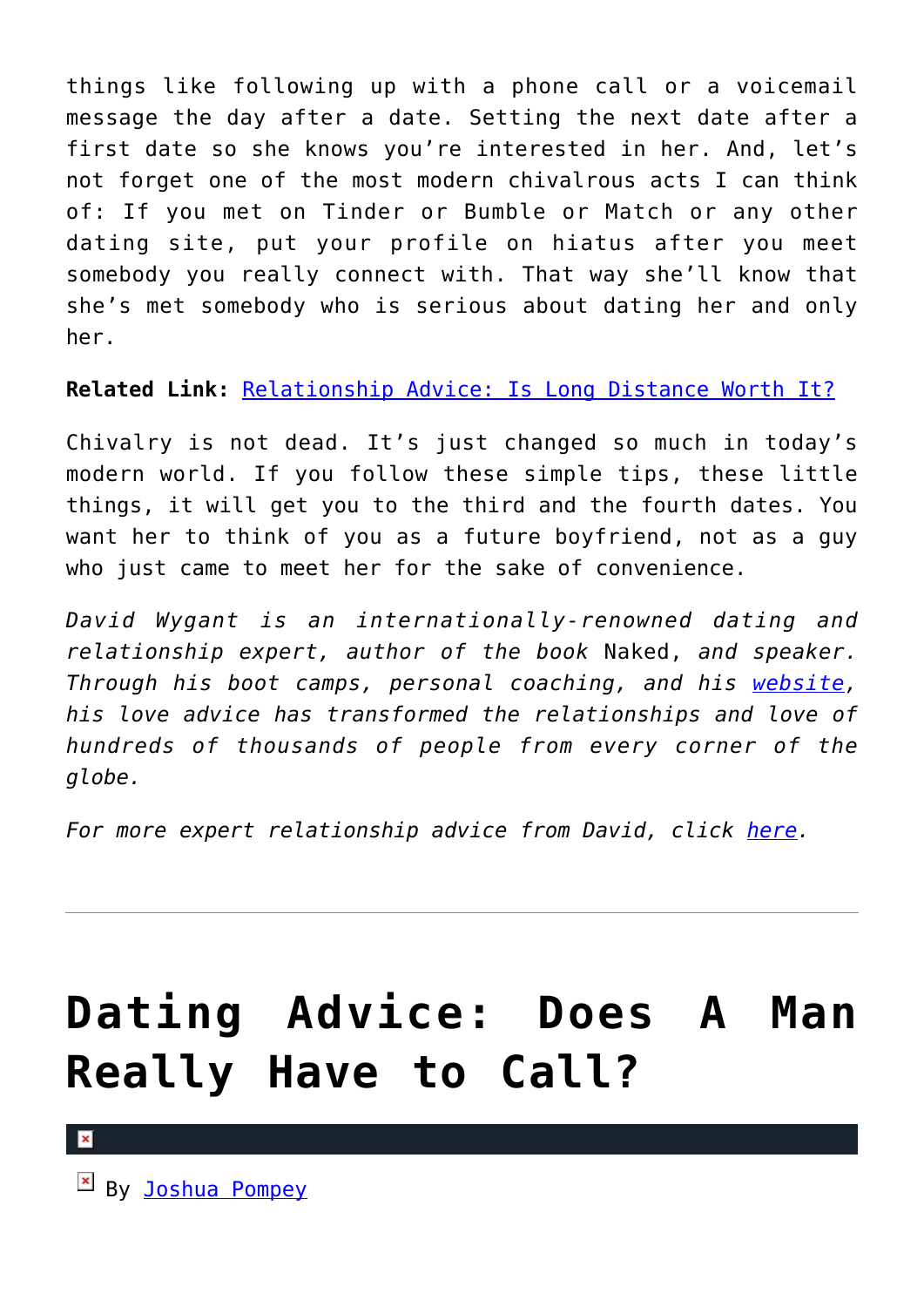You have an amazing date night. He's fun. He's charming. He says and does all the right things. You kiss goodnight, agree to meet up again at some point, and eagerly await a call from him. But that call never comes. Text after text after text, until finally a few days later, he asks you out…via text. The question is, should he have picked up the phone to call you? Isn't that what a "good guy" who is serious about a relationship would do? The answer is yes, but only if you're trapped in a time warp where the two day rule still exists and the Kardashian's don't plague our lives on a daily basis. My dating tip is that you need to face the facts. Times have changed tremendously over the past decade. When it comes to the courting process, phone calls are starting to go the way of the Arch Deluxe and Pepsi Clear. Remember those? Neither does anyone else. If a man doesn't pick up the phone to call you, it doesn't mean he isn't serious about you. It just means he's playing by the dating rules of the era that he is currently living in. Take this [dating advice](http://cupidspulse.com/dating/date-ideas/) from a relationship expert!

### **Dating Advice: How to React When a Man Only Texts**

Today the majority of social interactions take place via text message, even more so than face to face interactions and this isn't just limited to dating. Texting often dominates work, friends, and family connections as well. For better or worse, most men simply don't feel the need to make phone calls when they can get out a quick message via text.

#### **Related Link:** [Dating Advice Q&A: What Does Texting on a Date](http://cupidspulse.com/104310/dating-advice-qa-what-does-texting-on-a-date-say-to-your-partner/) [Say to Your Partner?](http://cupidspulse.com/104310/dating-advice-qa-what-does-texting-on-a-date-say-to-your-partner/)

We also live in a generation where men and women alike live much busier lives. Work hours are longer than ever, social obligations are never-ending, and by the time most people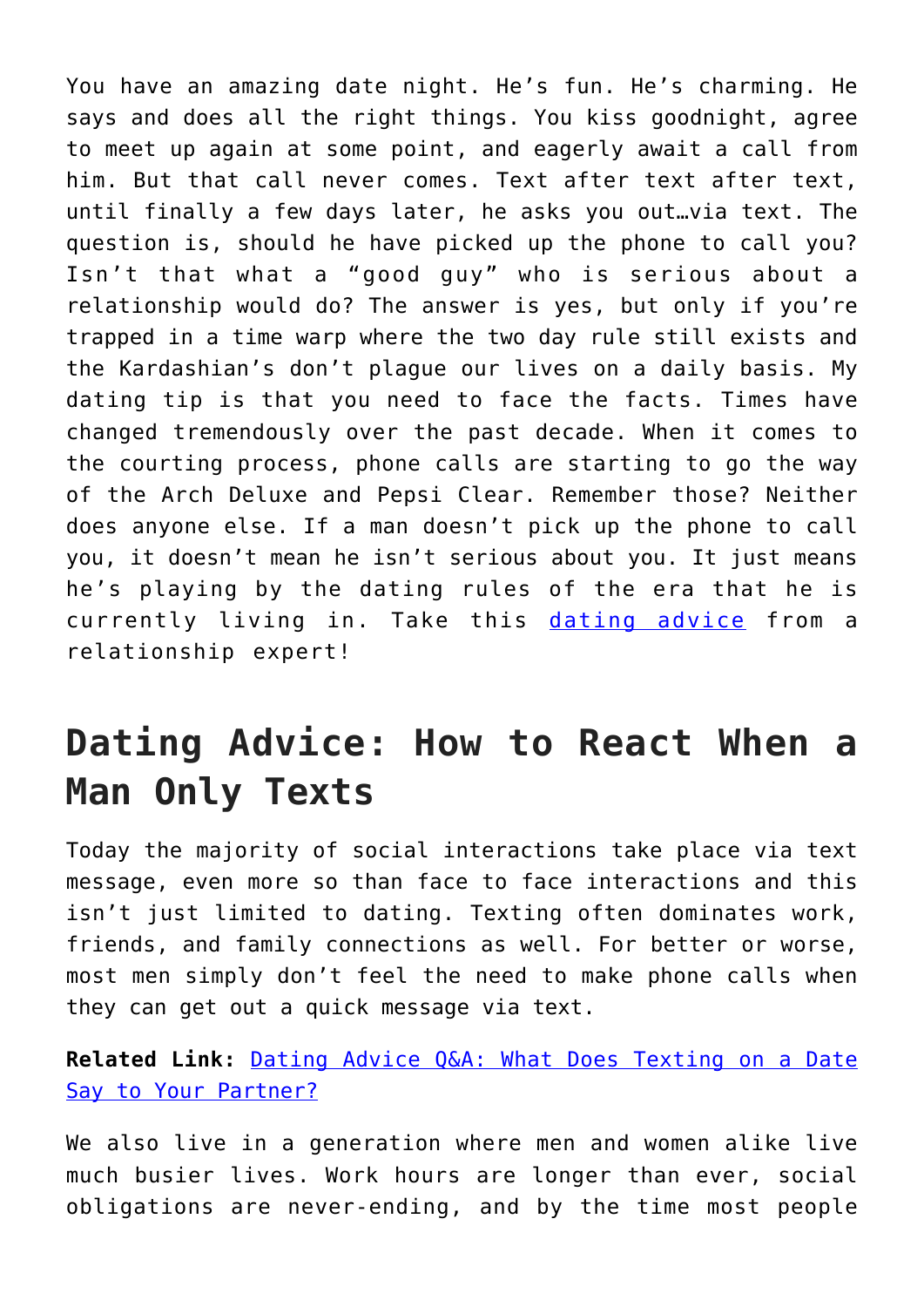finish all their responsibilities for the day, it's almost time for bed. Text messaging is just more practical and convenient on every level. "But if he really likes me. Wouldn't he make the time to call me?" Not necessarily. Men are also calling or texting based on their own perception of how they *think* they are expected to act. We live in a day and age where the majority of women also prefer texting to phone calls. This makes calling you a big risk. If he calls you and gets the machine, now he has to suffer through an agonizing waiting game. This is mental torture, even for us men. With a text message he knows that he will probably hear back from you relatively quickly.

#### **Related Link:** [Dating Advice Q&A: How Harmless is Sending](http://cupidspulse.com/102471/dating-advice-qa-how-harmless-is-sending-pictures-via-text/) [Pictures Via Text?](http://cupidspulse.com/102471/dating-advice-qa-how-harmless-is-sending-pictures-via-text/)

Finally, phone calls come with much higher stakes. Calling you means he has to be charming, witty, and on his A game. This may not be true, but he still may feel this way. On the contrary, text messages are a pressure free situation. With all that said, if a man likes you, he will eventually call you. But this usually doesn't come until after a few dates, when he feels as if things are progressing to a relationship. But during the courting phase, my dating advice is to not be alarmed not to hear a man's voice on the phone. If you are dismissing men based on this notion, you may just be waiting a very long time for someone to come along.

*Want more information from Joshua Pompey? For some advanced text messaging tips from Joshua Pompey that will keep men from disappearing, visit this [link.](http://www.nemvip.com/text-messaging-tips-bridging-the-gap) Or click [here](http://www.nemvip.com/online-dating-profile-writing-service-for-women) to learn more about Joshua's online dating profile service. Check back for more dating 101 tips from the relationship expert!*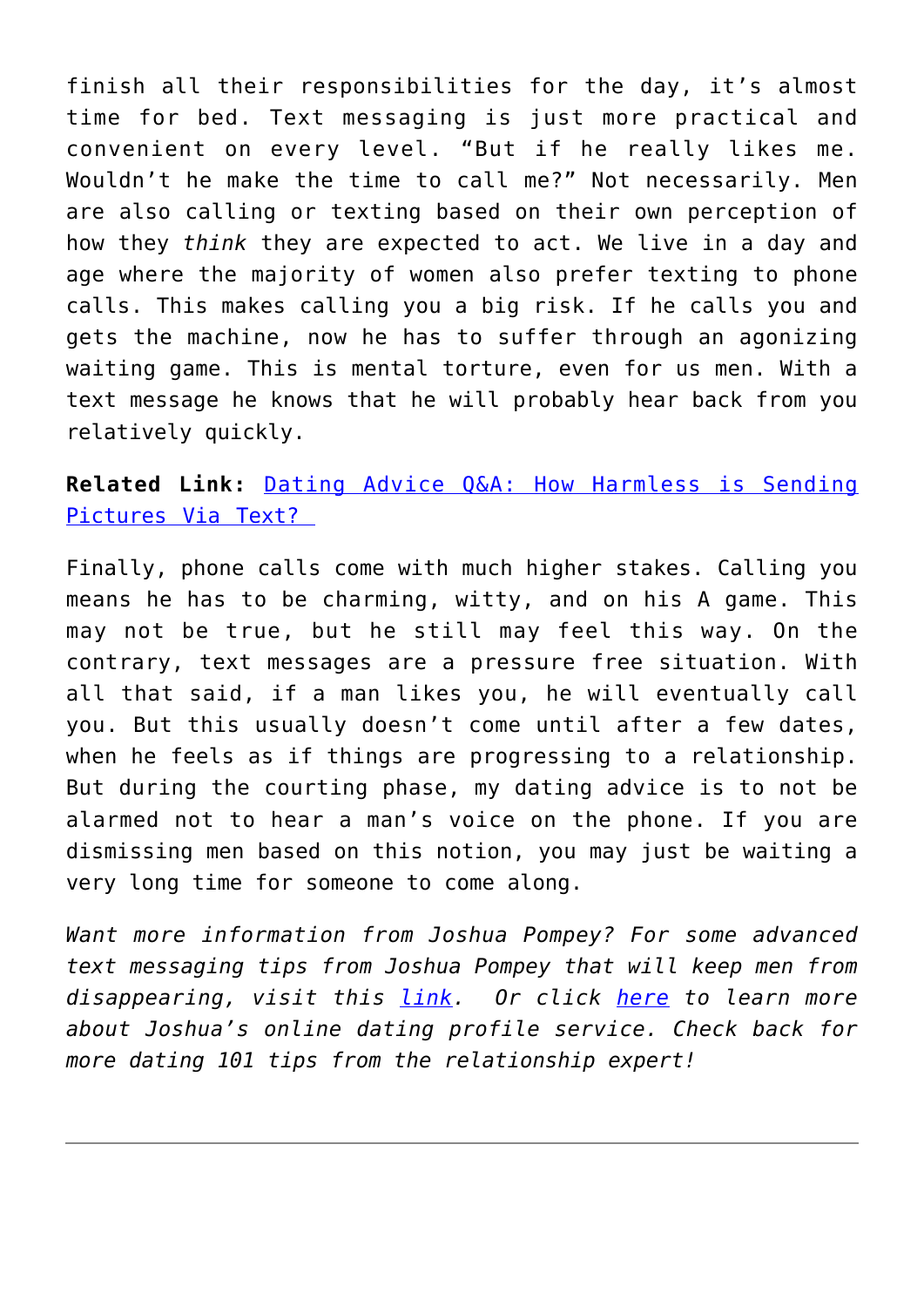## **[Dating Advice: First Date](https://cupidspulse.com/108140/dating-advice-first-date-tips-wendy-newman/) [Do's and Don'ts](https://cupidspulse.com/108140/dating-advice-first-date-tips-wendy-newman/)**

 $\vert \mathbf{x} \vert$ 

 $\pmb{\times}$ 

On this week's episode of **Single in Stilettos**, founder and matchmaker Suzanne Oshima talks to relationship expert and author of *121 First Dates* Wendy Newman to talk expert [dating](http://cupidspulse.com/dating/date-ideas/) [advice](http://cupidspulse.com/dating/date-ideas/) on first date do's and don'ts.

## **Dating Advice: First Date Tips**

Dating experts acknowledge that it can take awhile to find the man of your dreams, but they have some dating tips on how to act on a first date.

**1. Show up natural.** Be yourself and don't have an agenda. Throw away that checklist and don't prequalify the person you're dating.

**2. Get to know each other.** Show up and try to get to know who the person is. Find out what they love and what they're passionate about.

**Related Link:** [Author Wendy Newman Shares the Relationship and](http://cupidspulse.com/103264/relationship-and-love-advice-from-author-wendy-newman/) [Love Advice She Learned After 121\(!\) First Dates](http://cupidspulse.com/103264/relationship-and-love-advice-from-author-wendy-newman/)

**3. Be clear if you don't like him.** Be gracious and pleasant, but don't act happy and flirty only to say no to a second date or dodge his calls.

**4. Don't be negative.** A first date is not the time to complain about your day at work, your parents, your friends, or even an ex. Be positive and pleasant to be around.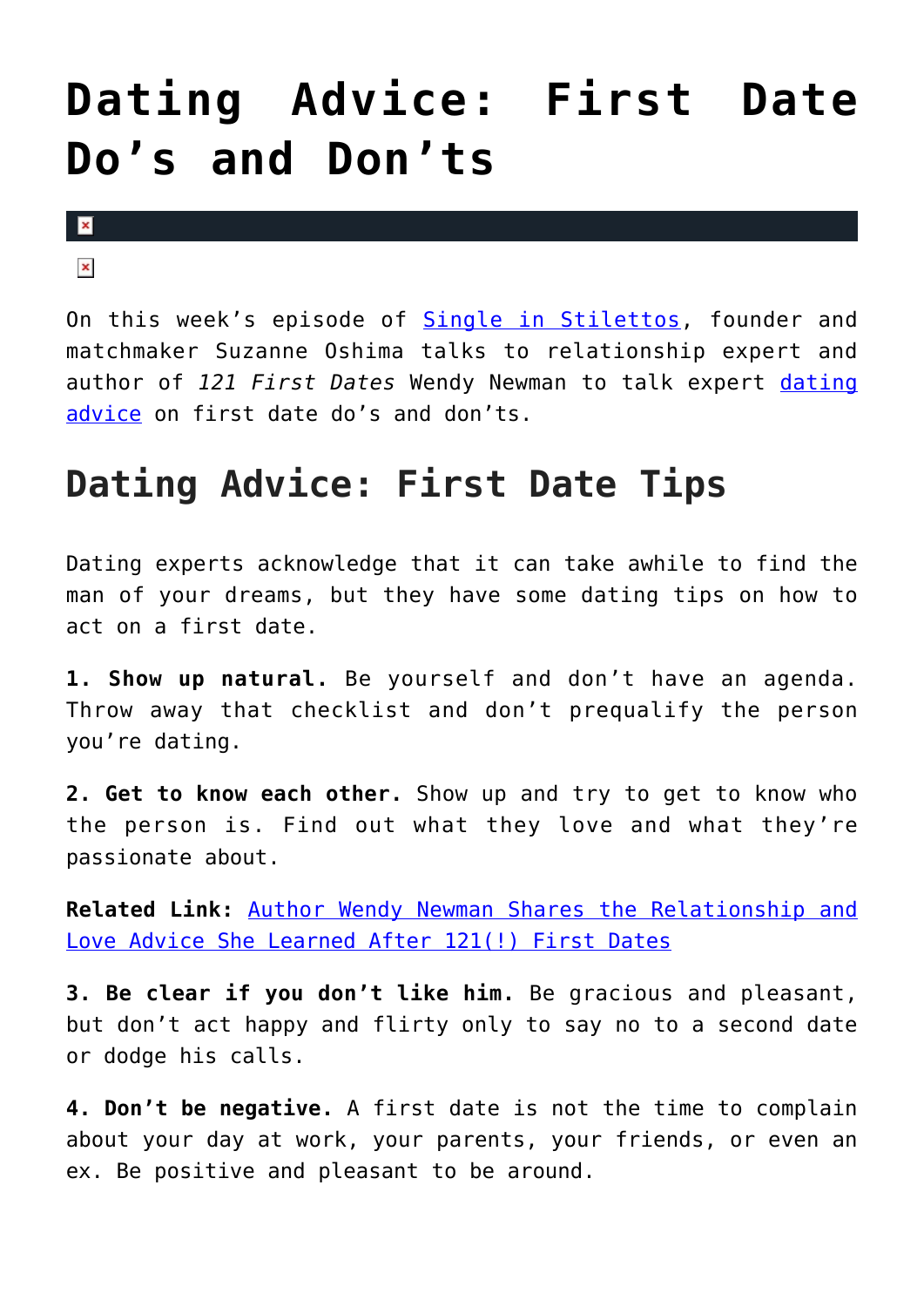**5. Don't talk about the long term future on a first date.** Women think they're serious and that men date for sport. But it's just the way that you approach dating that's different. Men realize that a first date is just a first date. It's a baby step. Expert dating advice: Don't go into it trying to find your husband. Just try to get to know each other.

*For more relationship advice videos and additional information Single in Stilettos show, click [here](http://cupidspulse.com/single-in-stilettos-shows/).*

*For more videos from CupidsPulse.com, check out our [YouTube](https://www.youtube.com/watch?v=3-5zn0Vbqk4) [channel](https://www.youtube.com/watch?v=3-5zn0Vbqk4).*

# **[Relationship Advice: Telltale](https://cupidspulse.com/107665/relationship-advice-convenient-relationship/) [Signs Your Relationship Is](https://cupidspulse.com/107665/relationship-advice-convenient-relationship/) [One of Convenience](https://cupidspulse.com/107665/relationship-advice-convenient-relationship/)**

 $\mathbf{x}$ 

By Toni Coleman, LCSW, CMC for *[Divorce Support Center](http://www.divorcesupportcenter.com/)* 

Relationships and marriages differ in many ways. What works for one couple would not be right for another. Therefore, there isn't one specific set of attributes or descriptors that could be used in a premarital checklist designed to ensure any marriage will be a successful one. However, there are certain traits that are commonly found in relationships that couples describe as happy and satisfying. These often have to do with specific dynamics and qualities that impact how they relate and communicate from day to day. When these are absent or lacking in some way, it can point to a union that continues due to convenience rather than emotional, spiritual, and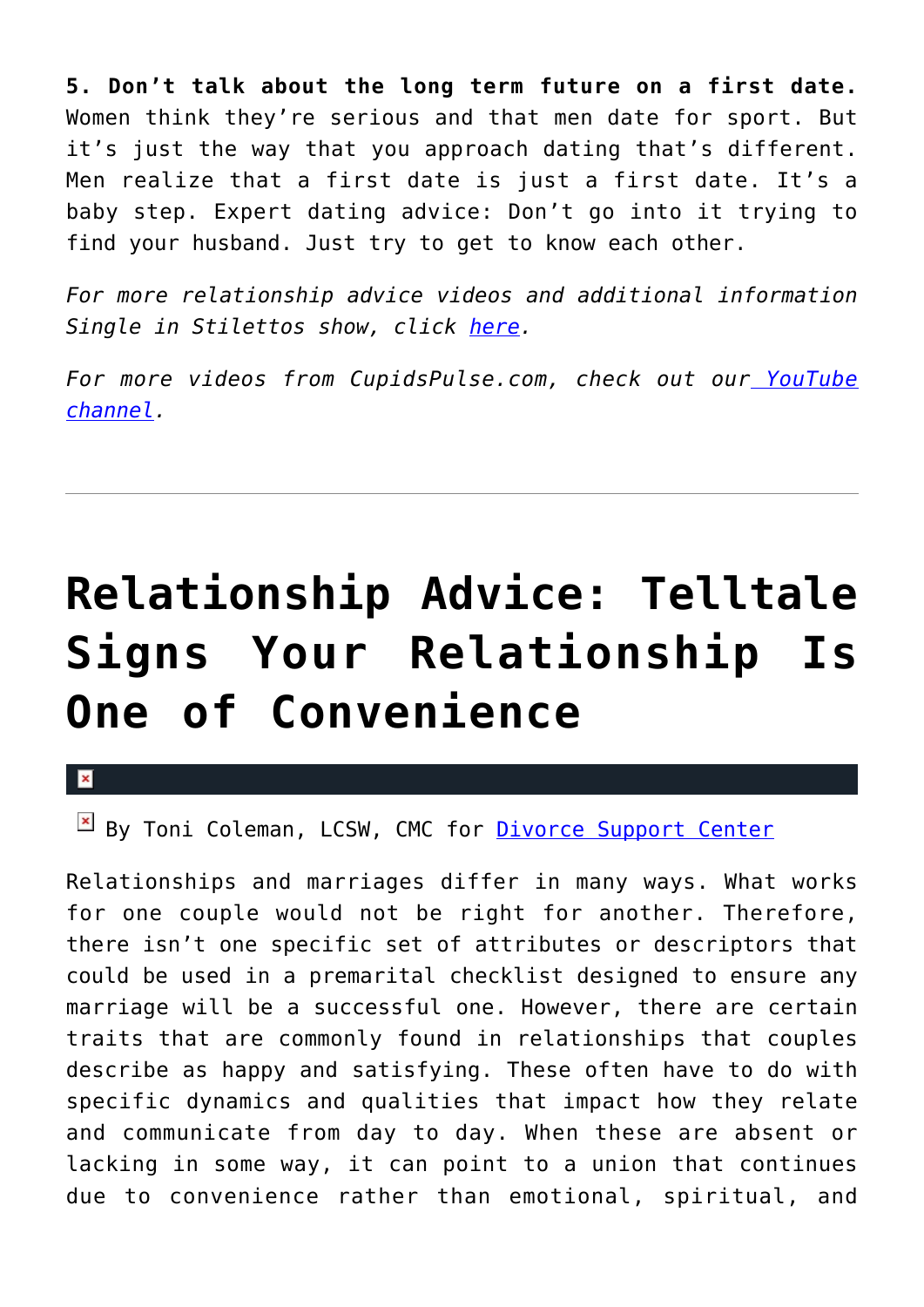physical attachment. Here's some [relationship advice](http://cupidspulse.com/relationship-experts/) that will help you classify your relationship as convenient or sent from Cupid.

## **Expert Relationship Advice On How To Tell If You're In A Relationship Out Of Convenience**

**1. You decided to marry because of your age, a desire for children, and/or social pressure to do so.** People get married for many different reasons that can include peer or family pressure, age, a desire for children, practical concerns involving money and lifestyle, and/or a fear of being alone or never finding someone as good as one's partner. All of these are more about convenience than emotional attachment and love—even though both can be and are present in many relationships. If relationship problems, such as missing emotional attachment exist, couples often find that over time they feel restless, unfulfilled, and bored. These are major contributors to increasing alienation and emotional and physical infidelity because they may seek to meet their emotional needs outside of the relationship.

**2. Your daily lives are more parallel than intertwined.** This is when two people live essentially as roommates—sharing household responsibilities and interacting when needs or issues arise that require them to do so. As a relationship expert, I see that these couples may share coffee or the occasional meal, attend social and other events together, but they function as individuals rather than as a unit, lacking the cohesiveness and intimacy that is enjoyed by those with an intimate connection.

**Related Link:** [Celebrity News: Scott Disick Admits to 'Making](http://cupidspulse.com/107584/celebrity-news-scott-disick-admits-bad-decisions-kourtney-kardashian/) Decisions That Weren't Great' About Kourtney Kardashian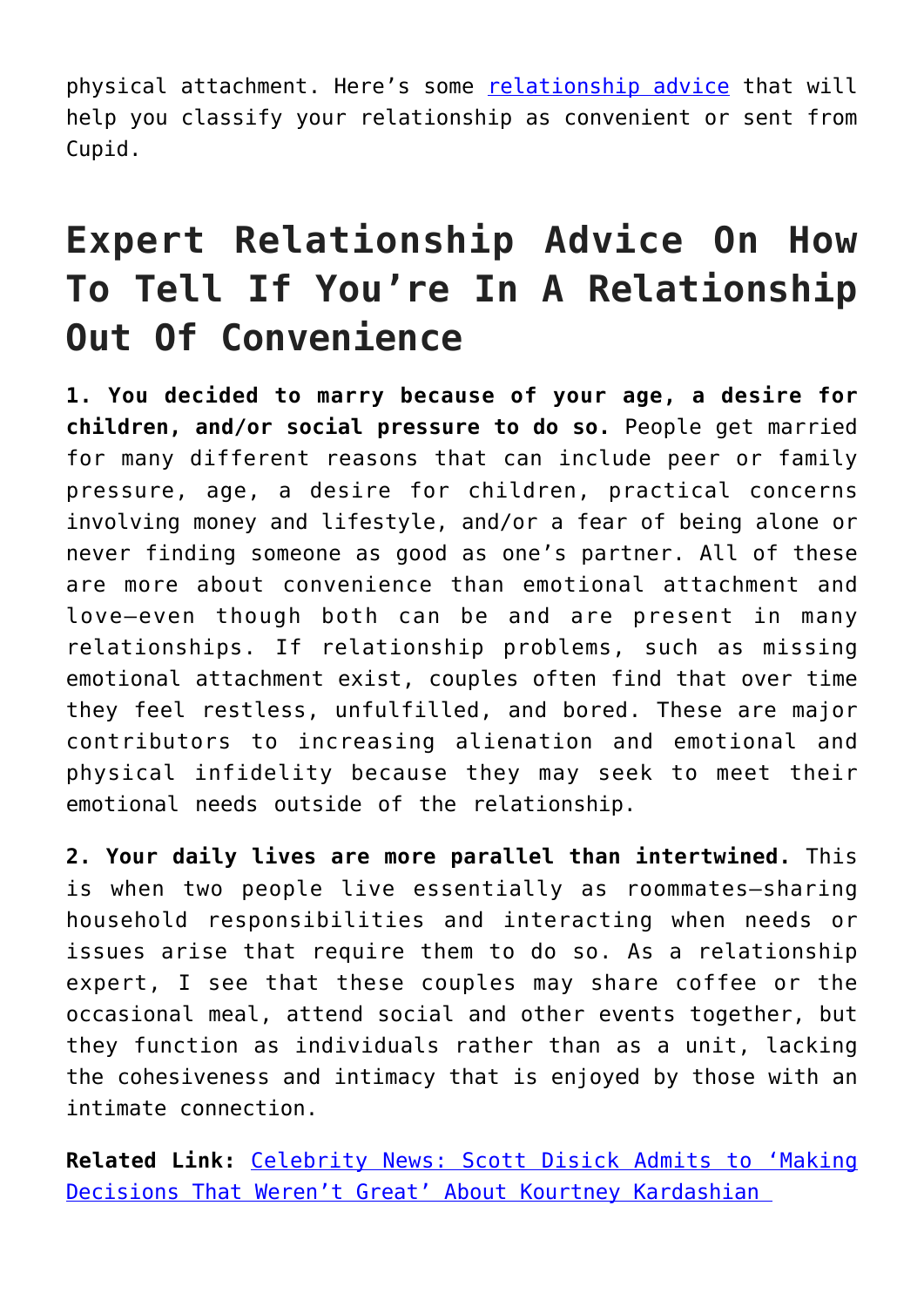**3. Your conversations consist of topics related to scheduling, household coordination and or issues with finances, future planning and the children.** When all of your conversations are pragmatic and skin deep, there is something missing. It's that tone in your partner's voice, the sharing of feelings and desires, those discussions about nothing or everything during which you feel close and connected.

**4. You value the material and social benefits of your marriage over the relationship itself.** If someone were to ask you why you like being married, what would you say? Would your thoughts immediately go to your home, material possessions, nice vacations, social status, friend group, household help, financial security, and/or the ability to choose work over staying home? If so, the glue that holds you together may be one of practicality and security, rather than emotional and physical affection and attachment.

**5. You seek out others to meet your needs for friendship and companionship.** Do you feel lonely at home? Do you actively seek out friendship with others because you and your spouse don't share this? Do you hate date nights? Are double or group dates the only ones you go on? Marriage to the wrong person can be very lonely, even lonelier than being single, as many singles have strong social networks that sustain them and help meet their needs. However, if your marriage is more of an arrangement, you will be spending most of your free time with someone you feel little in common with and/or have little or no desire to interact with.

**Related Link:** [Celebrity News: Iggy Azalea Responds to Nick](http://cupidspulse.com/107518/celebrity-news-iggy-azalea-responds-nick-young-cheating-scandal/) [Young Alleged Cheating Scandal](http://cupidspulse.com/107518/celebrity-news-iggy-azalea-responds-nick-young-cheating-scandal/)

**6. Sex is rare or non-existent, and you see it as your duty.** Everyone's sex drive ebbs and flows over the course of a long-term relationship. We can't sustain the initial excitement and highs we experienced when it was new, nor should we expect to. However, when we have an emotional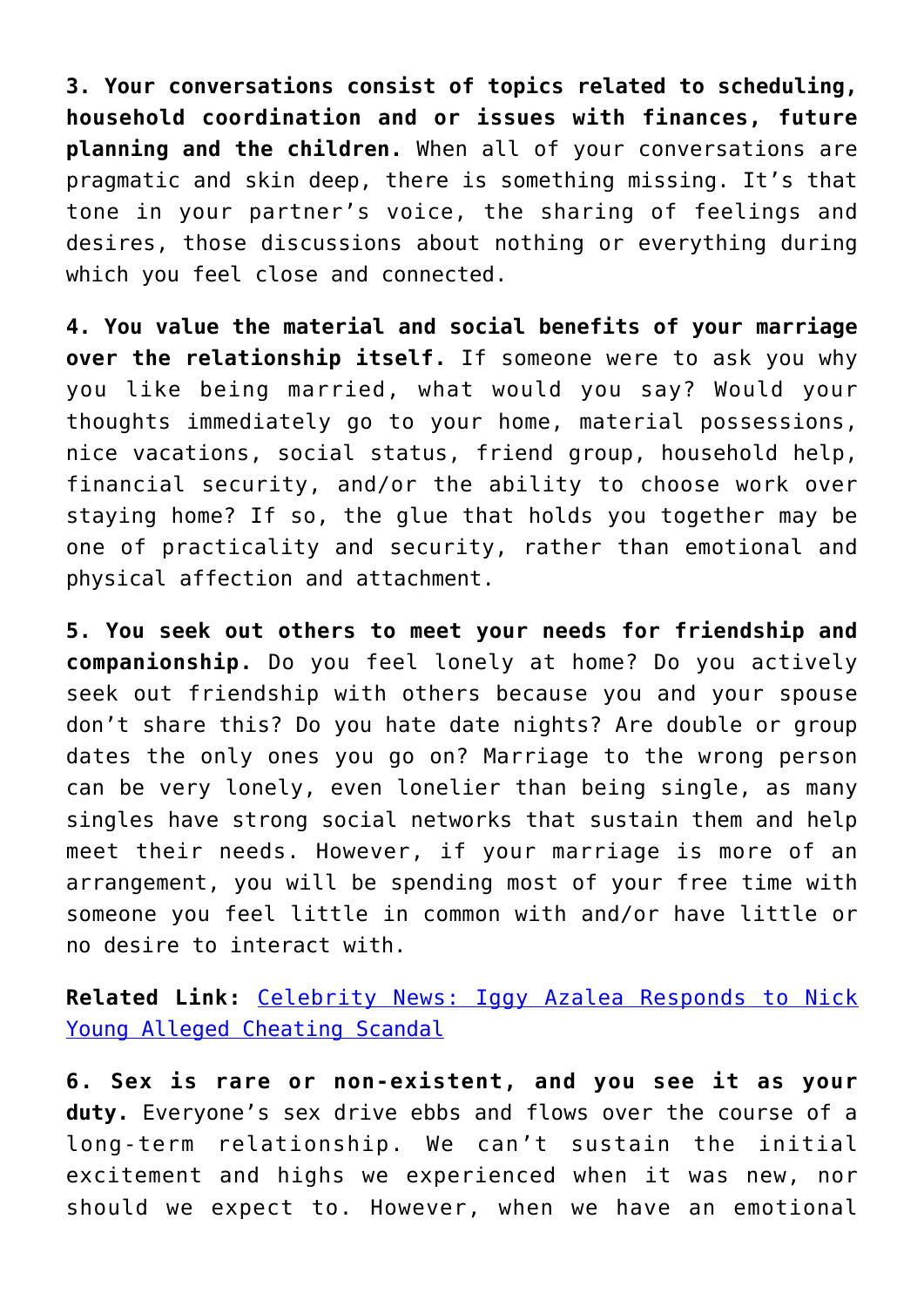connection with someone there is a desire for closeness, touch, and yes, sex. We also want to meet that other person's intimacy needs and therefore it doesn't feel like a chore. If it does, something critical is missing.

**Related Link:** [Celebrity Couple News: Faith Hill & Tim McGraw](http://cupidspulse.com/107608/celebrity-couple-faith-hill-tim-mcgraw-steamy-kiss-amc-awards/) [Share Steamy Kiss at AMC Awards](http://cupidspulse.com/107608/celebrity-couple-faith-hill-tim-mcgraw-steamy-kiss-amc-awards/)

**7. A slippery slope—using alcohol to escape.** If you feel the need to numb yourself, find ways to get distance, and/or use alcohol or other substances to escape your day to day reality—your relationship is in trouble. When we feel connected to our partner we seek more closeness. The sound of their voice, that feeling we have when they walk in the room, that little thrill we feel when they reach out and offer a hug or a caress are all signs that a relationship is strong and that the intimate connection is there.

If the above signs resonate with you—you have a choice to make. You can choose to continue in a union that satisfies your needs for comfort, predictability and security; or you can ask your partner to sit down with you and have that long overdue talk about how you are both feeling and how the relationship is or is not meeting your intimacy needs. This conversation would be an ice breaker and only the beginning of more discussion about what each of you wants that you aren't getting from one another and from your relationship. From there, my relationship advice is to establish goals and identify resources to help you work and grow together as a team. This would require a willingness to be open and vulnerable, and seeking out professional help may be essential to helping you get and stay on track. Success will rest on the strength of your joint commitment and ability to make the relationship one of your top priorities.

*[Toni Coleman](http://www.consum-mate.com/index.php), LCSW, CMC is an internationally known psychotherapist, relationship coach, and founder of consummate relationship coaching. As a recognized expert, Ms.*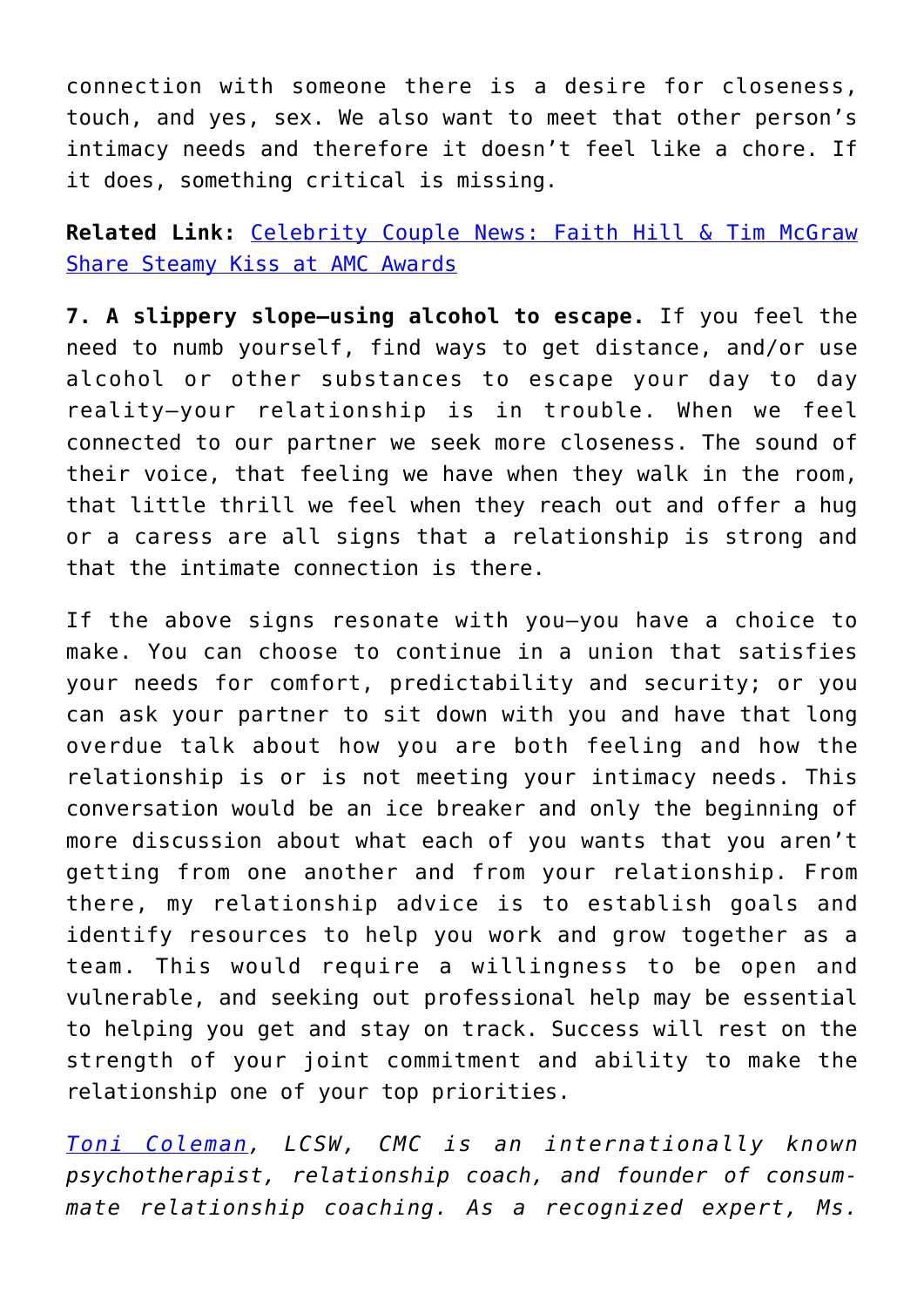*Coleman is the featured relationship coach in* The Business and Practice of Coaching*, (Norton, September 2005.) In addition, she authored the forward for* Winning Points with the Woman in your Life*,* One Touchdown at a Time*, (Simon and Schuster, November 2005.) among many other achievements.*

*For more information about and articles by our Hope After Divorce relationship experts, click* [here](http://cupidspulse.com/relationship-dating-experts/hope-after-divorce-relationship-experts/)*.*

## **[Expert Dating Advice: What](https://cupidspulse.com/107535/dating-advice-why-men-cheat/) [Men Want & Why They Cheat](https://cupidspulse.com/107535/dating-advice-why-men-cheat/)**

x

 $\pmb{\times}$ 

On this week's episode of **Single in Stilettos**, founder and matchmaker Suzanne Oshima turns the conversation over to relationship expert and author of "The Problem With Women…is Men," Charles J. Orlando to talk expert [dating advice](http://cupidspulse.com/dating/date-ideas/) about none other than men, what they want, and why they cheat.

## **Dating Advice On What Men Want & Why They Cheat**

Men want women who are confident, intelligent, energetic, honest, and supportive. Men respond to women who bring confidence to the table, but that is not to be mistaken with being a bitch. "Confidence is knowing who you are, it's knowing where you're going, and it's knowing who's going with you," Orlando said. He also wants someone he can talk with, not talk at. Sometimes a woman's intelligence can be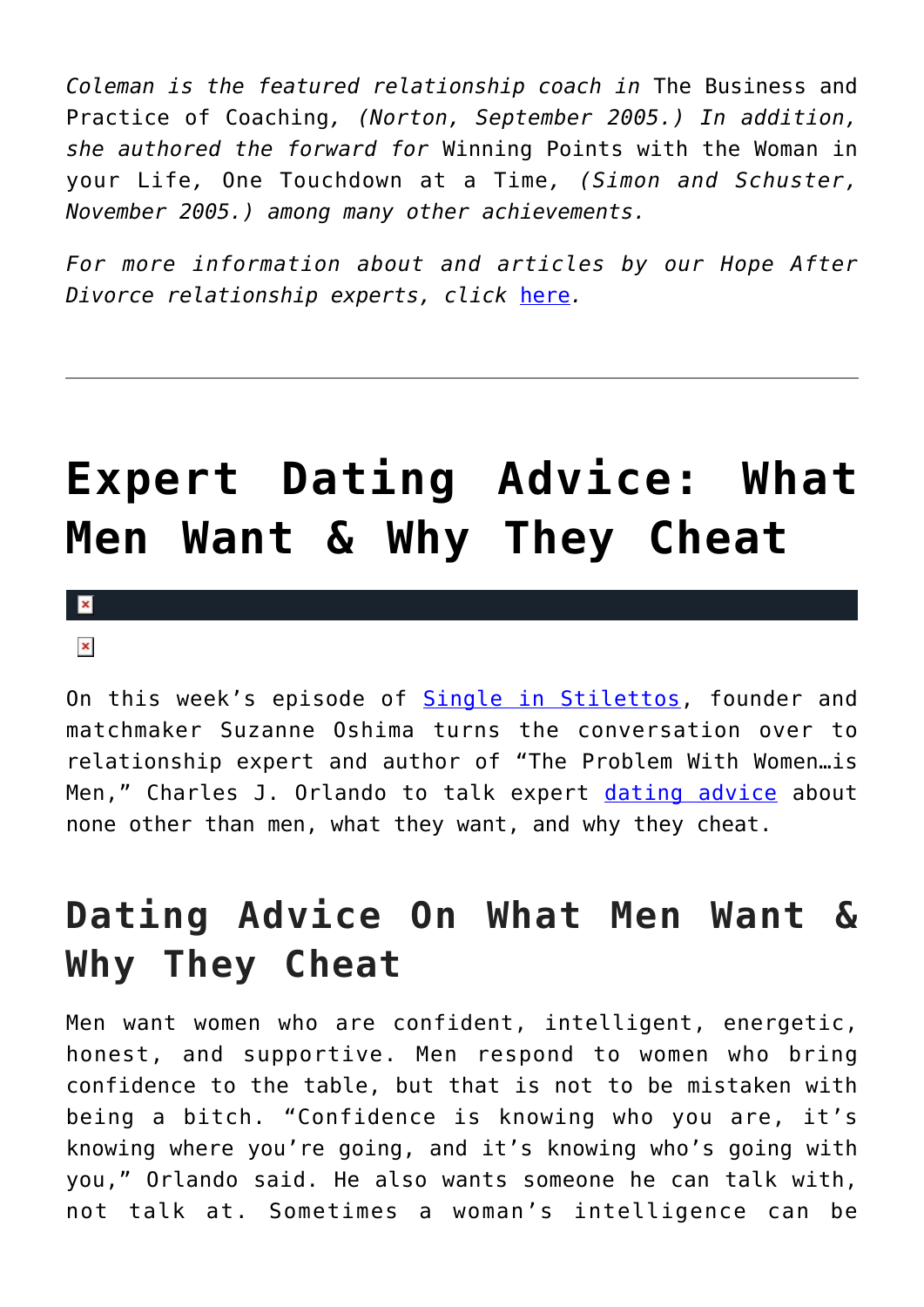troublesome to men if it's greater than his own. When women are smarter men have to be comfortable with that. Some men don't know their place as anything other than being a protector/provider, so it forces them to find their new masculine. But Orlando did note, a man doesn't open a door for a woman because he thinks she's incapable, he opens the door because he values you. Men also want someone who is energetic and spontaneous, so Orlando's dating advice is to bring excitement to the relationship. He wants these things to remain throughout the relationship. Spontaneity is often the first to go, Orlando said, but men want to keep it.

#### **Related Link:** [Dating Advice: Get Inspired by Childhood Fun](http://cupidspulse.com/105775/dating-advice-inspired-childhood-fun/)[n](http://cupidspulse.com/107398/relationship-advice-meeting-men/)

Men cheat for a variety of reasons, but Orlando said, "before physical act of betrayal, the relationship has already broken down." There is something missing in the relationship even before the inception of an affair. But what is it exactly that compels men to cheat? One, the opportunity to have sex without getting caught, which also caters to physical/sexual gratification that is emotionally detached. Two, he wants to have sexual variety. He's curious about being with someone he found physically attractive. Three, for the thrill of the chase. He misses that challenge and wants to know he's still got it. And finally, the desire to feel important or feel special. He wanted a ego boost because he wasn't getting it at home. "For any wife who won't there's a neighbor who will," Orlando said.

**Related Link:** [Relationship Advice: 4 Ways to Break Up With](http://cupidspulse.com/107127/relationship-advice-how-to-break-up/) [Your In The Nicest Way Possible](http://cupidspulse.com/107127/relationship-advice-how-to-break-up/)

*For more relationship advice videos and additional information Single in Stilettos show, click [here](http://cupidspulse.com/single-in-stilettos-shows/).*

*For more videos from CupidsPulse.com, check out our [YouTube](https://www.youtube.com/watch?v=3-5zn0Vbqk4) [channel](https://www.youtube.com/watch?v=3-5zn0Vbqk4).*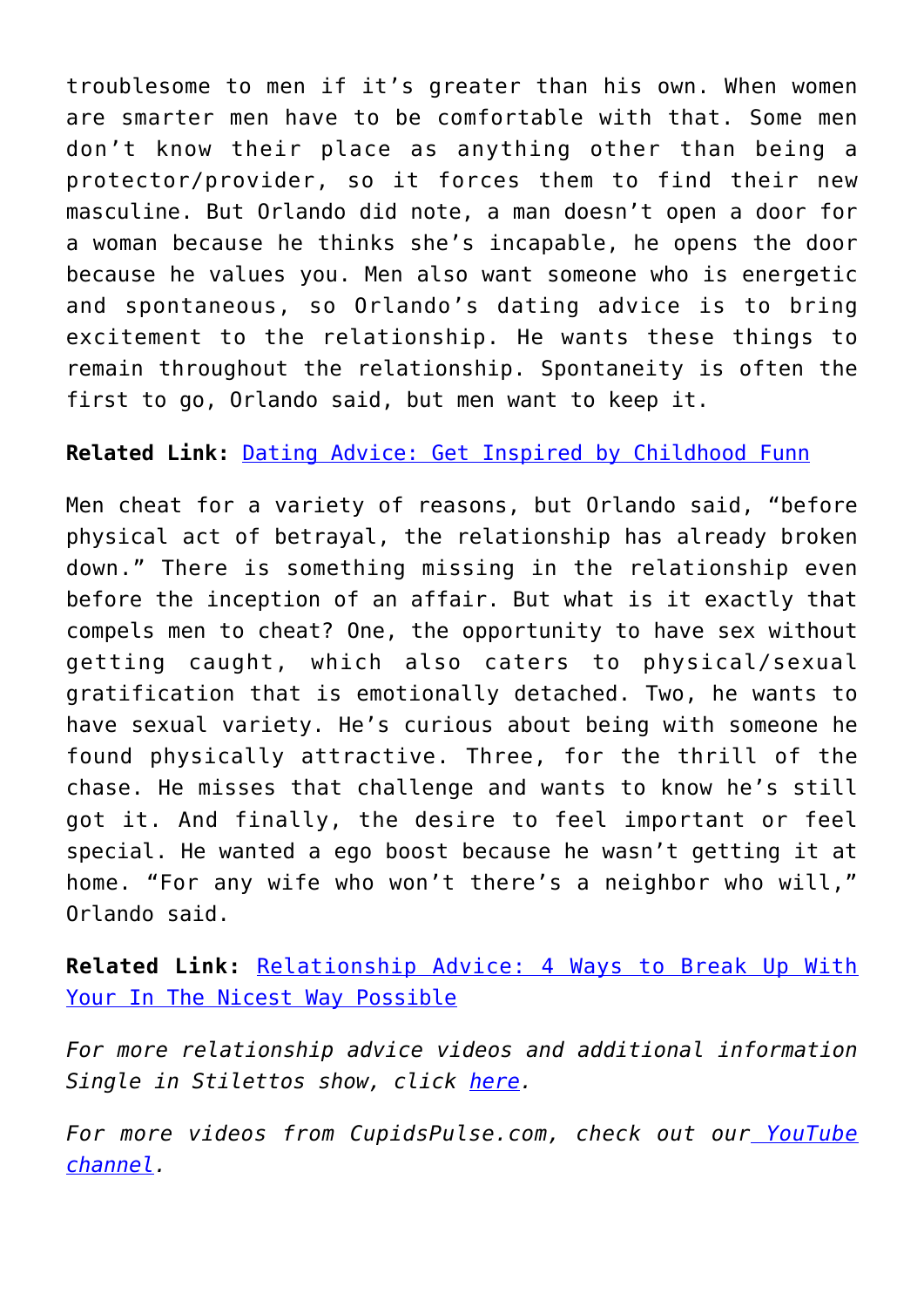## **[Dating Advice Q&A: Is He](https://cupidspulse.com/107433/dating-advice-technology-phones/) [Hiding Something When He](https://cupidspulse.com/107433/dating-advice-technology-phones/) [Turns His Phone Off?](https://cupidspulse.com/107433/dating-advice-technology-phones/)**

x

*Question from Charlie S.: I've noticed that my boyfriend turns his phone off at random times — during a lunch date in the middle of the week, during a Sunday night football game, etc. Should I be worried that he's hiding something from me? What's the best way to ask him about it?*

If that moment when he locks his phone and slides it in his pocket is unsettling, leave it up to the relationship experts who have [dating advice](http://cupidspulse.com/dating/date-ideas/) that may provide some comfort.

## **Dating Advice: Is He Hiding Something?**

[Suzanne K. Oshima, Matchmaker](http://www.dreambachelor.com/): Try not to jump to negative conclusions about your boyfriend turning off his phone. Did you ever think that maybe he just wants to enjoy watching the game or lunch without constant interruptions with phone calls and texts from people? Believe it or not, there are some people who aren't as attached to their phone and need it on 24/7. So, unless you're seeing any other red flags or have any other relationship problems that seem like he's hiding something from you, then I highly recommend giving your boyfriend the benefit of the doubt. Because a sure fire way to kill a great relationship is to accuse him of doing something he's not.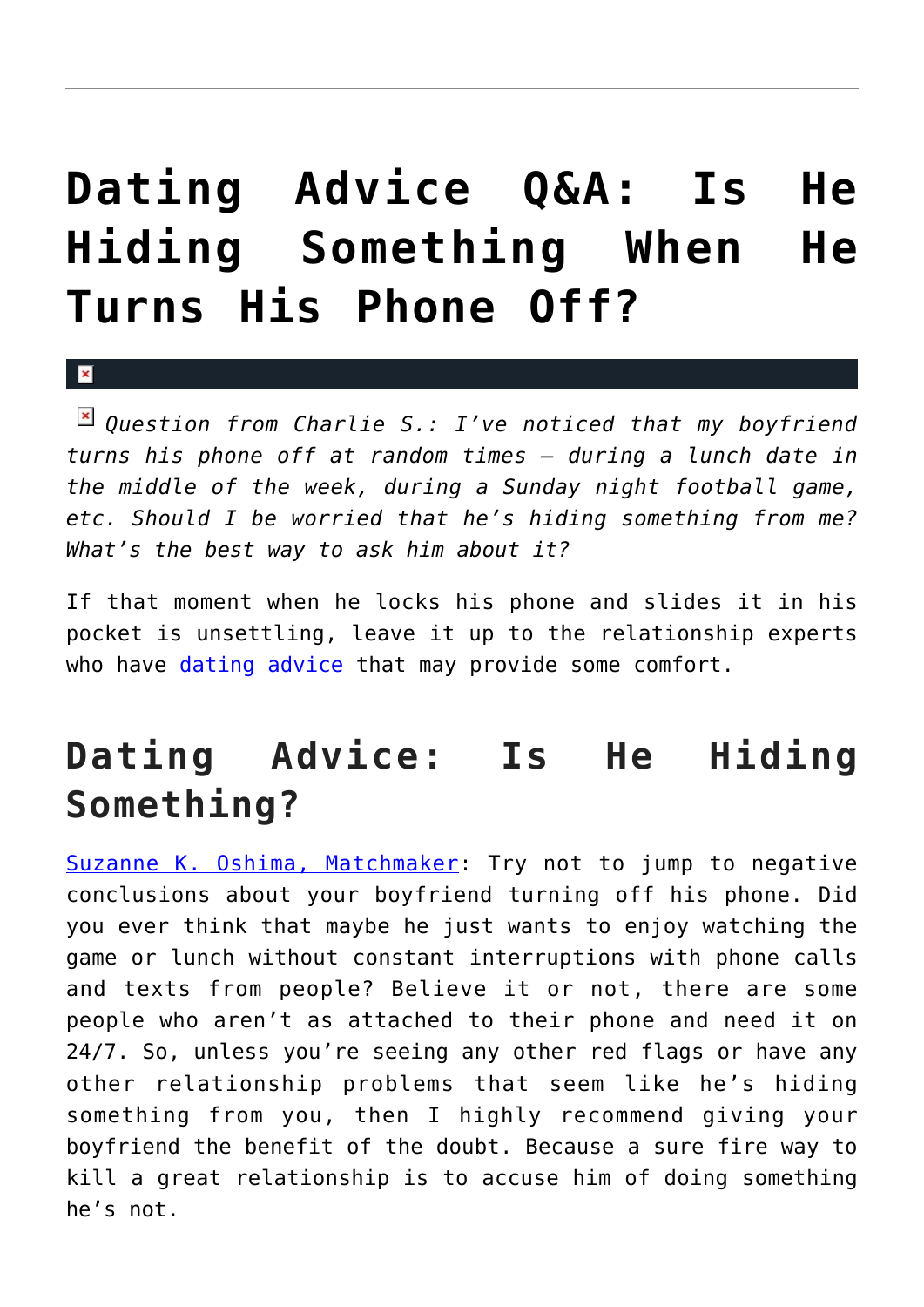**Related Link[:](http://cupidspulse.com/107398/relationship-advice-meeting-men/)** [Relationship Advice: How and Where to Meet Men](http://cupidspulse.com/107398/relationship-advice-meeting-men/)

[Paige Wyatt, Reality TV Star:](https://www.facebook.com/Paige-American-Guns-282001538494385/) When your guy is turning off his phone at random times it most likely means he'd like to unplug and enjoy his time without a phone buzzing in his pocket. If he is turning off his phone during dates or quality time with you it means he wants to be with you without distraction, and that is great! If he was hiding something from you, he would be turning his phone off around you all of the time, not randomly!

#### **Related Link:** [Dating Advice: Is Spring the Time For a New](http://cupidspulse.com/107137/dating-advice-spring-time-for-fling/) [Fling?](http://cupidspulse.com/107137/dating-advice-spring-time-for-fling/)

[Robert Manni, Guy's Guy](http://www.robertmanni.com/): I suggest asking yourself why you believe your boyfriend's turning off his phone is a problem or a sign he is attempting to hide something. Many women would be thrilled if their boyfriend shut his phone off when he's with them. That usually means he is paying attention and more available for conversation. You may have trust issues with your boyfriend and believe his turning his phone off is to shield himself from other women contacting him when he's with you. If so, my dating advice is to simply ask him why he turns his phone off. How you gauge his answer will either assuage your concerns or bring the issue to the surface. You be the judge. Good luck.

*To find out more about our three dating and technology gurus, click [here.](http://cupidspulse.com/relationship-dating-experts/oshima-wyatt-manni-technology-experts/)*

*If you have any questions you would like answered by our relationship experts, please e-mail them to cupid@cupidspulse.com.*

**What's your best piece of dating advice when it comes to your partner turning off his phone? Share in the comments below!**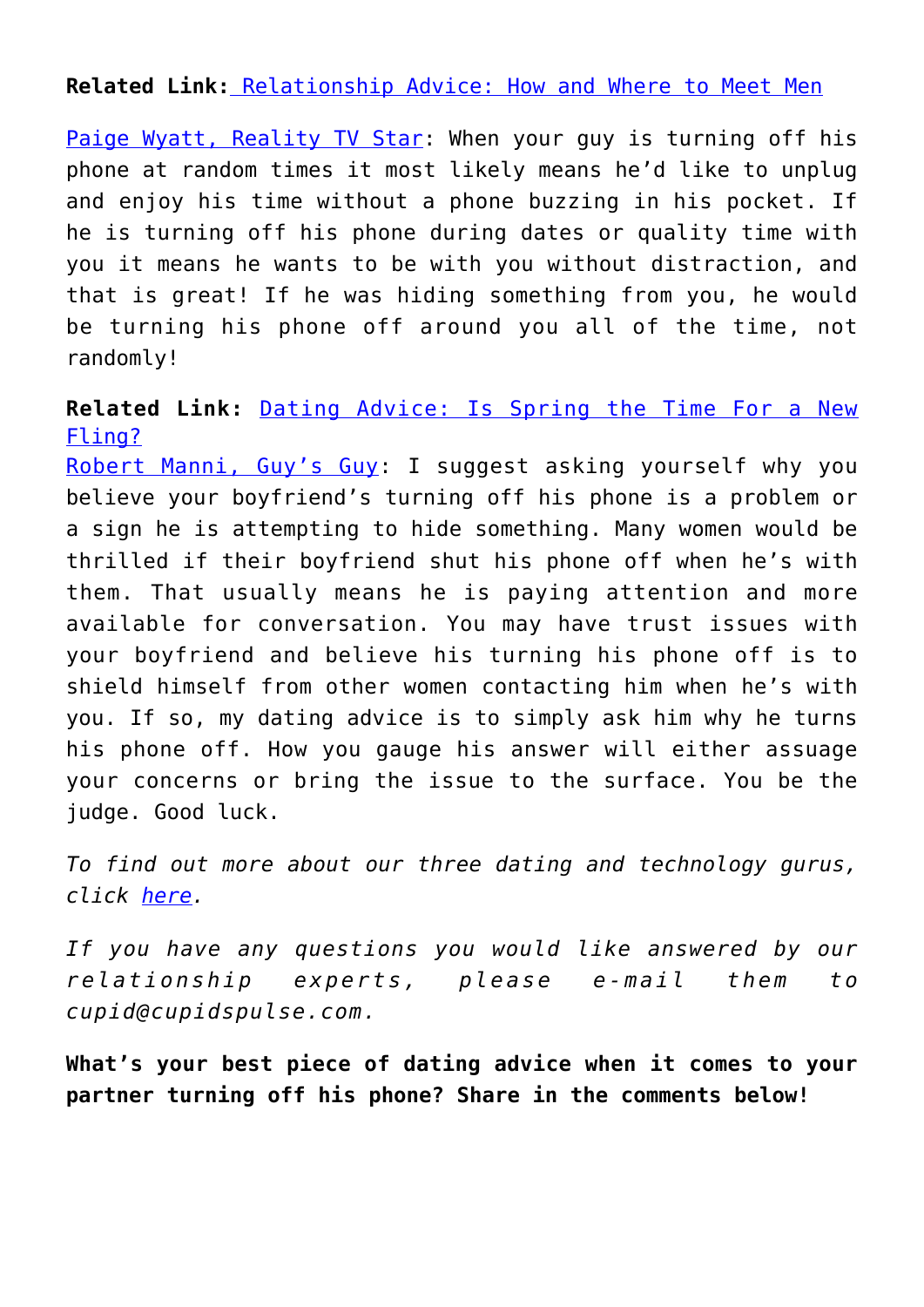## **[Relationship Advice: How and](https://cupidspulse.com/107398/relationship-advice-meeting-men/) [Where To Meet Men](https://cupidspulse.com/107398/relationship-advice-meeting-men/)**

#### $\overline{\mathbf{x}}$

#### $\pmb{\times}$

On this week's **[Single in Stilettos](http://www.singleinstilettos.com/)** video, matchmaker Suzanne Oshima and dating expert Marni Kinrys give [relationship](http://cupidspulse.com/relationship-experts/) [advice](http://cupidspulse.com/relationship-experts/) on how and where to meet the man of your dreams.

### **Relationship Advice On How To Meet 'The One'**

Meeting 'the one' can seem like an impossible task, but this expert love advice will have you dating someone new in no time. To start, the experts say that you have to put yourself out there. Having a social life requires work and effort. Delegate one day a week where you will do something that will put you in a position to meet a man. Whether that be having a dinner party for singles, going to a bar, going to a singles event, joining a running club for singles, or online dating, there are so many places to meet someone new.

**Related Link:** [Expert Dating Advice On How To Handle Dating A](http://cupidspulse.com/106720/expert-dating-advice-dating-player/) [Player](http://cupidspulse.com/106720/expert-dating-advice-dating-player/)

Remember, it's important to be active and do more than two things to meet someone. Men (and women) are everywhere, it's just a matter of opening your eyes and looking around. Women: Don't be afraid to approach a man and just say hi. If he's interested, he'll take the lead from there. The biggest confusion and misconception is that people don't want to be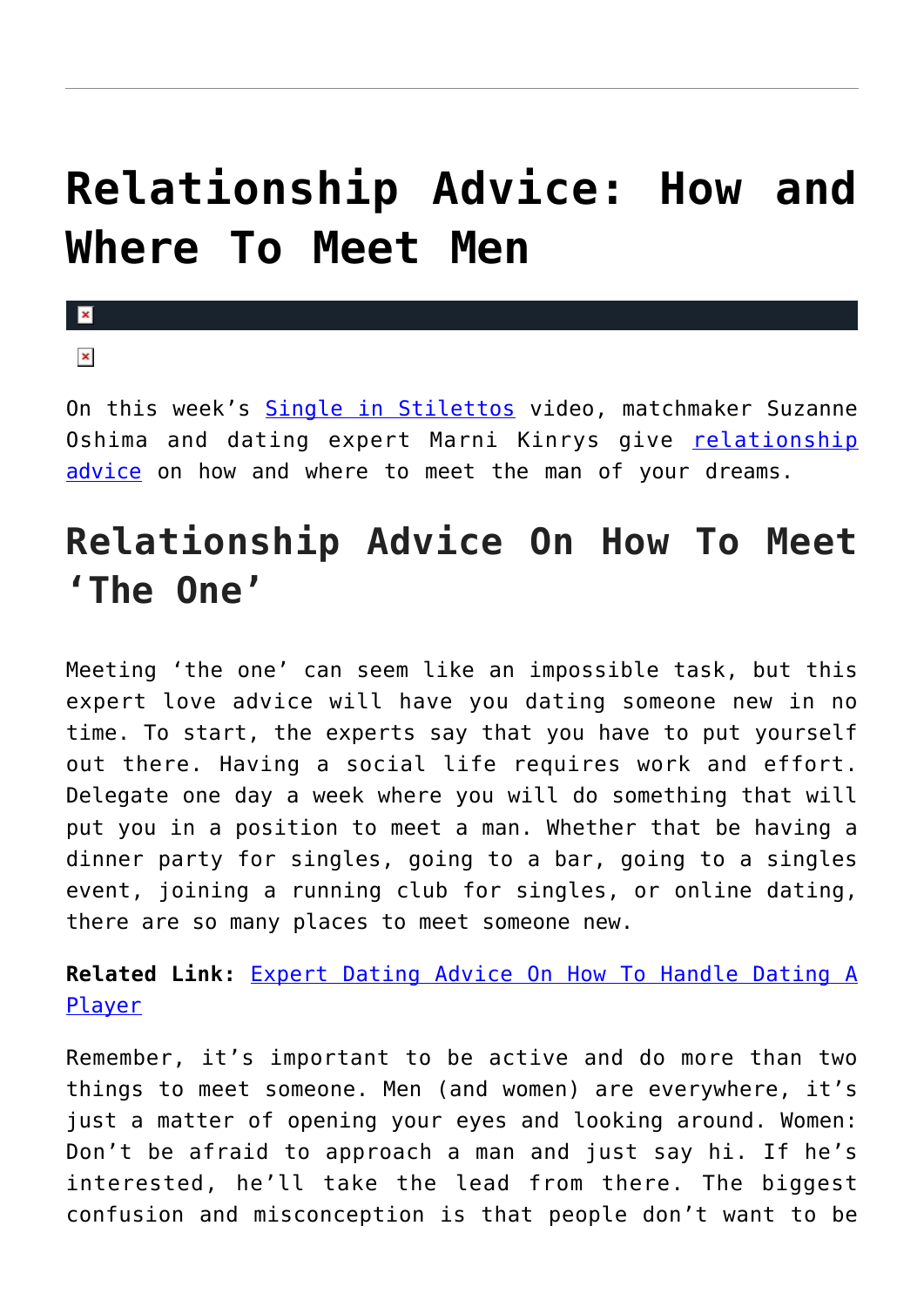approached.t

**Related Link:** [Expert Dating Advice On How To Flirt With Men](http://cupidspulse.com/105096/expert-dating-advice-how-to-flirt-with-men/)

You can even start a conversation with someone on the subway or at the grocery store. Just opening yourself up to any and all opportunities will help you find the man of your dreams. Follow this relationship advice, because the only way you can have people in your life, is to be open to it.

*For more relationship advice videos and additional information about Single in Stilettos shows, click [here.](http://cupidspulse.com/suzanne-oshima-single-in-stilettos-shows/)*

*For more videos from CupidsPulse.com, check out our [YouTube](https://www.youtube.com/user/CupidsPulse) [channel](https://www.youtube.com/user/CupidsPulse).*

**How and where did you meet the man of your dreams? Tell us in the comments below!**

# **[Relationship Advice: What NOT](https://cupidspulse.com/107083/relationship-advice-what-not-to-do-when-youre-upset-with-your-partners-weight/) [To Do When You're Upset With](https://cupidspulse.com/107083/relationship-advice-what-not-to-do-when-youre-upset-with-your-partners-weight/) [Your Partner's Weight](https://cupidspulse.com/107083/relationship-advice-what-not-to-do-when-youre-upset-with-your-partners-weight/)**

#### $\pmb{\times}$

By Toni Coleman, LCSW, CMC for *[Divorce Support Center](http://www.divorcesupportcenter.com/)* 

What do celebrities like [Oprah Winfrey](http://www.oprah.com/index.html), [Britney Spears,](http://cupidspulse.com/88127/britney-spears/) [Mariah](http://www.skinnyvscurvy.com/category/mariah-carey) [Carey](http://www.skinnyvscurvy.com/category/mariah-carey) and [Christina Aguilera](http://christinaaguilera.com/) have in common? They are all beautiful, talented women who have faced public scrutiny as they struggled with their weight. As people age, many struggle with their weight. It seems that between the stress, lack of time and energy, competing work and family demands, poor food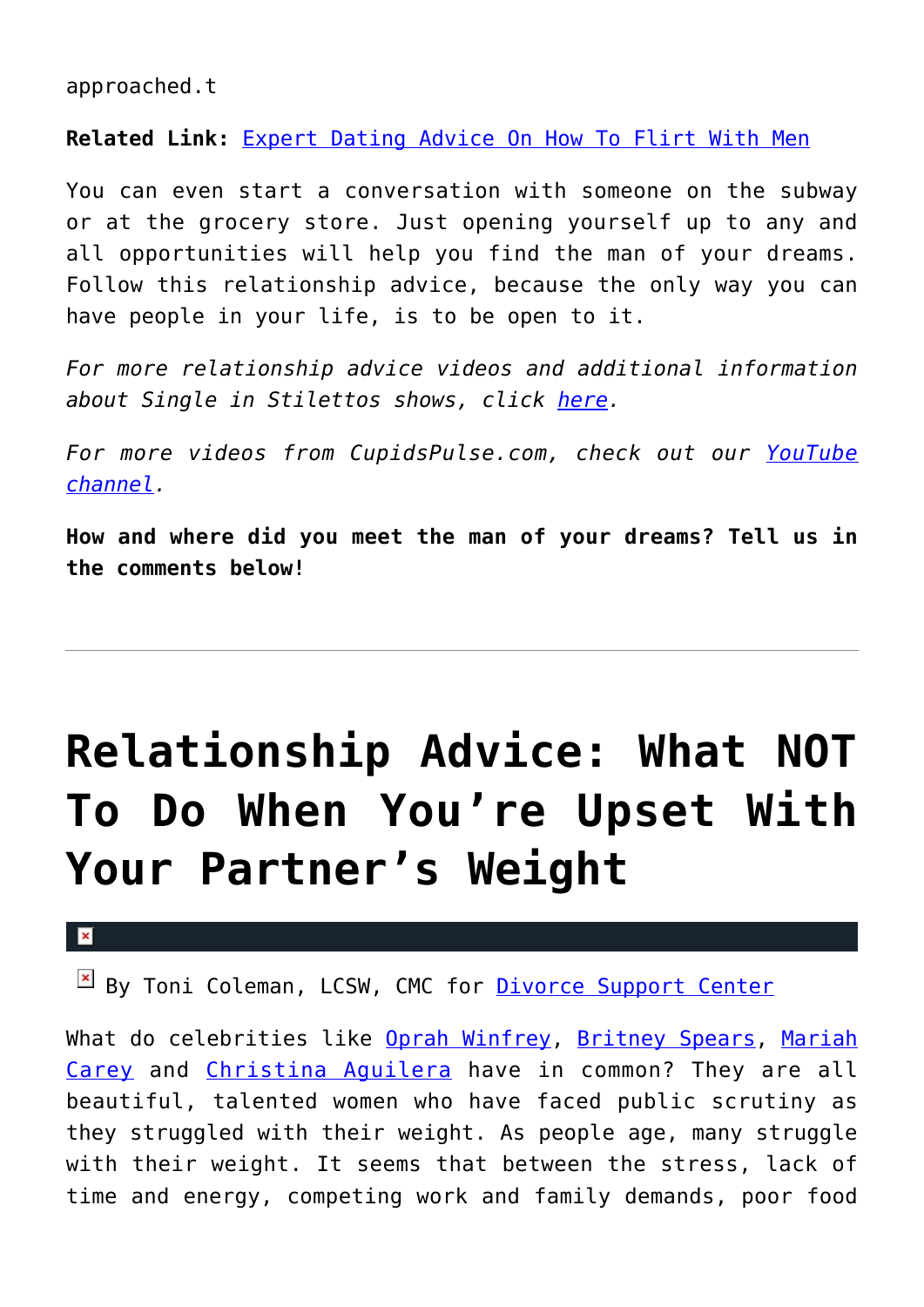choices and eating on the run, a healthy lifestyle often ends up at or near the bottom of many people's priority lists. This behavior can then be exacerbated when significant others, family and/or friends attribute the problem to the individual's apathy, lack of motivation or discipline, or an unwillingness or inability to make better choices. All of these assume something negative—which is not only unhelpful, it often leads to a continuing downward spiral. If your partner is not taking care of himself or herself, you may have fallen into using one or more of the following counterproductive strategies. If so, it is time to find positive and healthy ways to offer the support and encouragement your partner needs especially from you with a little [relationship advice!](http://cupidspulse.com/relationship-experts/)

### **Relationship Advice: What Not To Do About Your Partner's Weight**

**1. Telling them how great they would look if they were thinner.** When someone is carrying too much weight, they are well aware of it. In fact many people, especially women, feel badly about themselves because of it. It isn't useful for them to hear how much better they would look without those extra 20 pounds; it only makes them feel worse as it reminds them that you are very aware and thinking about it. Even though this might seem counterintuitive, what you should do instead is offer compliments on their hair, outfit, how hot they look at that moment, or anything about their appearance that you find attractive. By doing so, you will help lift their spirits and sense of self, and offer them something positive to focus on, which will encourage and support them in taking their next steps towards a healthier lifestyle and weight.

**2. Making 'useful' suggestions for what, when, and how much they should eat.** "Useful" suggestions are often badly veiled attempts to control and manipulate someone's behavior. They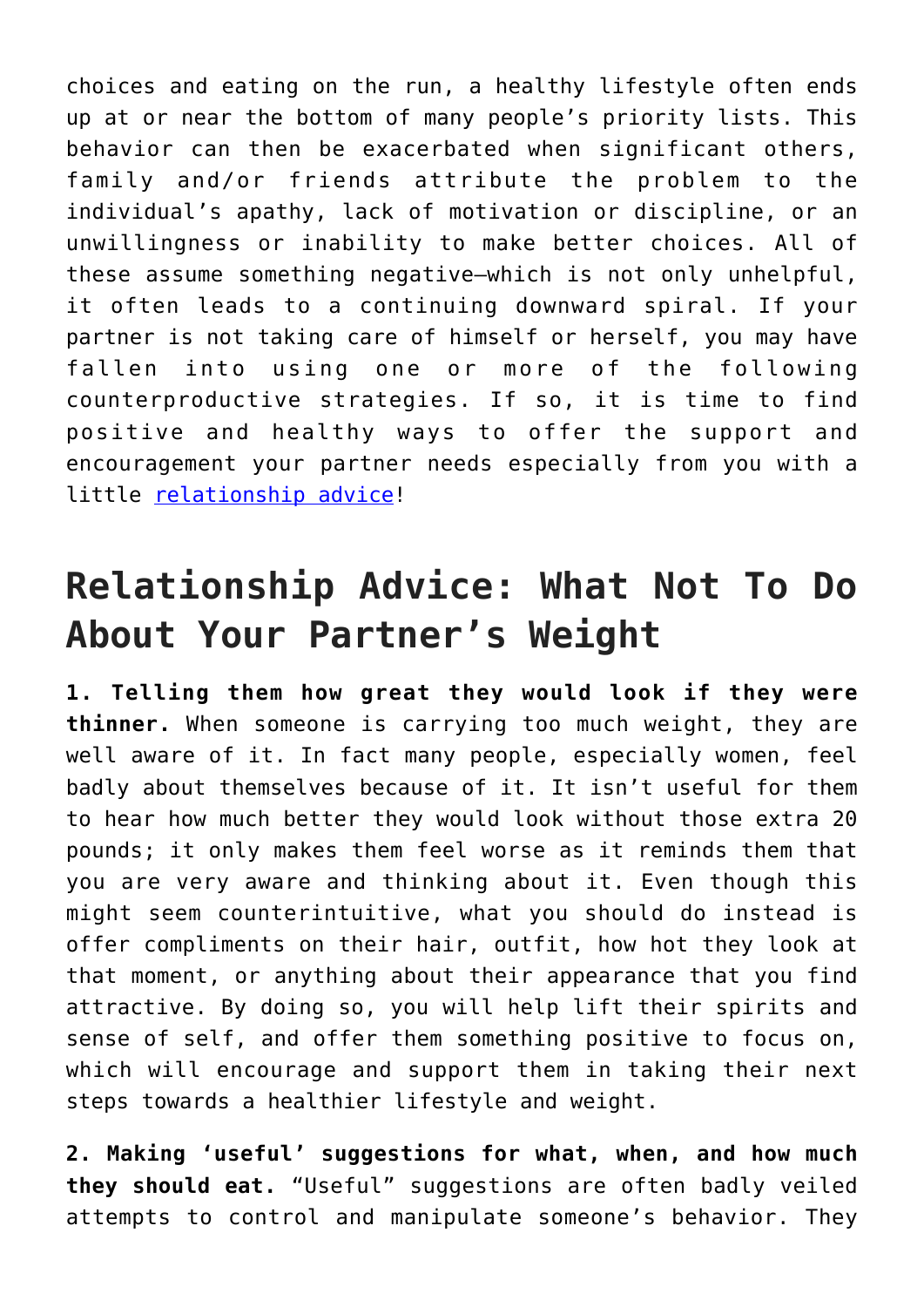can lead to a dynamic where one partner nags the other with their constant stream of suggestions, which then leads to feelings of anger and resentment that get expressed through their partner acting out, usually in the form of eating more of the unhealthiest food they can find. Dating tip: What you should do instead is be a good role model for your spouse. As a relationship expert, I think that you should make good choices for yourself in what and how much you eat. You can suggest (not push or insist) a date night where you do some meal planning, shopping and cooking together, while remaining open to their input and suggestions. Cooking several meals a week at home is a great start, as you will be eating healthier because the meals are made from fresh, whole ingredients. Taking good care of yourself will result in a happier, healthier, and more attractive you—this is what your partner will notice and want for himself or herself.

#### **Related Link:** [Relationship Advice: 10 Tips for Couples 'From](http://cupidspulse.com/107054/relationship-advice-10-tips-for-couples-from-the-energies-of-love/) [the Energies of Love'](http://cupidspulse.com/107054/relationship-advice-10-tips-for-couples-from-the-energies-of-love/)

**3. Signing them up for a gym membership when they didn't request one.** It's likely they will repay your investment of money and effort by never using it. No one likes to be managed or to feel coerced or guilt-tripped into anything. The result is that it kills all motivation instead of encouraging it. If you enjoy working out—go to the gym or participate in a physical activity or sport. Definitely ask your partner if they would like to join you for a walk, a hike, to walk the dog, or any activity that you do that you would enjoy sharing with them. If they do express an interest in taking a class or joining a gym, ask them if they would like company. When we have a buddy, we are more likely to follow through and it is more fun. The key here is to listen to them and let them initiate, then you can jump in with an offer of support and companionship.

**4. Commenting on how good someone looks since they lost all that weight.** Adolescents sometimes do this in order to get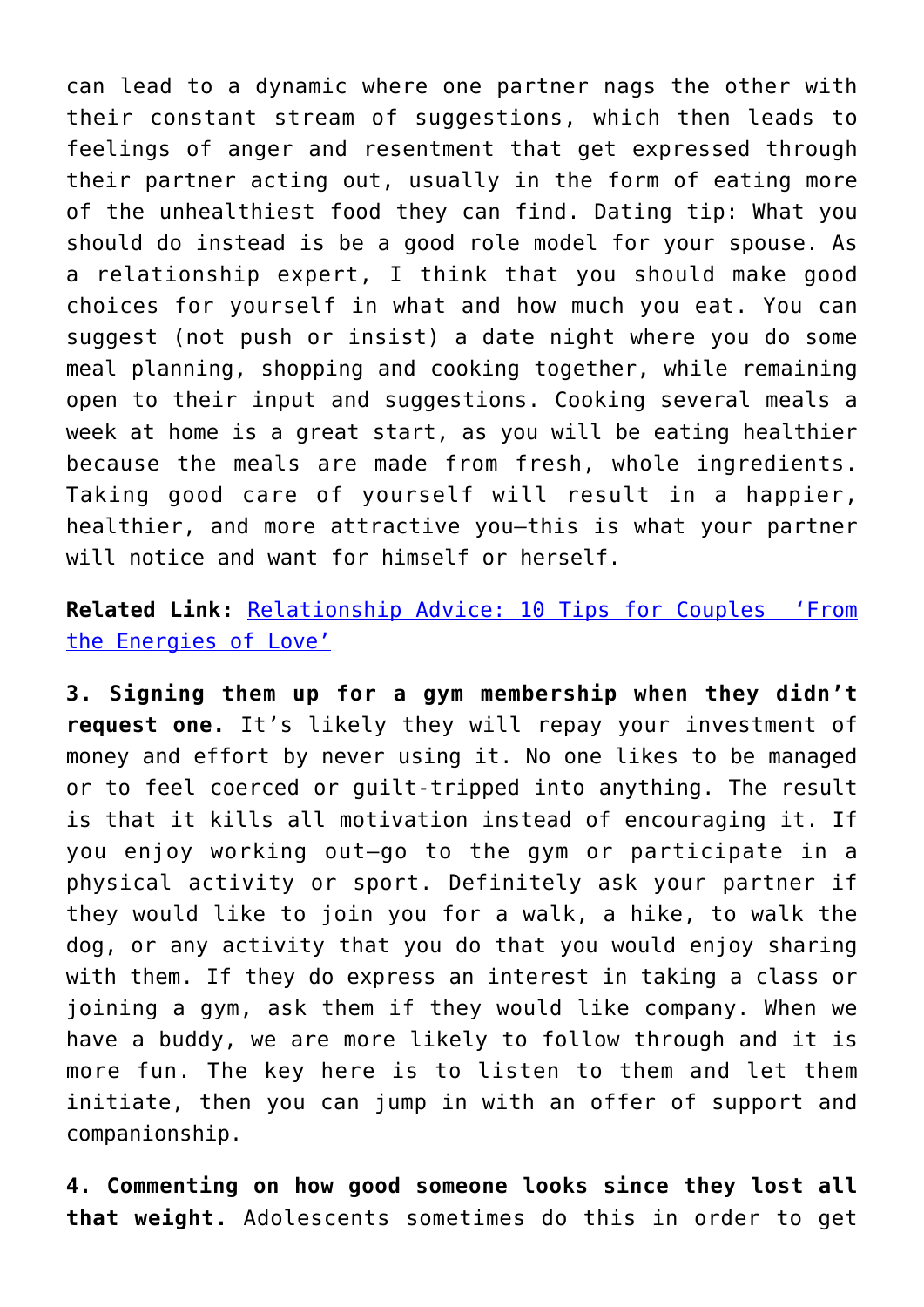someone to act out of jealousy; teachers of young children also use this as a way to motivate their other students to do the same and earn some of that praise. But feelings of jealousy, competitiveness, and/or insecurity are not effective motivators for adults who want to make lasting behavior changes. All this does is pile on their already present feelings of insecurity and self-disgust, which leaves them feeling less lovable and more unworthy of their relationship. When you are having a down day and don't feel good about yourself, do you find your motivation and enthusiasm to be higher than when you are having a good day? I didn't think so. A simple way to keep these kinds of comments in check is to ask yourself how you would feel if your partner used the same approach in their attempt to motivate you into action.

**Related Link:** [Celebrity Couple News: Kanye West Helped Kim](http://cupidspulse.com/106999/celebrity-couple-kanye-west-kim-kardashian-nude-selfie/) [Kardashian Fight Back During Nude Selfie Controvers](http://cupidspulse.com/106999/celebrity-couple-kanye-west-kim-kardashian-nude-selfie/)**[y](http://cupidspulse.com/106999/celebrity-couple-kanye-west-kim-kardashian-nude-selfie/)**

**5. Bringing home their "trigger foods" because they aren't a problem for you.** Here's another instance in which it is useful to ask yourself how you would feel if you could not consume something due to a medical or other condition, yet your partner frequently brought it home and consumed it in front of you. It would probably feel as though they were unconcerned or unaware of your feelings. You would also be confronted with more temptation, which could lead to feelings of deprivation and resentment. If this were the case how might you act? Would you sneak the food when your partner wasn't looking? Would you seethe quietly and want to find some other way to act out, or just withdraw and feel worse about yourself? Whatever your response, it's likely it would be a negative one. Therefore, loving and concerned partners need to be aware of how their behavior can impact their spouse and then be willing to make adjustments to help create a more supportive and helpful environment. After all, if a partner can stick with their goal and make those necessary lifestyle changes, it's a win-win.

**6. Sending mixed messages by voicing concern, then encouraging**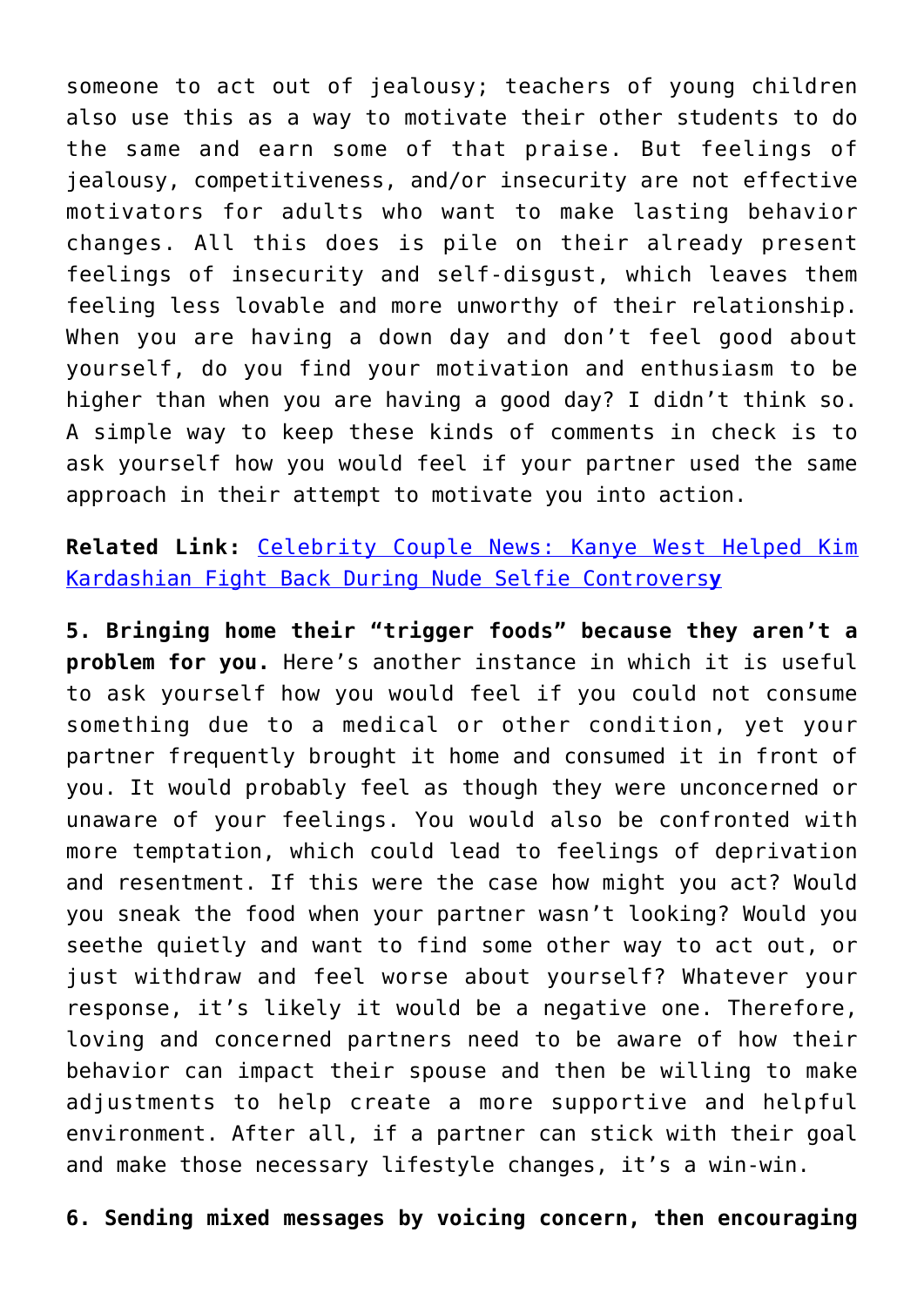**noncompliance.** This is a classic scenario where a spouse who is upset about their partner's weight or alcohol consumption places them in situations that lead to them consuming unhealthy food, overeating, and/or drinking to excess. It's as though the partner sends a strong message to them to maintain discipline and healthy habits, then sets them up by insisting they join them in activities with people and in places that will surely sabotage their efforts. When this happens, some partners even say things like, "it's okay this one time," or "you are not as much fun as you used to be," when their partner is trying to abstain from certain food or drink. A driving factor behind this scenario is that the partner doesn't want to be deprived just because their significant other has an issue. They want them to deal with their issue, but not if it means they have to sacrifice something as well. Could this be you?

**7. Withdrawing affection and sex because you are angry at their weight gain.** Negative reinforcement rarely works. It has been demonstrated repeatedly to be an ineffective motivator. If you withdraw your affection, it will lead to them feeling unattractive and unlovable, which often leads to a sense of hopelessness and despair. My relationship advice is to stay engaged, show affection, offer positive and caring feedback, and remind them of all the ways they are special and important to you. This will help to energize and motivate them to do more and do it better. A belief in one's own abilities encourages us to reach beyond our fears in pursuit of our goals.

**Related Link:** [Dating Advice: What to do When Your Relationship](http://cupidspulse.com/105787/dating-advice-relationship-gets-real/) [Gets Real](http://cupidspulse.com/105787/dating-advice-relationship-gets-real/)

If your partner is struggling with an unhealthy lifestyle and carrying extra weight, a loving and supportive environment will be important if they are to make any significant and lasting changes. The tone you set, the words you choose and the attitude you take towards them will play an important role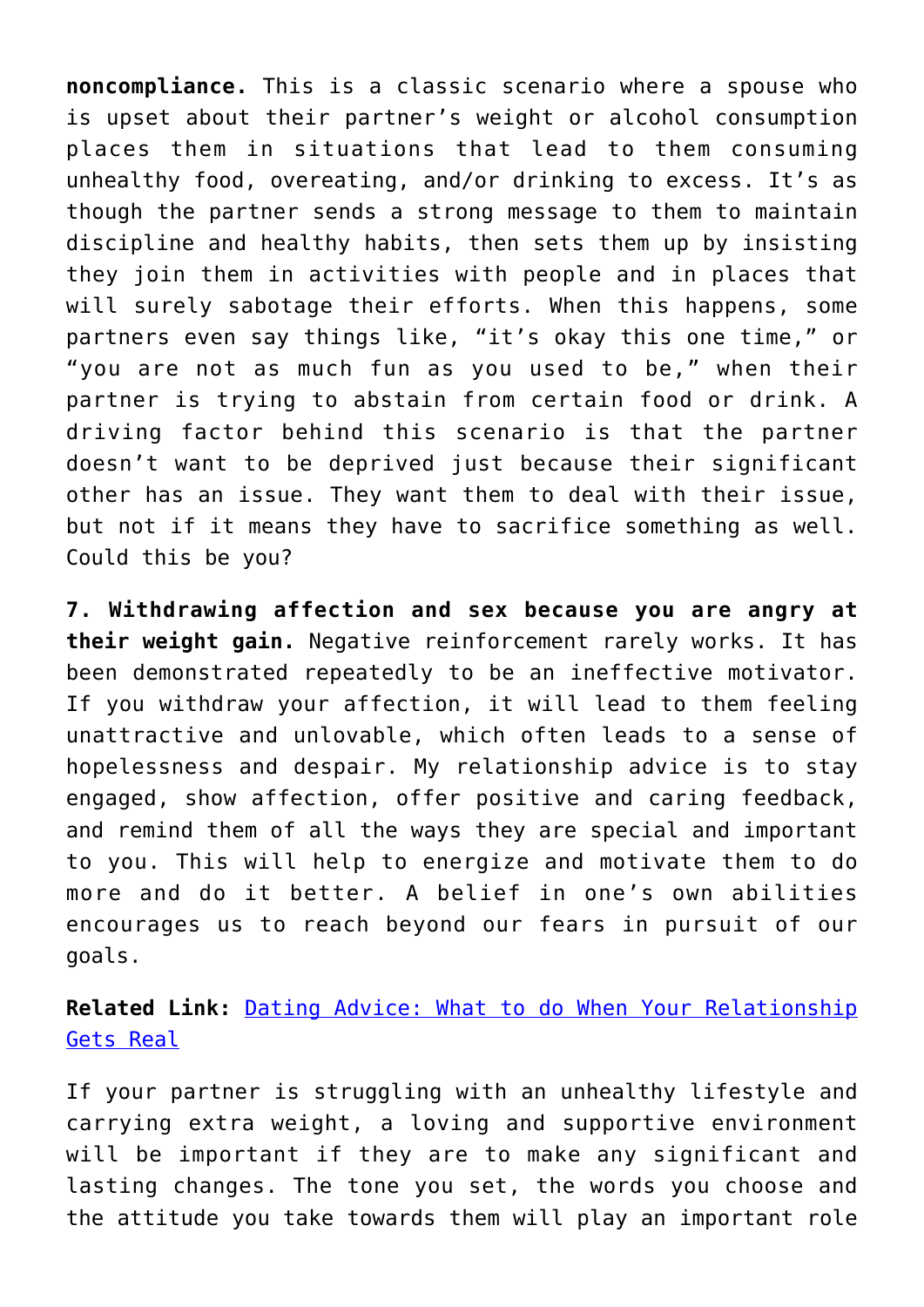in their success or failure. You cannot do it for them, nor can you threaten, cajole, intimidate, or guilt-trip them into being who you think they should be. They have to want it and work for it. But having you as their partner in success, celebrating their good choices and big steps along the way will help ensure they never feel alone.

**Have a tip for how you and your partner powered through weight struggles together? Share in the comments below!**

*For more information about and articles by our Hope After Divorce relationship experts, click [here.](http://cupidspulse.com/relationship-dating-experts/hope-after-divorce-relationship-experts/)*

# **[Expert Dating Advice: Three](https://cupidspulse.com/107074/expert-dating-advice-single-in-stilettos/) [Signs He Is Unavailable](https://cupidspulse.com/107074/expert-dating-advice-single-in-stilettos/)**

#### $\mathbf x$

 $\pmb{\times}$ 

On this week's episode of **Single in Stilettos**, founder and matchmaker Suzanne Oshima talks about the language of love with relationship expert Nicole Moore who provides [dating](http://cupidspulse.com/dating/date-ideas/) [advice](http://cupidspulse.com/dating/date-ideas/) on the three defining ways men show you that they are unavailable for a relationship.

## **Expert Dating Advice: Three Signs He is Unavailable**

Similar to many readers, relationship problems are not foreign to the dating experts. For Moore, to solve her own woes and to provide others with dating advice, she developed a knack for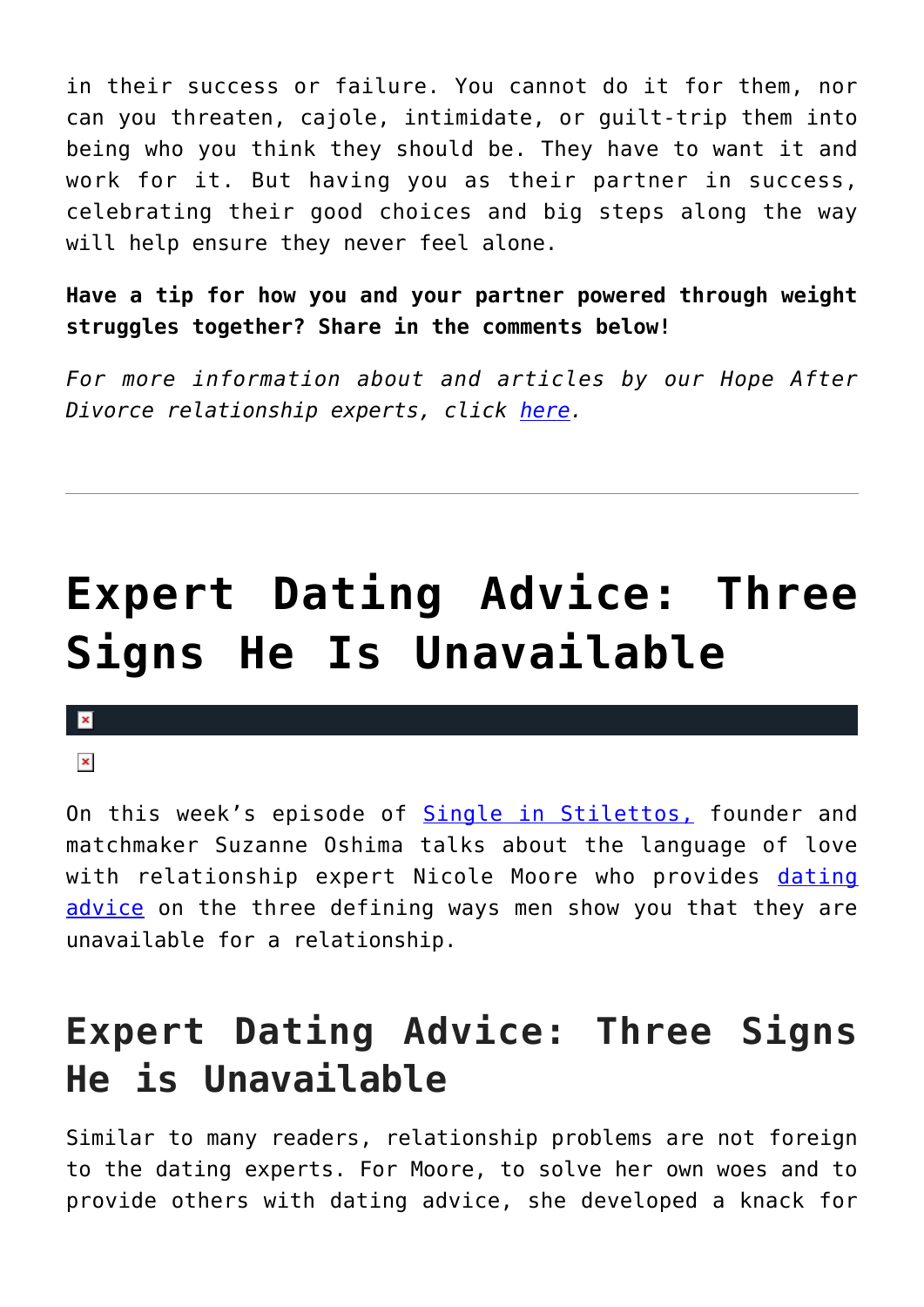love. "After enough pain, I got fed up and thought 'I'm going to figure out how to make love work' and I devoted my life to learning about love, how to love well and I figured out love is skill like anything else. It's a learnable skill," the expert shares. "When you know how to do the skill of love right you can have an amazing loving relationship." Here are three signs that the guy you're in to just isn't available.

**1. He tells you.** If he says he isn't looking for a relationship, or work is his priority, or his profile states that he's just looking for friends and fun, take the hint. Regardless of these overt cues, women think he will commit to a loving relationship with them. "Look at what he is saying rather than what you are desiring or the fantasy that you made up in your mind," Moore says. Pay attention to him and the way he talks about relationships; if he shows any of the signs above, it is very unlikely that man is available to you for a relationship.

#### **Related Link:** [Dating Advice: 5 Tips for Bunny Hopping Yourself](http://cupidspulse.com/107065/dating-advice-tips-bunny-hopping-into-romance/) [into Romance](http://cupidspulse.com/107065/dating-advice-tips-bunny-hopping-into-romance/)

**2. Is he present?** When you're with him what's his energy like? Is it focused on you? Is he uncomfortable? Is he looking around, checking his phone and making you feel as if he isn't fully with you? "The reason people aren't present on the deeper level is because there is stuff inside of them they haven't dealt with yet. They can't hang out in their body, they have to go to their heads," Moore says. Dating tip: Once he faces enough of his inner demons, he'll make you feel like you're the only two in the room and he's ready to make the two of you a happy item.

**Related Link:** [Relationship Advice: Ec-friendly Jewelry Makes](http://cupidspulse.com/106674/relationship-advice-eco-friendly-jewelry-makes-for-a-great-conversation-starter/) [for a Great Conversation Starter](http://cupidspulse.com/106674/relationship-advice-eco-friendly-jewelry-makes-for-a-great-conversation-starter/) 

**3. How does he talk about women in general?** If he talks negatively about women or talks negatively about his acts in